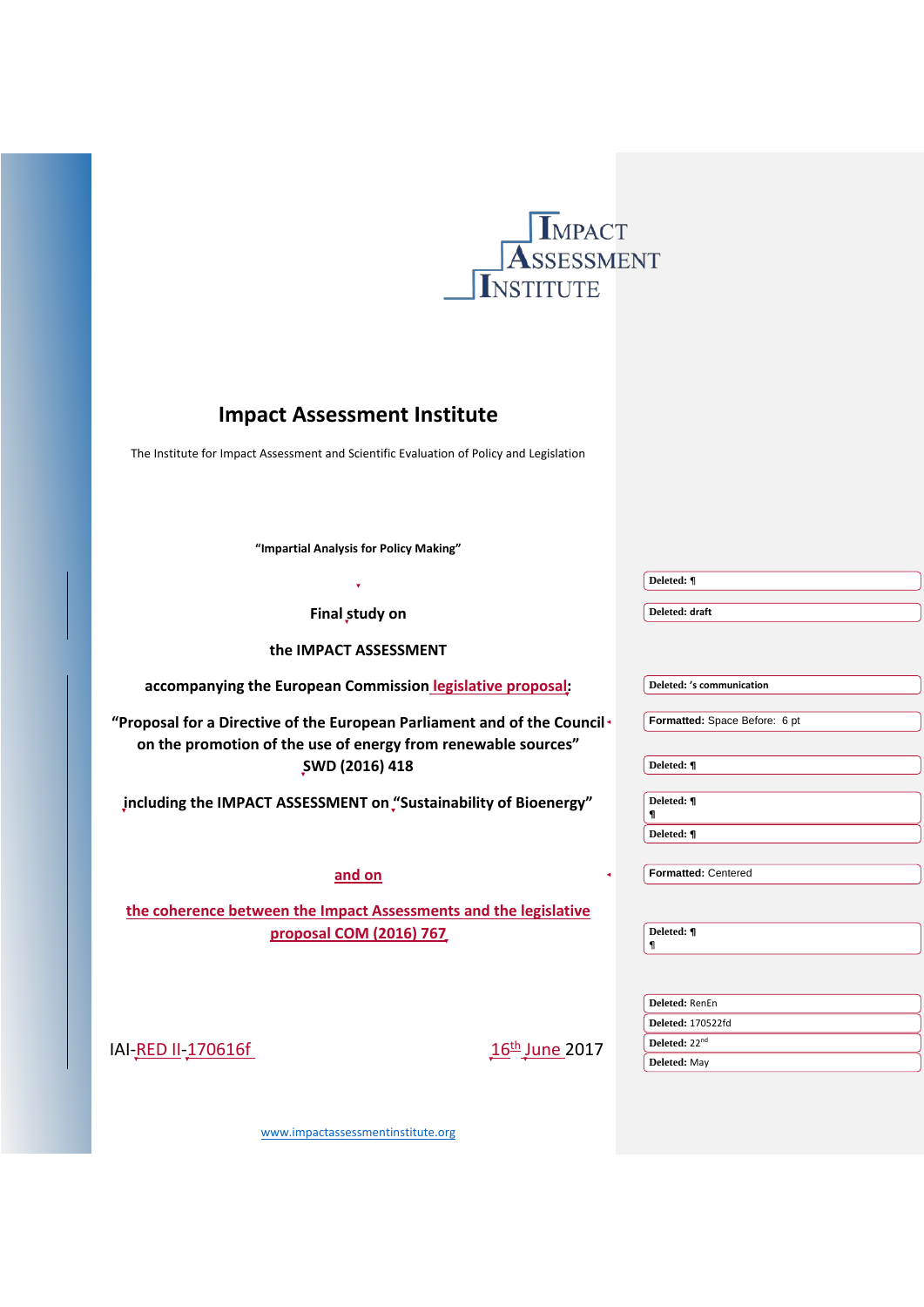# <span id="page-1-0"></span>Main Findings

The Proposal for a Directive on the Promotion of the Use of Energy from Renewable Sources (recast) is part of an interdependent package of energy legislation. This IAI study scrutinises the Impact Assessments on renewable energy and bioenergy accompanying that proposal, and their coherence with the proposal in the context of the full legislative package. A number of significant shortcomings in the evidence have been identified, which severely weaken the foundation for this part of the EU's energy policy:

- Absent a positive opinion from the Regulatory Scrutiny Board, adopting the legislative proposal contravenes the written provisions of the Better Regulation Agenda, with insufficient justification provided of the decision to override this requirement.
- Expanding on the conclusion from previous IAI studies, the lack of availability for scrutiny of the models used to calculate macroeconomic parameters, ILUC and effects of alternative fuel policies is very serious, undermining the legitimacy of the results.
- The assessments of policy options for RES-E, RES-H&C and RES-T lack coherent evaluation parameters and do not present consistent comparable analysis.
- If the Reference Scenario is the assumed baseline, evidence indicates that the 27% renewable energy target for 2030 would likely be achieved with already planned legislative measures. This calls into question the value of the directive in the context of the target.
- Conversely, achievement of the Reference and other Scenarios is uncertain, depending on continued on-top investment in renewable energy capacity without the incentive of a sufficiently high ETS allowance price and without equivalent non-renewable capacity being retired to compensate.
- The analysis of the options for meeting the 27% target in 2030 suffers from the fundamental conflict between the "binding" EU target and the lack of binding national targets, undermining the coherence of the package.
- The Impact Assessment presents evidence that biogenic emissions of certain harvested biomass are substantial, but the sustainability criteria in the legislative proposal may not be sufficient to ensure reduced total emissions (supply chain plus biogenic) in the short to medium term.
- The policy to cap food-based biofuels for transport was assumed without supporting analysis and does not differentiate between actual GHG performance of biofuels (including ILUC). Similarly, the Annex IX list of feedstocks not subject to the cap was not supported by evidence nor based on objective criteria.
- Due to the importance attached to ILUC and biogenic emissions, robust, transparent and peer-reviewed methodologies are necessary to calculate accurately their contribution to total GHG emissions and provide stakeholders with confidence in the resulting policy provisions.
- Accounting only for the proportion of each renewable energy source that corresponds to total GHG savings, when calculating the contribution to the total percentage of renewable energy, would more faithfully represent the renewable parameter.

From these findings, the IAI proposes the following considerations in further policy development:

- Fully account for the actual greenhouse gas emissions associated with renewable energy sources, enabling a proportional "renewable" portion of each type to be calculated and applied to policy.
- Target the main priorities of greenhouse gas reduction and energy security more directly, thereby incentivising renewable energy where it is the most effective solution.
- Focus analysis in this domain on removing barriers to market entry for renewable energy.

**Deleted:** accompanying

 $Imp_i \overset{\sim}{\approx}$   $\mid \overset{\sim}{\approx} \mid \overset{\sim}{\approx}$  lent Institute **Deleted:** retiring existing

# **Formatted:** Not Highlight

Institute

#### **Formatted:** Not Highlight

lmp

**Deleted:** RenEn

**Deleted:** 170522fd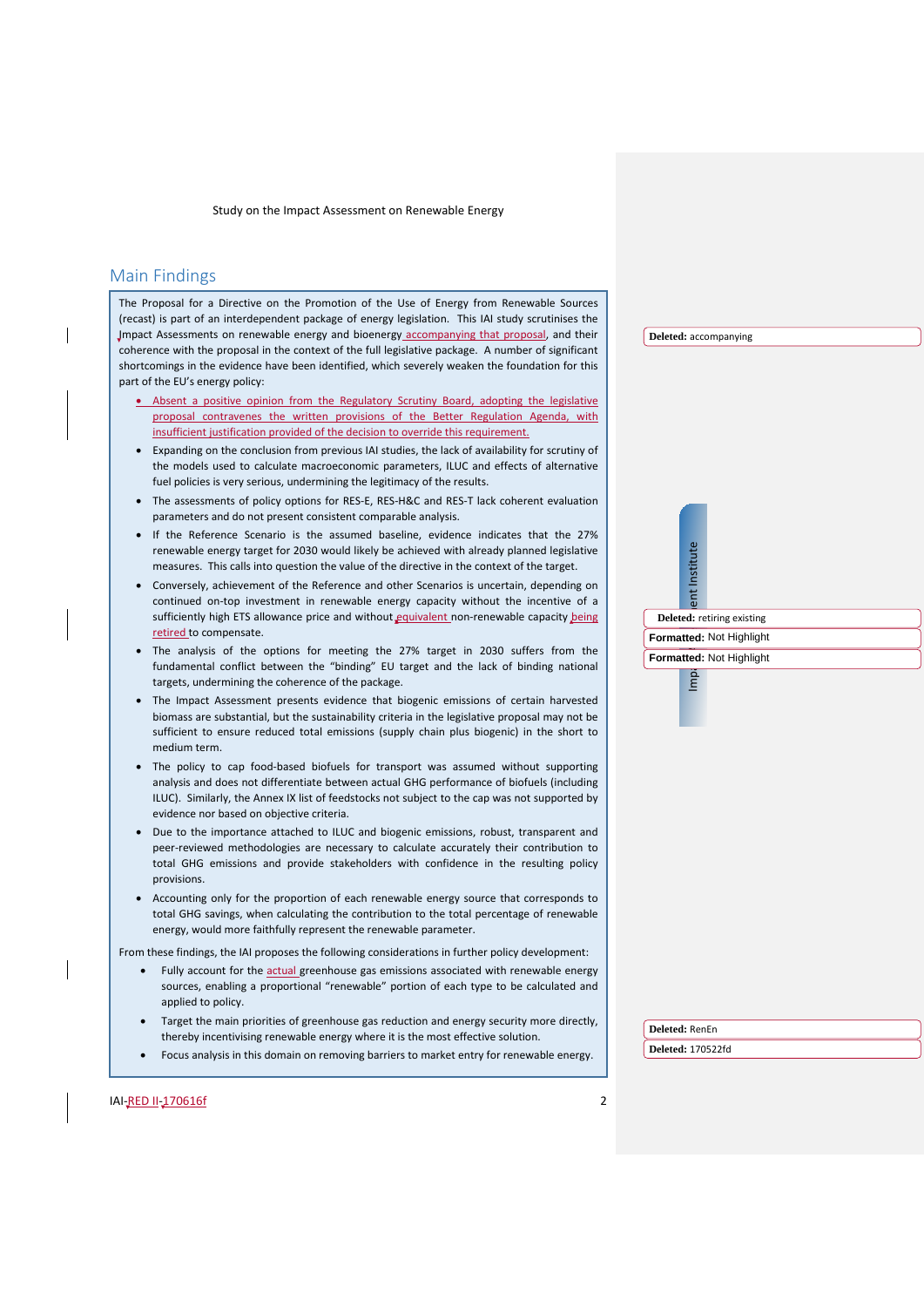# <span id="page-2-0"></span>Visualisation

The following table provides a visual overview of the results of this report for each element of the evidence presented in the Impact Assessment, using an assessment from 1 to 7 to indicate the level of confidence (1 = highest, 7 = lowest confidence level).

| Element         | Assessment level & description Notes<br>(17) |                                                                 |                                                                                                                                                                           |  |                             |
|-----------------|----------------------------------------------|-----------------------------------------------------------------|---------------------------------------------------------------------------------------------------------------------------------------------------------------------------|--|-----------------------------|
| Rhetoric        | 3                                            | Several questions<br>identified on analysis<br>and/or evidence  | The introductory text and the language<br>used throughout the report is generally<br>neutral but in a number of cases, the<br>wording indicates preconceptions.           |  | <b>Formatted Table</b>      |
| Assumptions     | 6                                            | Serious concerns<br>identified with analysis<br>and/or evidence | A number of important assumptions<br>are made without supporting evidence,<br>that materially influence the<br>subsequent analysis.                                       |  |                             |
| Background data | 6                                            | Serious concerns<br>identified with analysis<br>and/or evidence | A number of key pieces of cost data are<br>out of date and transparency is lacking<br>on the inputs to the main model.                                                    |  |                             |
| Analysis        | 6                                            | Serious concerns<br>identified with analysis<br>and/or evidence | The models generating results on<br>macroeconomic data, ILUC and<br>employment are not available for<br>scrutiny. Assessment and comparison<br>of impacts lack coherence. |  | Impact Assessment Institute |
| Results         | 6                                            | Serious concerns<br>identified with analysis<br>and/or evidence | Due to the shortcomings of the<br>assumptions, data and analysis, the<br>results lack robustness and reliability.                                                         |  |                             |
| Conclusions     | 6                                            | Serious concerns<br>identified with analysis<br>and/or evidence | There are significant inconsistencies<br>between the Impact Assessment and<br>legislative proposal.                                                                       |  |                             |

Key to assessment levels

| Correct<br>analysis, fully<br>evidenced | Minor<br>questions<br>lidentified on<br>analysis<br>and/or<br>evidence | Several<br>questions<br>identified on<br>analysis<br>and/or<br>evidence | Concerns<br>lidentified<br>with analysis<br>and/or<br>evidence | Substantial<br>concerns<br>lidentified<br>with analysis<br>and/or<br>evidence | Serious<br>concerns<br>identified<br>with analysis<br>and/or<br>evidence | Inadequate<br>analysis /<br>evidence<br>absent |
|-----------------------------------------|------------------------------------------------------------------------|-------------------------------------------------------------------------|----------------------------------------------------------------|-------------------------------------------------------------------------------|--------------------------------------------------------------------------|------------------------------------------------|

**Deleted:** RenEn

**Deleted:** 170522fd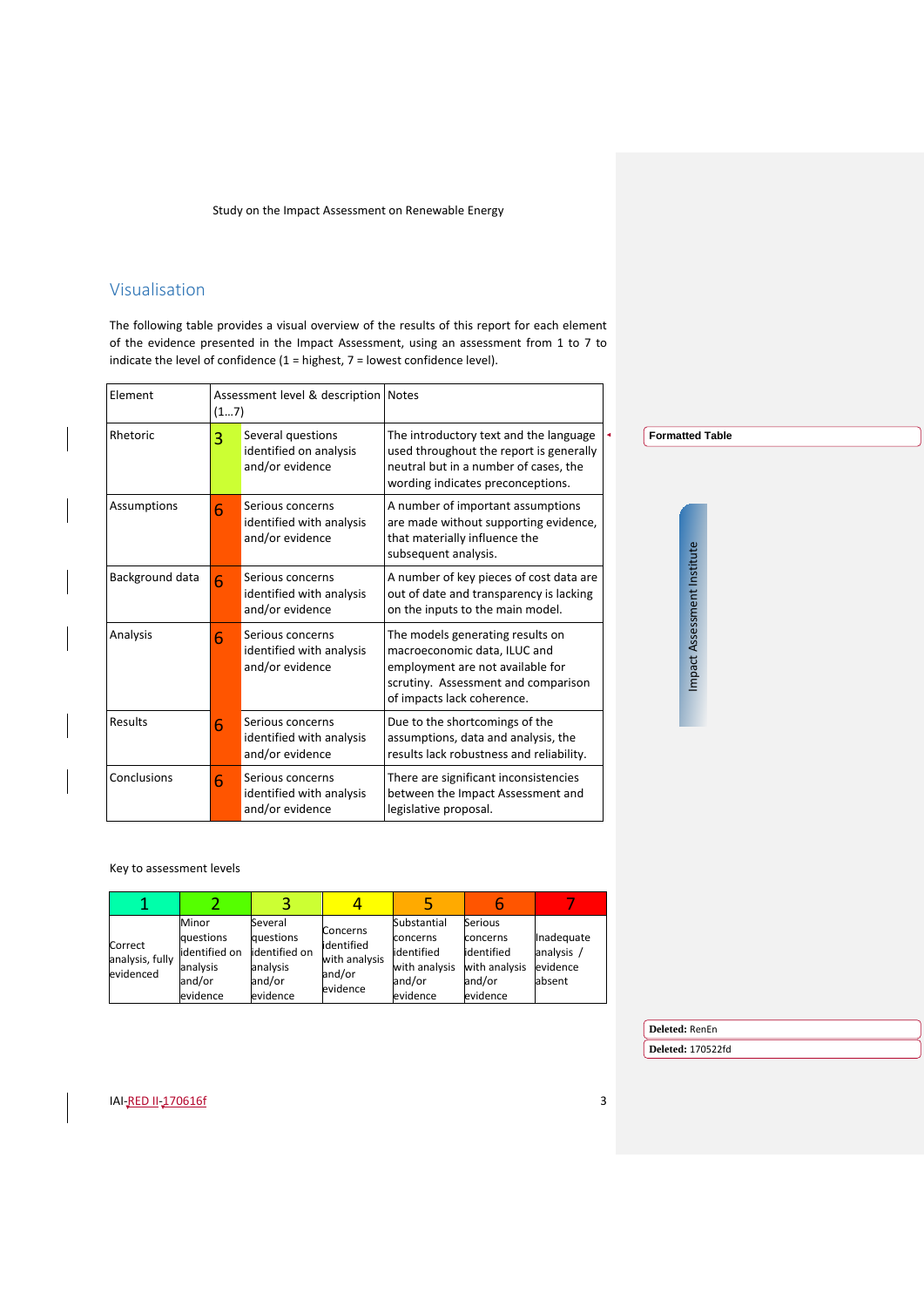# Table of Contents

| 1.1                                                                                |  |
|------------------------------------------------------------------------------------|--|
| 1.2                                                                                |  |
| 2.                                                                                 |  |
| 2.1                                                                                |  |
| 2.2                                                                                |  |
| 2.3                                                                                |  |
| 2.4                                                                                |  |
| 2.5                                                                                |  |
| 2.6                                                                                |  |
| Needs for meeting the 2030 targets and review of potential contributions  36<br>3. |  |
| 4.                                                                                 |  |
| 4.1                                                                                |  |
| 4.2                                                                                |  |
| 4.3                                                                                |  |
|                                                                                    |  |

| Deleted: Main Findings 21<br>Visualisation 31                                             |                |
|-------------------------------------------------------------------------------------------|----------------|
| 1. Introduction 5                                                                         |                |
| 1.1 Subsidiarity and Proportionality Checks . 61                                          |                |
| 1.2 Transparency 6<br>2. Feasibility and consistency check on data and results $\sqrt{1}$ |                |
| <b>Formatted</b>                                                                          |                |
| <b>Formatted</b>                                                                          |                |
|                                                                                           | $\overline{ }$ |
| <b>Formatted</b>                                                                          | $\equiv$       |
| <b>Formatted</b>                                                                          | __ ا           |
| <b>Formatted</b>                                                                          | <u></u>        |
| <b>Formatted</b>                                                                          | i.<br>         |
| <b>Formatted</b>                                                                          | <br>           |
| <b>Formatted</b>                                                                          |                |
| <b>Formatted</b>                                                                          |                |
| <b>Formatted</b>                                                                          |                |
| <b>Formatted</b>                                                                          | ÷.             |
| <b>Formatted</b>                                                                          | $=$            |
| <b>Formatted</b>                                                                          | $\equiv$       |
| <b>Formatted</b>                                                                          | ÷.             |
| <b>Formatted</b>                                                                          | ÷              |
| <b>Formatted</b>                                                                          | $\equiv$       |
| <b>Formatted</b>                                                                          | ÷.             |
| <b>Formatted</b>                                                                          | ψ.             |
| <b>Formatted</b>                                                                          |                |
| <b>Formatted</b>                                                                          | ÷              |
| <b>Formatted</b>                                                                          | $\equiv$       |
| <b>Formatted</b>                                                                          | i.<br>Tur      |
| <b>Formatted</b>                                                                          | i.             |
| <b>Formatted</b>                                                                          | i.<br>Ta       |
| <b>Formatted</b>                                                                          | $\equiv$       |
| Formatted                                                                                 | $\ddotsc$      |
| <b>Formatted</b>                                                                          |                |
| Formatted                                                                                 |                |
| <b>Formatted</b>                                                                          | ÷              |
| <b>Formatted</b>                                                                          | ÷.             |
| <b>Formatted</b>                                                                          | ين.<br>پ       |
| <b>Formatted</b>                                                                          |                |
| Deleted: RenEn                                                                            |                |
| Deleted: 170522fd                                                                         |                |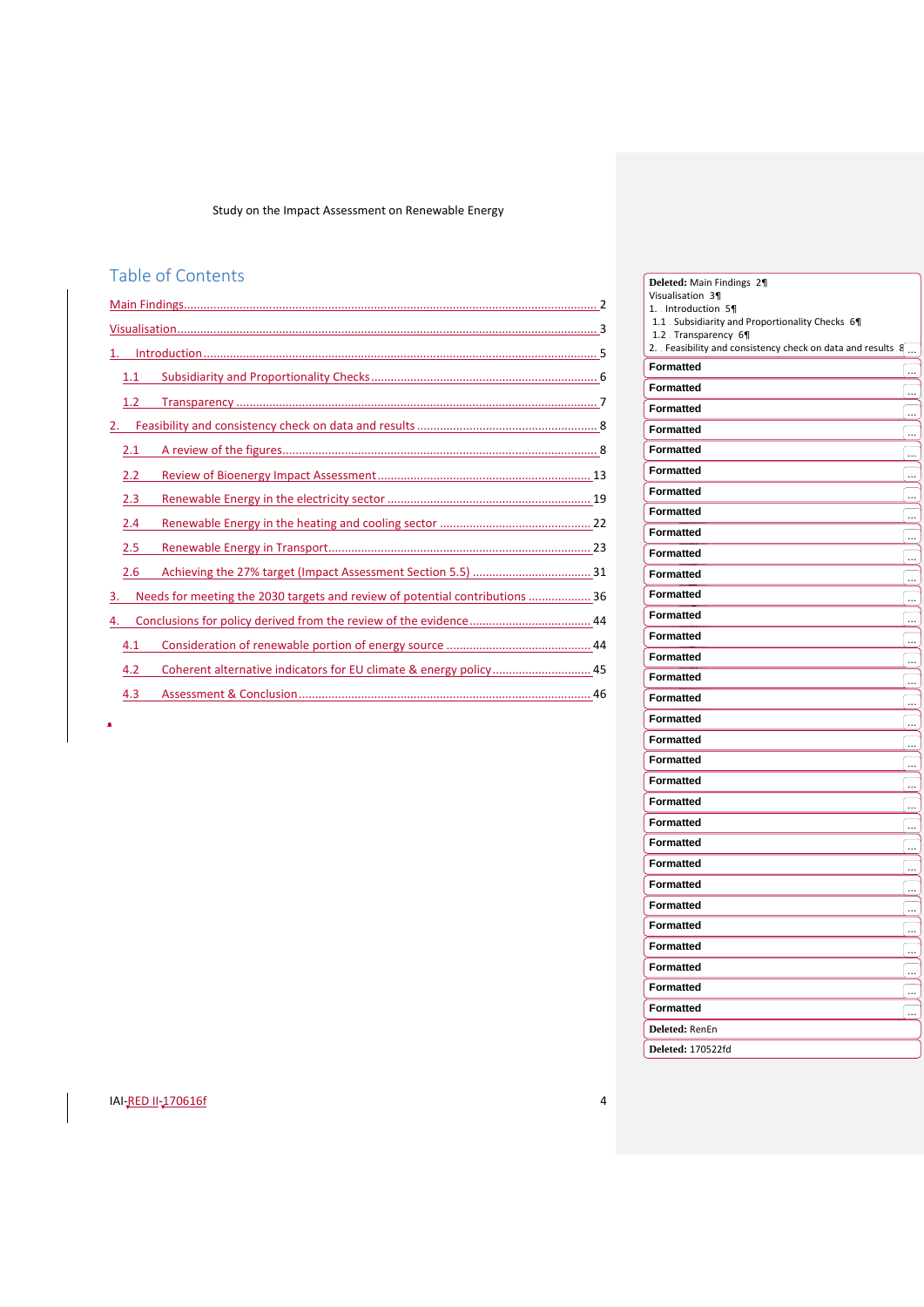# <span id="page-4-0"></span>1. Introduction

The "Proposal for a Directive of the European Parliament and of the Council on the promotion of the use of energy from renewable sources (recast)" was adopted by the European Commission on 30<sup>th</sup> November 2016 as part of a package of legislative measures on energy. There is a certain level of interdependency between the legislative proposals in this package. This IAI study scrutinises the two Impact Assessments (on renewable energy and on bioenergy) accompanying the proposal for the renewable energy directive. The study refers to the other pieces of energy legislation and their Impact Assessments where directly relevant. It builds on the previous IAI study scrutinising the Inception Impact Assessment on renewable energy<sup>[1](#page-4-1)</sup>. In particular, this **current** study identifies shortcomings and inconsistencies in the presented evidence and, where sufficient evidence is available, investigates further to offer alternative approaches.

The Impact Assessment received two negative opinions from the Regulatory Scrutiny Board. In its second opinion, the Board stated "*The lead DG should seek the appropriate political approval should it wish to proceed further with this initiative and launch an interservice consultation prior to presenting the draft legislative proposal to the College.*" The legislative proposal section 3.4 states "*the Commission has considered it opportune to go ahead with a recasting proposal for the Renewable Energy Directive while taking into due account the reservation expressed by the Regulatory Scrutiny Board*."

The Commission's Better Regulation Toolbox<sup>[2](#page-4-2)</sup> section 3.2 states "A positive opinion is required before the inter-service consultation (ISC) on the related proposal can be launched." Proceeding with the proposal therefore contravenes the provisions of the toolbox.

If a decision is made by the Commission to proceed with a piece of legislation that has not received a positive opinion, this should be fully legitimised by the College and should be fully explained in the proposal, in particular detailing why the imperative to proceed overrides the identified shortcomings in the evidence. The explanation does not provide sufficient explanation for the chosen course of action.

A draft version of this scrutiny study was released to interested expert stakeholders for review on  $22<sup>nd</sup>$  May 2017, with feedback received from three organisations by the  $12<sup>th</sup>$  June deadline. An overview of the feedback received and any action taken to revise the text of the study is shown in [Annex 5.](#page-50-0) A "tracked changes" version is published on the website to show where changes have been made after the review.

<sup>1</sup> "Study on the Inception Impact Assessment 'Renewable Energy Package: new Renewable Energy Directive and bioenergy sustainability policy for 2030 – AP 2016/ENER/025' ", Impact Assessment Institute, 30<sup>th</sup> June 2016. <sup>2</sup> "Better Regulation Toolbox", European Commission, 19<sup>th</sup> May 2015.

<span id="page-4-2"></span><span id="page-4-1"></span>[http://ec.europa.eu/smart-regulation/guidelines/docs/br\\_toolbox\\_en.pdf](http://ec.europa.eu/smart-regulation/guidelines/docs/br_toolbox_en.pdf)

**Deleted:** most of

Impact Assessment Institute Impact Assessment Institute

| Formatted: Superscript |
|------------------------|
| Formatted: Superscript |

**Deleted:** RenEn

**Deleted:** 170522fd

j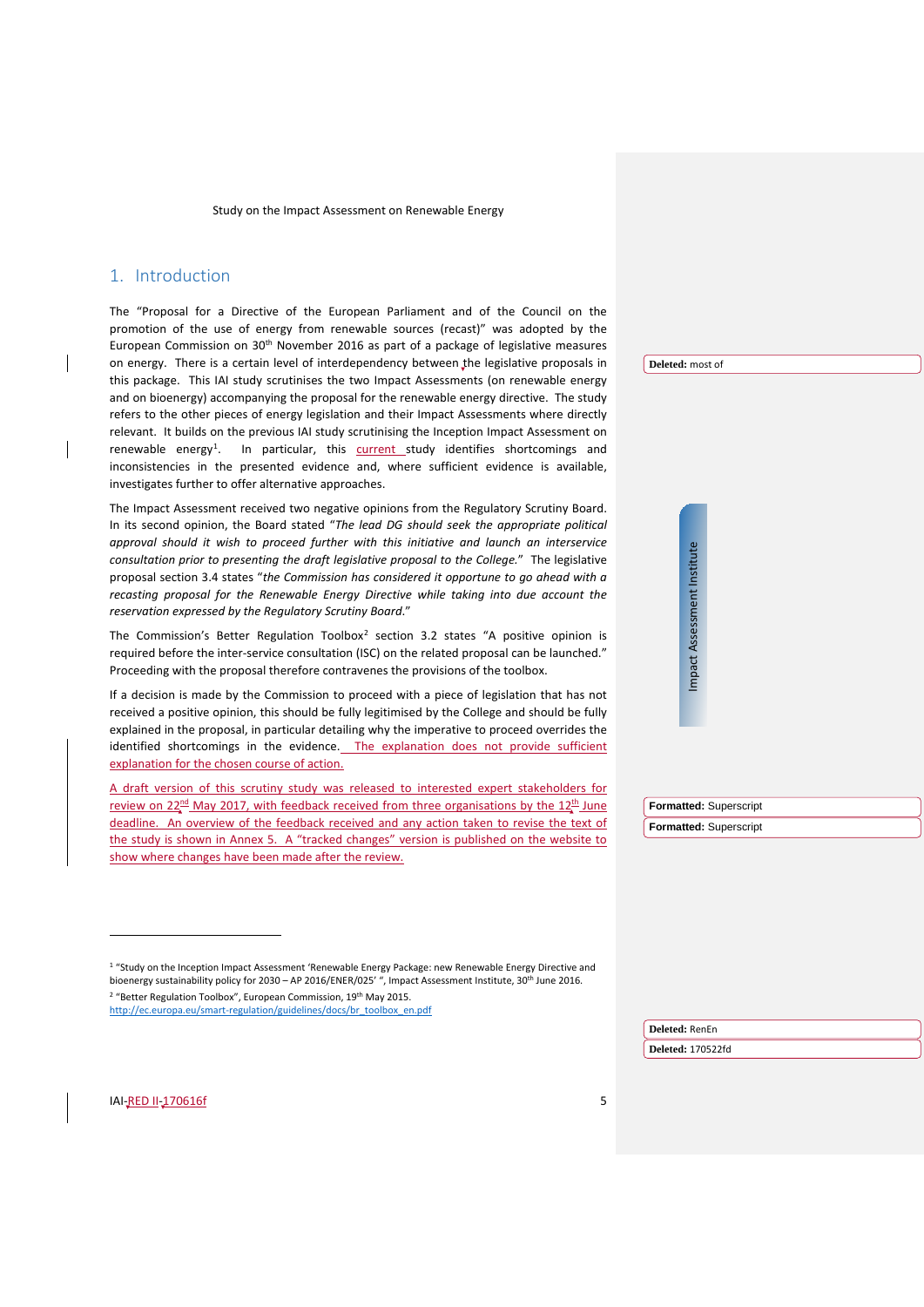#### <span id="page-5-0"></span>1.1 Subsidiarity and Proportionality Checks

#### 1.1.1 Subsidiarity check

A section on subsidiarity is included in both the Impact Assessment and the legislative proposal. They each include an adequately detailed explanation of the need for action at EU level to meet its energy policy objectives set by the institutions. They do not however go far enough in acknowledging the point that without binding targets at Member State level, the "binding" EU target for renewable energy has no enforcement mechanism. The proposal, due to the political decision to apply the EU-wide renewable energy target, does not therefore address subsidiarity adequately in the context of the overall objective. A full acknowledgement of this point would have highlighted the inherent conflicts in the legislation and therefore had a fundamental influence on the nature of the assessment, providing transparency for stakeholders on the policy framework.

#### 1.1.2 Proportionality check

Correctly, proportionality is addressed in the legislative proposal rather than in the introduction to the Impact Assessment, as it is dependent on the assessed impacts. The justification for proportionality is adequately detailed and explained.

A question arises due to the shortcomings in the Impact Assessment itself identified by this study, in particular those regarding sustainability of bioenergy and provisions for meeting the 27% renewable energy target in 2030. Those shortcomings put into doubt the conclusions of the Impact Assessment and therefore the conclusion that the policy measures are proportional.

Further, the section on proportionality attempts to rationalise the decision not to apply binding national targets for renewable energy, appearing to imply that solely applying a binding EU target is likely to be more effective. The text explains the consequences of "having solely national measures" would more likely mean falling short of the agreed target, even though such a situation was not an option under consideration.

The proportionality check should focus on whether the proposed measures are proportional for meeting the objective of the policy. In this case it has been used, incoherently, to attempt a justification of the contradictory policy framework defined by the EU institutions.

Impact Assessment Institute Impact Assessment Institute

IAI-RED II-170616f

**Deleted:** RenEn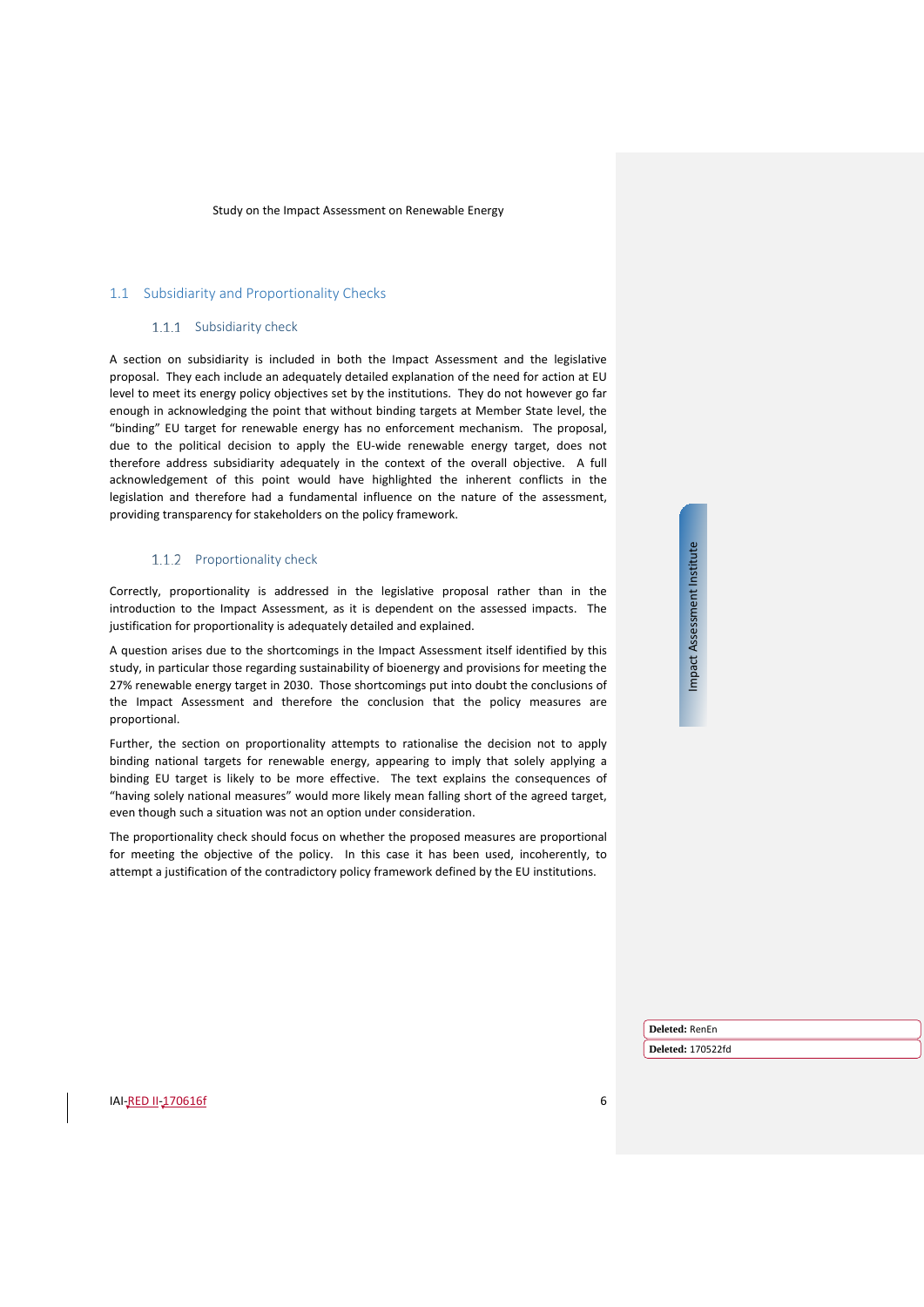#### <span id="page-6-0"></span>1.2 Transparency

<span id="page-6-4"></span>The lack of transparency of analytical modelling in EU energy policy remains a serious fundamental challenge to better regulation in this domain. The lack of stakeholder access to the modelling algorithms represents a barrier to understanding and scrutiny by those interested in and affected by energy legislation. This issue was first highlighted by the Impact Assessment Institute study of December 2015[3](#page-6-1) scrutinising the Commission's non-legislative Impact Assessments on Climate & Energy Policy & Energy Efficiency. Since then, the modelling data in question, in particular the PRIMES model, has been applied in legislative dossiers such as the Emissions Trading System. For the current energy package, including the proposal on the renewable energy directive, the data has been updated with the same lack of transparency.

It is reiterated that the lack of availability of the underlying data and the inability of stakeholders to scrutinise fully the results generates uncertainty and detracts from the credibility of the analysis underlying the policy making. This is a fundamental flaw in EU energy policy making and calls into serious question the provisions of all the parts of the legislative package on energy.

This was highlighted by the Impact Assessment Institute in a letter to the European Commission<sup>[4](#page-6-2)</sup> and in its study reviewing the Better Regulation agenda<sup>[5](#page-6-3)</sup>. However, progress on making the analytical modelling transparent for stakeholders has not been demonstrated.

 $\overline{a}$ 

Impact Assessment Institute

Impact Assessment Institute

**Deleted:** RenEn

<sup>&</sup>lt;sup>3</sup> "Report on transparency, consistency and feasibility in the Impact Assessments accompanying the European Commission Communications SWD (2014) 15 and SWD (2014) 255", the Impact Assessment Institute, 14th December 2015.

<sup>&</sup>lt;sup>4</sup> Letter to First Vice President Timmermans, 15<sup>th</sup> February 2016, Impact Assessment Institute: <http://bit.ly/2rgzcgQ>

<span id="page-6-3"></span><span id="page-6-2"></span><span id="page-6-1"></span><sup>&</sup>lt;sup>5</sup> "A year and a half of the Better Regulation Agenda: What happened?", 30<sup>th</sup> January 2017, Impact Assessment Institut[e http://www.impactassessmentinstitute.org/br-18-months](http://www.impactassessmentinstitute.org/br-18-months)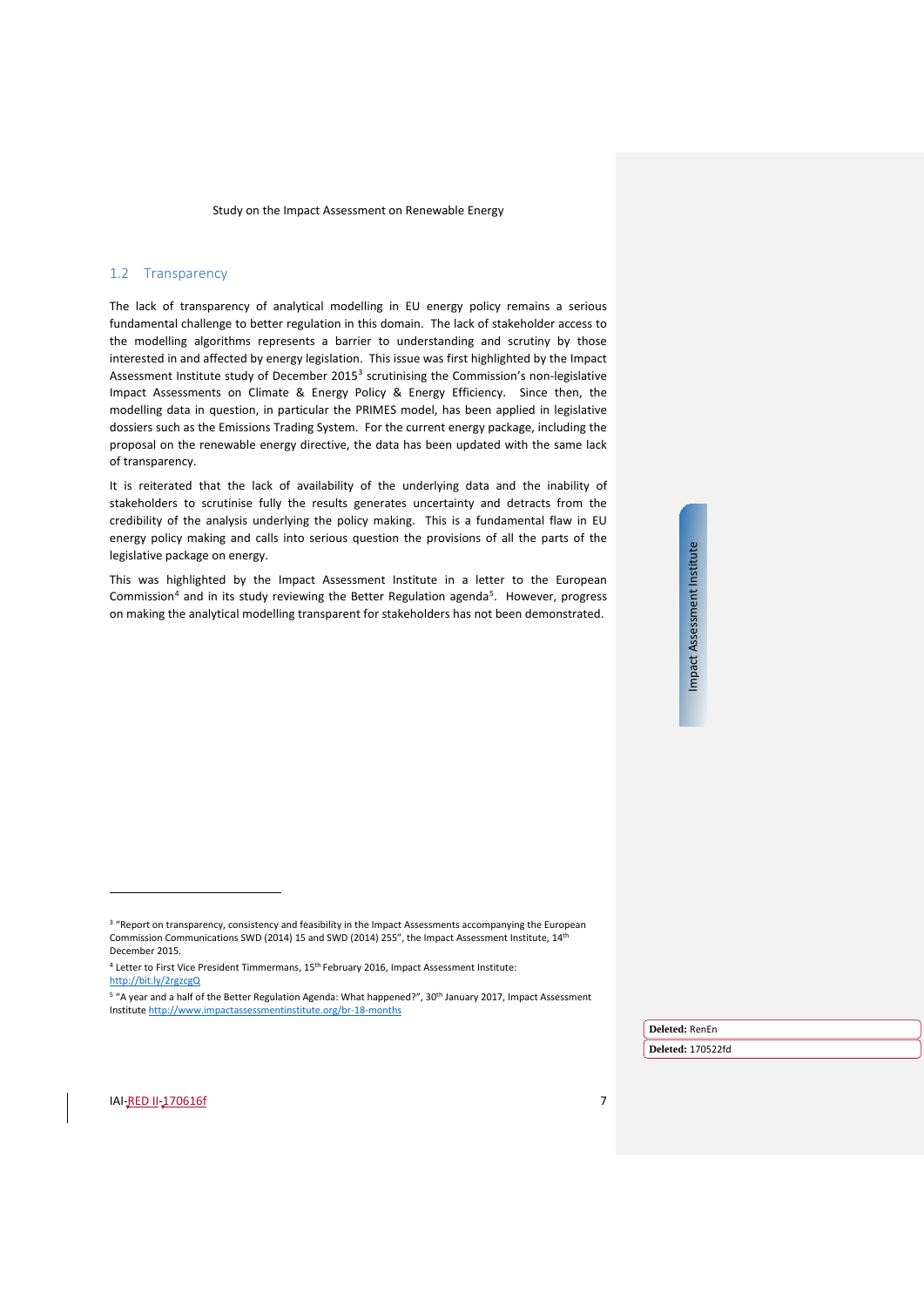# <span id="page-7-0"></span>2. Feasibility and consistency check on data and results

# <span id="page-7-1"></span>2.1 A review of the figures

Fundamentally important to the analysis are the underlying data on renewable energy generation.

<span id="page-7-5"></span>The following chart shows the shares of each different element of renewable energy in the total from 2005 to 2014, using EUROSTAT data<sup>[6](#page-7-2)</sup>. The breakdown for heating and cooling in 2012 is performed using data from the European Commission<sup>[7](#page-7-3)</sup>. The shares of the three elements of heating and cooling for 2013 and 2014 are estimated by using the same proportions as reported for 2012.



The percentage and absolute figures are presented in [Annex 3.](#page-48-0)

# 2.1.1 Meeting the 2020 targets as a baseline

<span id="page-7-6"></span>The figures for renewable energy in the EU are fully available for 2014 and by the publication date of this study have also been made available for 2015. The chart below from the European Commission Progress Report on Renewable Energy<sup>8</sup> shows the progress until 2015 of the share of renewable energy in gross final consumption, using a preliminary figure for 2015.

<sup>6</sup> SHARES (Renewables) 2015 Results, EUROSTA[T http://ec.europa.eu/eurostat/web/energy/data/shares](http://ec.europa.eu/eurostat/web/energy/data/shares)

<sup>7</sup> "Towards a smart, efficient and sustainable heating and cooling sector", European Commission Factsheet, 16<sup>th</sup> February 2016 [http://europa.eu/rapid/press-release\\_MEMO-16-311\\_en.htm](http://europa.eu/rapid/press-release_MEMO-16-311_en.htm)

<span id="page-7-2"></span><sup>8</sup> "Renewable Energy Progress Report", European Commission, 1st February 2017, [https://ec.europa.eu/commission/sites/beta-political/files/report-renewable-energy\\_en.pdf](https://ec.europa.eu/commission/sites/beta-political/files/report-renewable-energy_en.pdf)

**Deleted:** The percentage and absolute figures are presented i[n Annex 2: Accompanying statement](#page-47-0)*¶* [This report has been written according to the guiding](#page-47-0)  [principles of the Impact Assessment ¶](#page-47-0) [Page Break](#page-47-0) [¶](#page-47-0)

[Annex 3](#page-47-0)

**Formatted:** Not Highlight

Impact Assessment Institute

Impact Assessment Institute

<span id="page-7-4"></span><span id="page-7-3"></span>**IAI-RED II-170616f** 8

 $\overline{a}$ 

**Deleted:** RenEn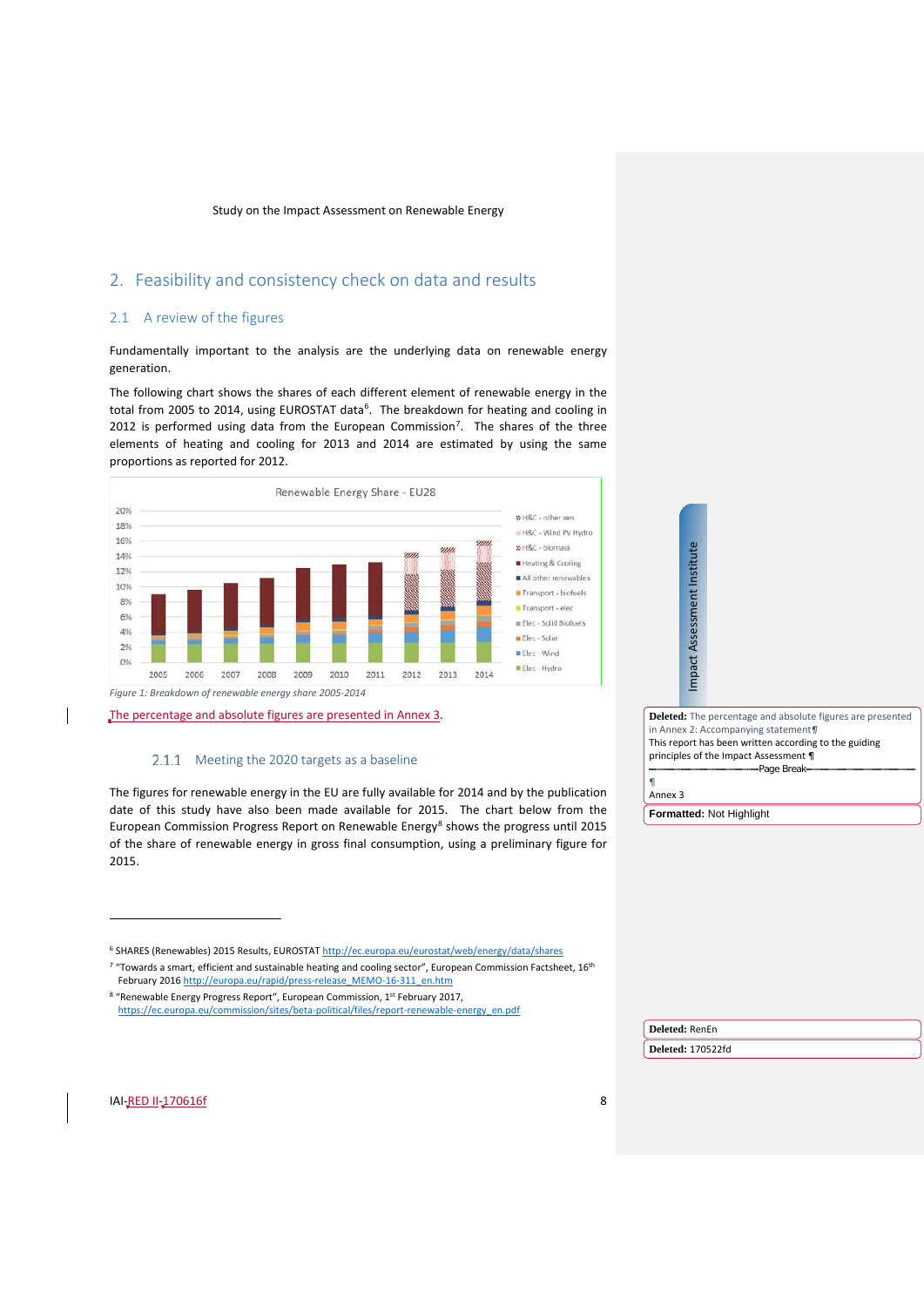

*Figure 2: Progress towards 2020 Renewable Energy Target (European Commission)*

On page 20 of the Impact Assessment the text states:

*With an estimated renewable energy share of 17% of gross final energy consumption in 2015, if the effort continues, the EU and an overwhelming majority of Member States are expected to achieve the 2020 targets set in the RES Directive.*

In fact the preliminary figure for 2015 (16.4%, representing a 0.4% increase over 2014) was already available at the time of publication of the IA, and 17% appears to be projection that would assume equal growth in 2015 as in 2014. Subsequently in March 2017, the official share for 2015 was published as 16.66%, representing a 0.53% increase over the revised 2014 figure.

The following table shows the extrapolated shar[e](#page-7-5) in 2020 and 2030 if a continuation of the linear trend over the last 1, 2, 3, 4 or 5 years is assumed:

| <b>Years of linear</b><br>extrapolation | 1 yr (from<br>2014) | 2 yrs (from<br>2013) | 3 yrs (from<br>2012) | 4 yrs (from<br>2011) | 5 yrs (from<br>2010) |
|-----------------------------------------|---------------------|----------------------|----------------------|----------------------|----------------------|
| Extrapolated<br>REN share 2020          | 19.30%              | 20.39%               | 20.38%               | 20.96%               | 20.42%               |
| Extrapolated<br>REN share 2030          | 24.58%              | 27.84%               | 27.81%               | 29.57%               | 27.95%               |

*Table 1: Linear extrapolation of renewable energy share in 2020 and 2030*

The results indicate that, with the exception of the most recent figures from 2015, the linear trend would lead to exceeding both the 2020 and 2030 targets. The linear trend is relevant, as it indicates whether maintaining the current trajectory is sufficient or whether acceleration is necessary.

Since the percentage share is influenced by both the numerator (renewable energy consumption) and the denominator (total energy demand), it is informative to isolate these items. The following table looks at two scenarios for the denominator, assuming that gross Impact Assessment Institute Impact Assessment Institute

**Deleted:** RenEn

**Deleted:** 170522fd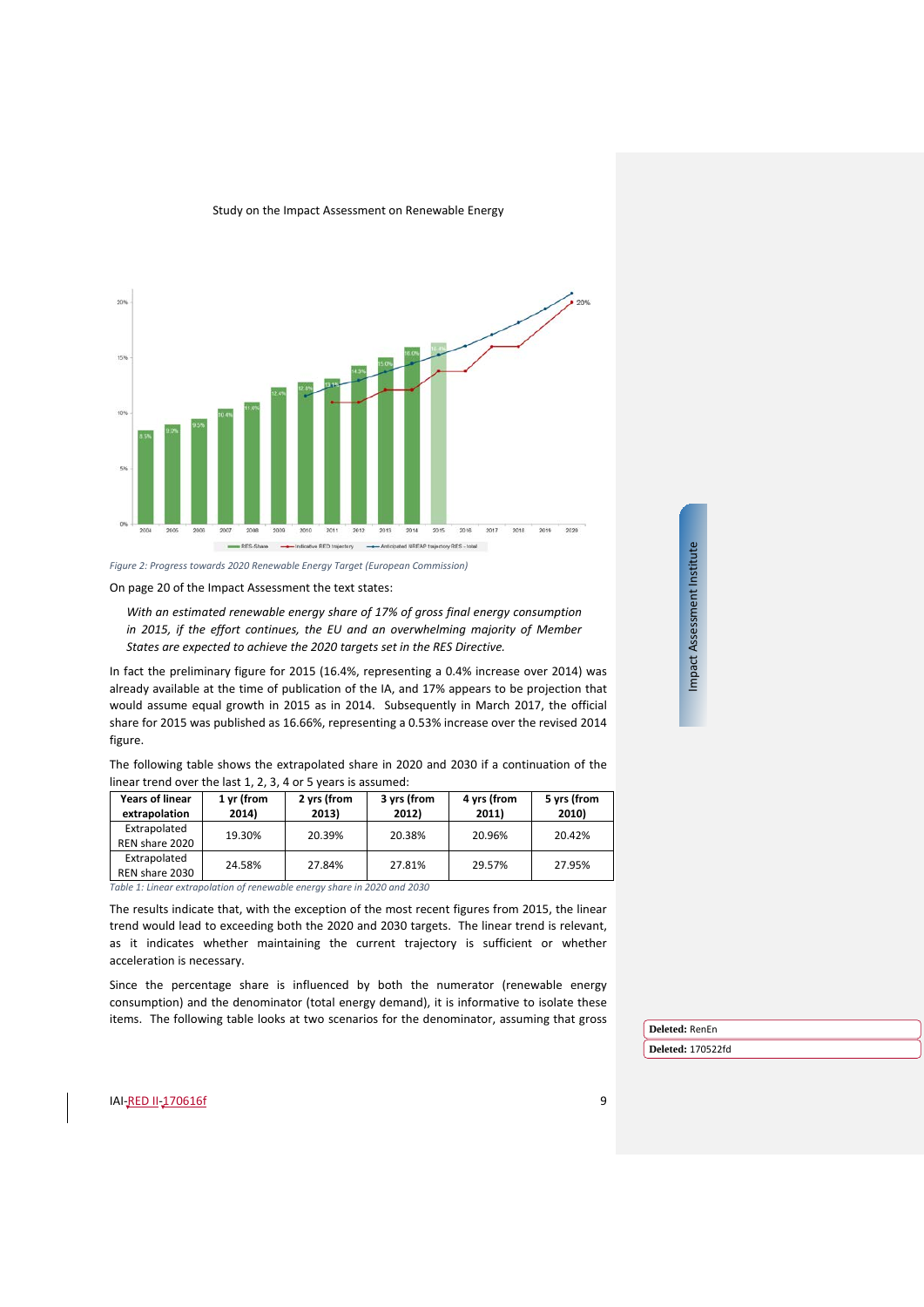| energy efficiency was already met <sup>9</sup> , and then at its higher 2015 level. |            |             |             |             |             |
|-------------------------------------------------------------------------------------|------------|-------------|-------------|-------------|-------------|
| <b>Years of linear</b>                                                              | 1 yr (from | 2 yrs (from | 3 yrs (from | 4 yrs (from | 5 yrs (from |
| extrapolation                                                                       | 2014)      | 2013)       | 2012)       | 2011)       | 2010)       |
| <b>Extrapolated REN</b>                                                             |            |             |             |             |             |
| share 2020 if EE                                                                    | 21.46%     | 19.97%      | 20.26%      | 21.09%      | 19.90%      |
| target met (2014                                                                    |            |             |             |             |             |
| denominator)                                                                        |            |             |             |             |             |
| <b>Extrapolated REN</b>                                                             |            |             |             |             | 19.48%      |
| share 2020 if EE                                                                    |            |             |             |             |             |
| target not met                                                                      | 21.00%     | 19.54%      | 19.83%      | 20.64%      |             |
| (2015                                                                               |            |             |             |             |             |
| denominator)                                                                        |            |             |             |             |             |
|                                                                                     |            |             |             |             |             |

final energy consumption remains at its (low) 2014 level, in which year the 2020 target for energy efficiency was already met<sup>9</sup>

*Table 2: Linear extrapolation of renewable energy share in 2020 with three energy efficiency assumptions*

These figures indicate a potential path exists towards meeting the 2020 target, if current growth rates of renewable energy continue and energy efficiency targets are met, with a residual risk of not achieving it. The viability depends on the extent to which the rate of new renewable energy deployment can be maintained and is also strongly dependent on the total energy usage (denominator). The energy usage figure is significantly more volatile than the renewable energy figure and an outlier in 2020 (e.g. an especially cold winter) may lead to missing the target. This undermines the renewable energy share as a valid indicator.

### 2.1.2 Cost assumptions of renewable energy sources

<span id="page-9-1"></span>The Impact Assessment uses assumed figures for the cost of renewable energies in its modelling. In particular, the figures for levellised cost of power generation using nonrenewable and renewable energy sources in the tables below are taken from the Reference Scenario 2016 Report $^{14}$  were fed into the modelling.

<sup>9</sup> "Assessment of progress towards implementation of the Energy Efficiency Directive", European Commission, 1st February 201[7 http://eur-lex.europa.eu/legal-content/EN/TXT/PDF/?uri=CELEX:52017DC0056&from=EN](http://eur-lex.europa.eu/legal-content/EN/TXT/PDF/?uri=CELEX:52017DC0056&from=EN)

> **Deleted:** RenEn **Deleted:** 170522fd

<span id="page-9-0"></span>**IAI-RED II-170616f** 10

j

Impact Assessment Institute Impact Assessment Institute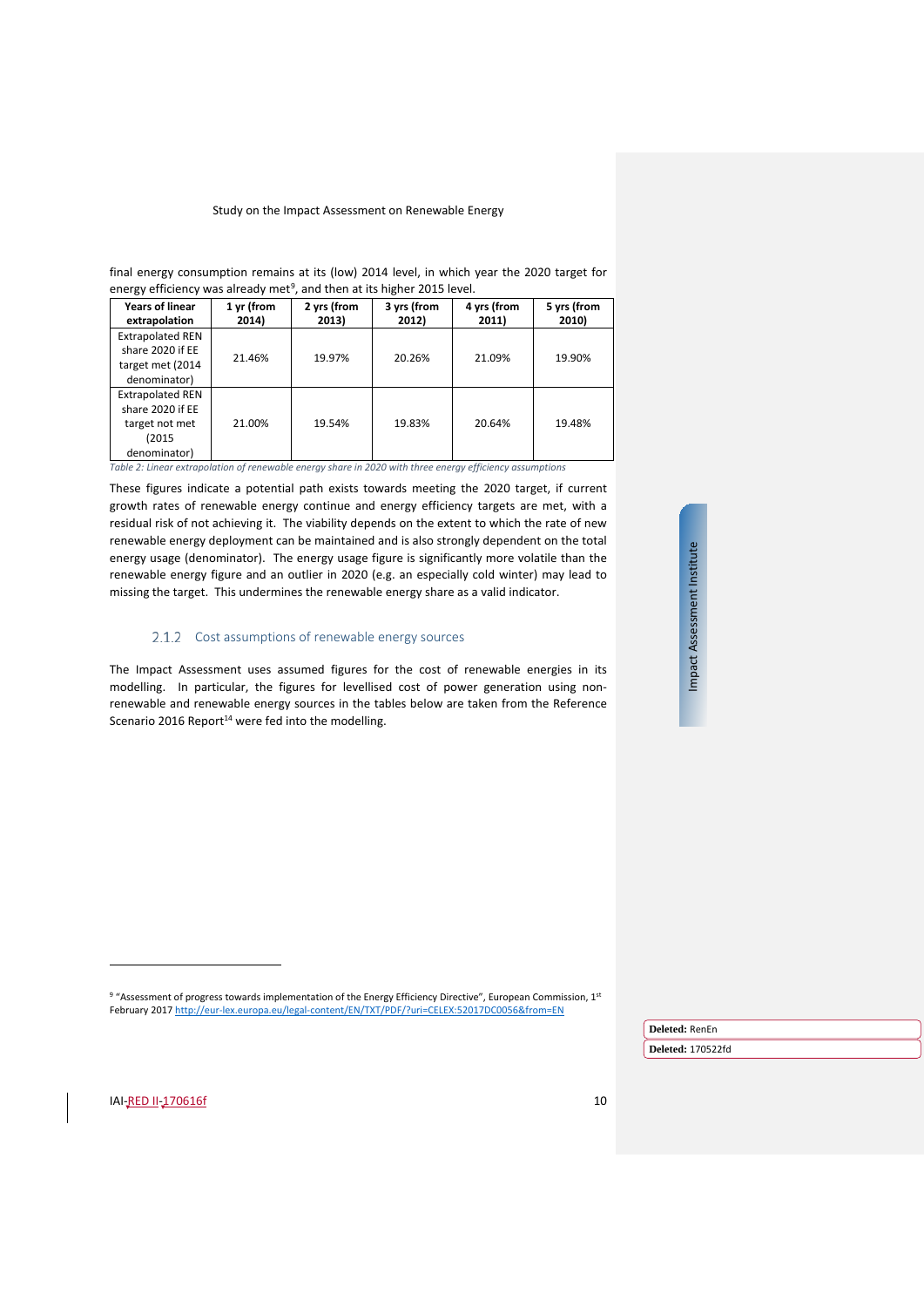

*Figure 3: Indicative levellised cost of non-renewable energy sources (European Commission)*





*Figure 4: Indicative levellised cost of renewable energy sources (European Commission)*

The Impact Assessment presents examples of recent (2016) auction prices for wind & solar:

- Wind offshore: €72.7 / MWh (Netherlands) and €60.0 / MWh (Denmark)
- Solar PV: €84.9 / MWh (Germany)

Auction prices are not the same as costs and the cost of grid connection should be taken into account. However, the auction figures for wind (for 2016) above are significantly lower than the projections (for 2030) in the table, indicating the risk of a material overestimate of cost of wind by 2030. A lower cost estimate fed into the modelling could be expected to result in a higher contribution from these sources in 2030 in the scenarios. For solar PV, the auction price (2016, Germany) lies between the cost figures for 2010 and 2020 for Southern Europe but well below those for North/Central Europe. Again a lower cost reflecting actual auction

Impact Assessment Institute Impact Assessment Institute

**Deleted:** RenEn **Deleted:** and therefore appears to be aligned

**Deleted:** 170522fd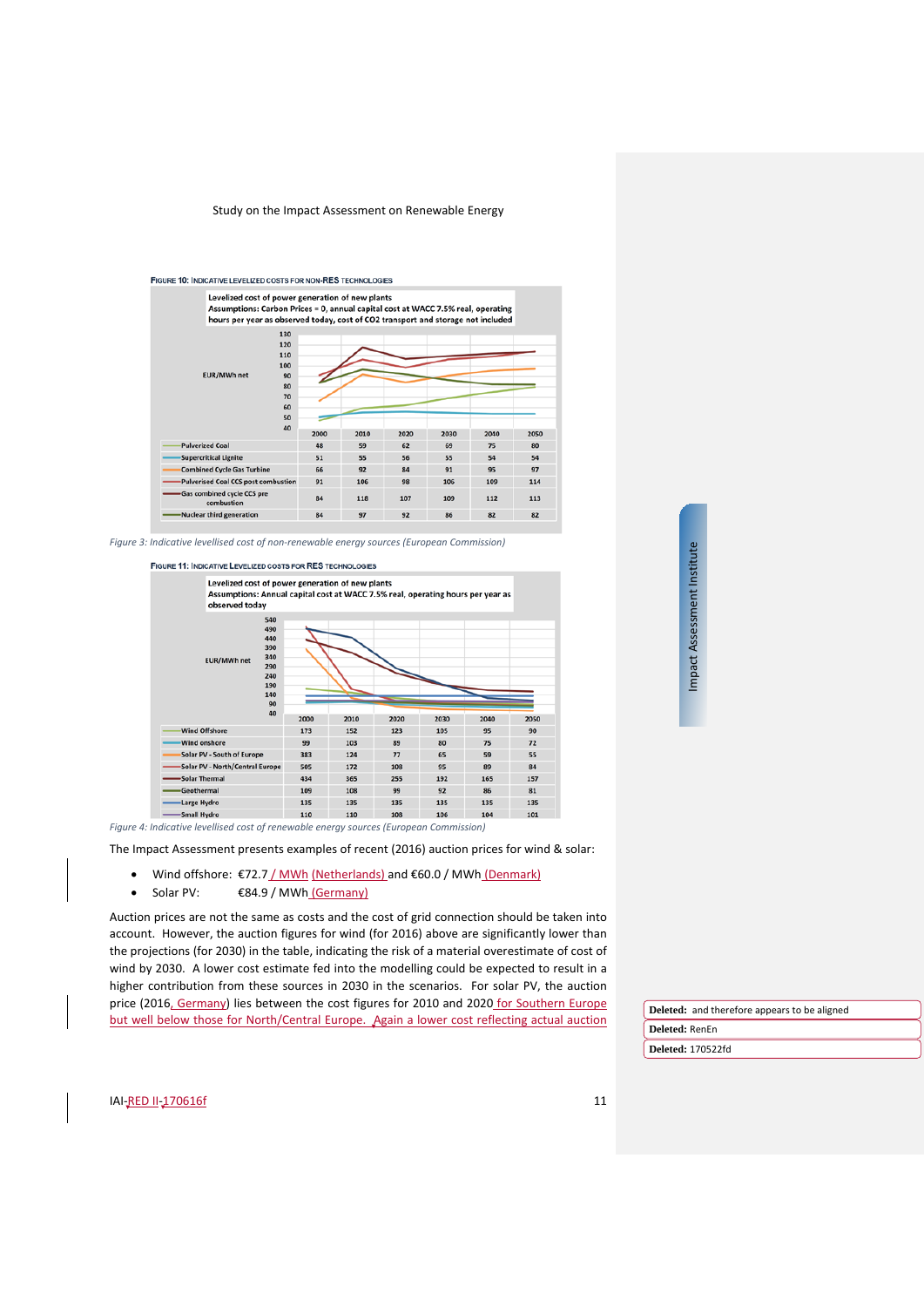### prices, fed into the modelling would be expected to result in a higher contribution from this source in 2030.

In order to inform ongoing policy, a recalculation using more up-to-date figures taking into account this more recent information would be necessary. Figures published since the adoption of the proposal indicate potential further drops in auction prices for these renewable energy sources, reiterating the need for updated calculations.

The figures in the above tables and from the auctions also demonstrate that in 2020 the levellised cost of new renewable power generation remains higher in most cases than nonrenewable. In 2030 the cost of renewable energy would in certain cases be competitive with or lower than that of non-renewable, especially if the indicated trend of falling prices continues. However, a consistent comparison assumes that new renewable capacity is competing against new non-renewable capacity, which under a framework of policies to increase renewable energy use is not generally the case. This is discussed further in Section [2.3](#page-18-0) below.

#### 2.1.3 Meeting the 2020 target

The chart on page 20 of the Impact Assessment indicates that 7 out of 28 Member States were more than 30% below their 2020 target in 2015 (including France and UK, with Germany about 20% below, representing in total about 40% of EU population). The data was in turn provided by the  $15<sup>th</sup>$  annual overview barometer, EurObserv'ER, 2015<sup>10</sup>. This report gives a nuanced forecast of the prospects for 2020 and sets out some of the challenges facing Member States, including the need for continued growth in investment and the low price of oil.

The evidence presented in the Impact Assessment is not sufficient to state with such confidence that an overwhelming majority of Member States are expected to achieve the 2020 targets, nor that the EU is on track to meet the 2020 target of 20% overall.

Further, the Impact Assessment (page 21) acknowledges that the national binding targets effectively end in December 2020. In the original Renewable Energy Directive<sup>[11](#page-11-1)</sup> setting that target, there is no mechanism sufficient to enforce the achievement of the Member States' targets, and therefore of the overall EU target.

The above discussion is material, as the achievement of the 2020 targets is assumed as a "mandatory floor" in the options for meeting the 2030 targets (section 5.5. of the IA). Without a substantive enforcement mechanism, "mandatory" has no consequence in this case. The 2030 strategy is therefore based on assumptions that lack realistic foundation.

<sup>11</sup> "Directive 2009/28/EC on the promotion of the use of energy from renewable sources", 23<sup>rd</sup> April 2009

**Deleted:** ¶

**Deleted:** is

Impact Assessment Institute Impact Assessment Institute

<span id="page-11-1"></span><span id="page-11-0"></span>**IAI-RED II-170616f** 12

 $\overline{a}$ 

**Deleted:** RenEn

<sup>10</sup> "The state of renewable energies in Europe: 15th EurObserv'ER Report", Observ'ER (FR), September 2015 <https://www.eurobserv-er.org/15th-annual-overview-barometer/>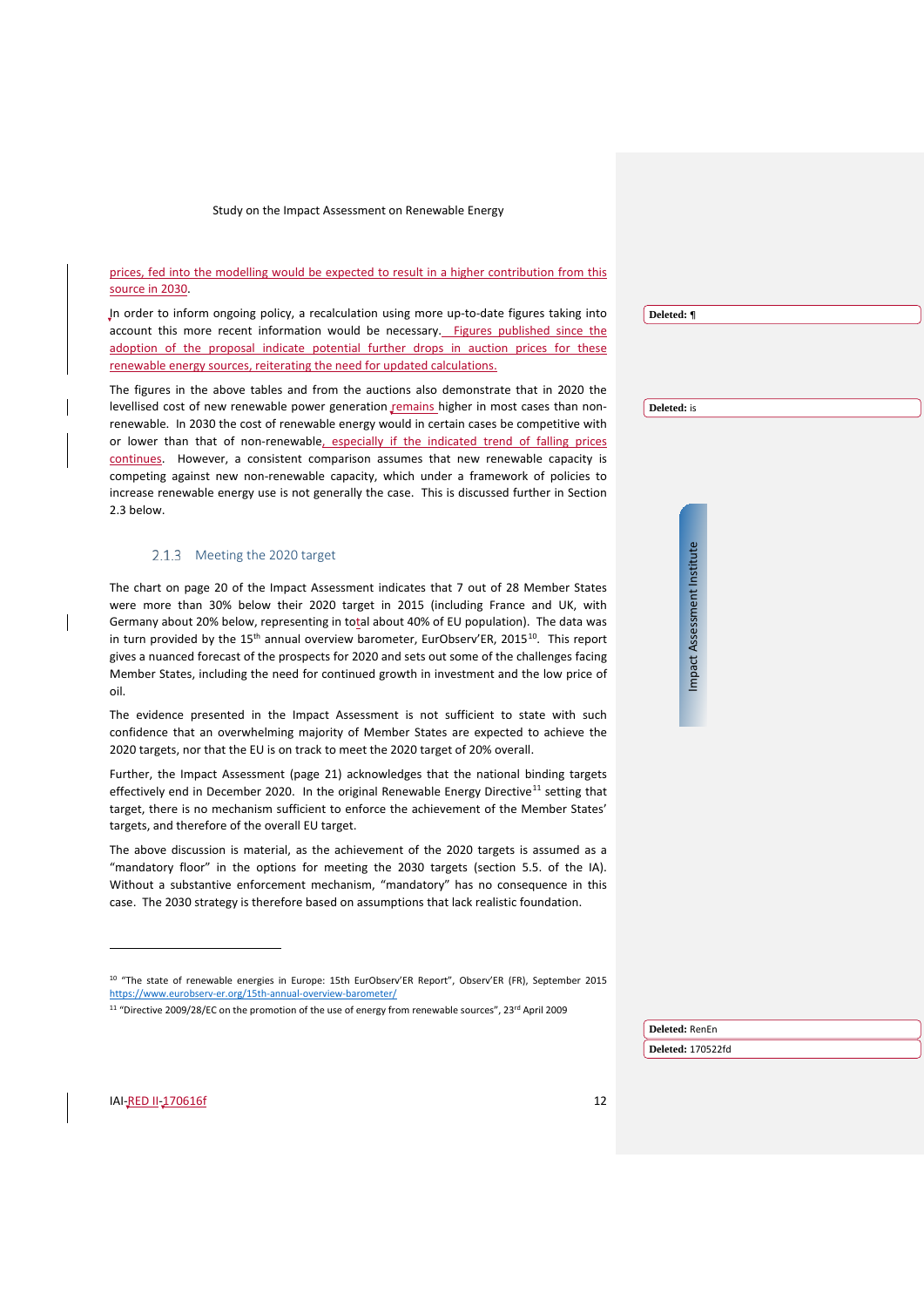The risk of this is explicitly acknowledged in the "Important note" on page 104, in the section on heating and cooling, referred to an assumption of Member States not meeting their 2020 targets and thereby significantly greater effort required between 2020 and 2030.

Therefore, the Impact Assessment should have assessed the impacts of at least one additional scenario that assumes that the 2020 target will not be reached.

Additionally, it would be prudent in further analysis to consider the effects on renewable energy targets of the UK leaving the EU. The UK's renewable energy share in 2030 is projected under the Reference Scenario to be 16.6%. With approximately 11% of EU energy consumption, removal of the UK from the renewables calculation would therefore increase the renewable share for EU27 by approximately 1 percentage point.

#### <span id="page-12-0"></span>2.2 Review of Bioenergy Impact Assessment

Bioenergy makes a substantial contribution to the current and projected future mix of renewable energies in Europe. It is therefore important to understand the implications of biomass sustainability on the renewable energy target.

The Impact Assessment on the renewable energy directive is accompanied by an additional Impact Assessment on sustainability of bioenergy. The relevant elements of this Impact Assessment are taken into account in this IAI study.

The Bioenergy Impact Assessment reviews data from a number of studies. Whilst the projections of these studies for future biomass usage are not identical to each other, their conclusions regarding the sustainability of biomass for energy are mostly consistent.

#### 2.2.1 Discarded options

In the Impact Assessment's selection of policy options, a number of options were discarded, quoting disproportionality of the measures compared to the risks and going against the subsidiarity principle of "leaving primary responsibility to Member States on the choice of instruments to reduce emissions".

The proportionality issue with these options has been addressed in the explanations (section 5.2 and Annex 10), although a full assessment was not performed, thereby not providing a full picture of the impacts and therefore the extent that proportionality is affected. Subsidiarity is not adequately explained in this case, since any criterion set at EU level (e.g. biofuel sustainability criteria) imposes a condition on Member State implementation. The additional options should therefore have been more comprehensively assessed order to determine and compare their input, rather than being discarded in advance.

One of the options is revisited at the end of this review of the Bioenergy Impact Assessment (Section [2.2.5\)](#page-17-0).

Impact Assessment Institute Impact Assessment Institute

**Deleted:** RenEn

**Deleted:** 170522fd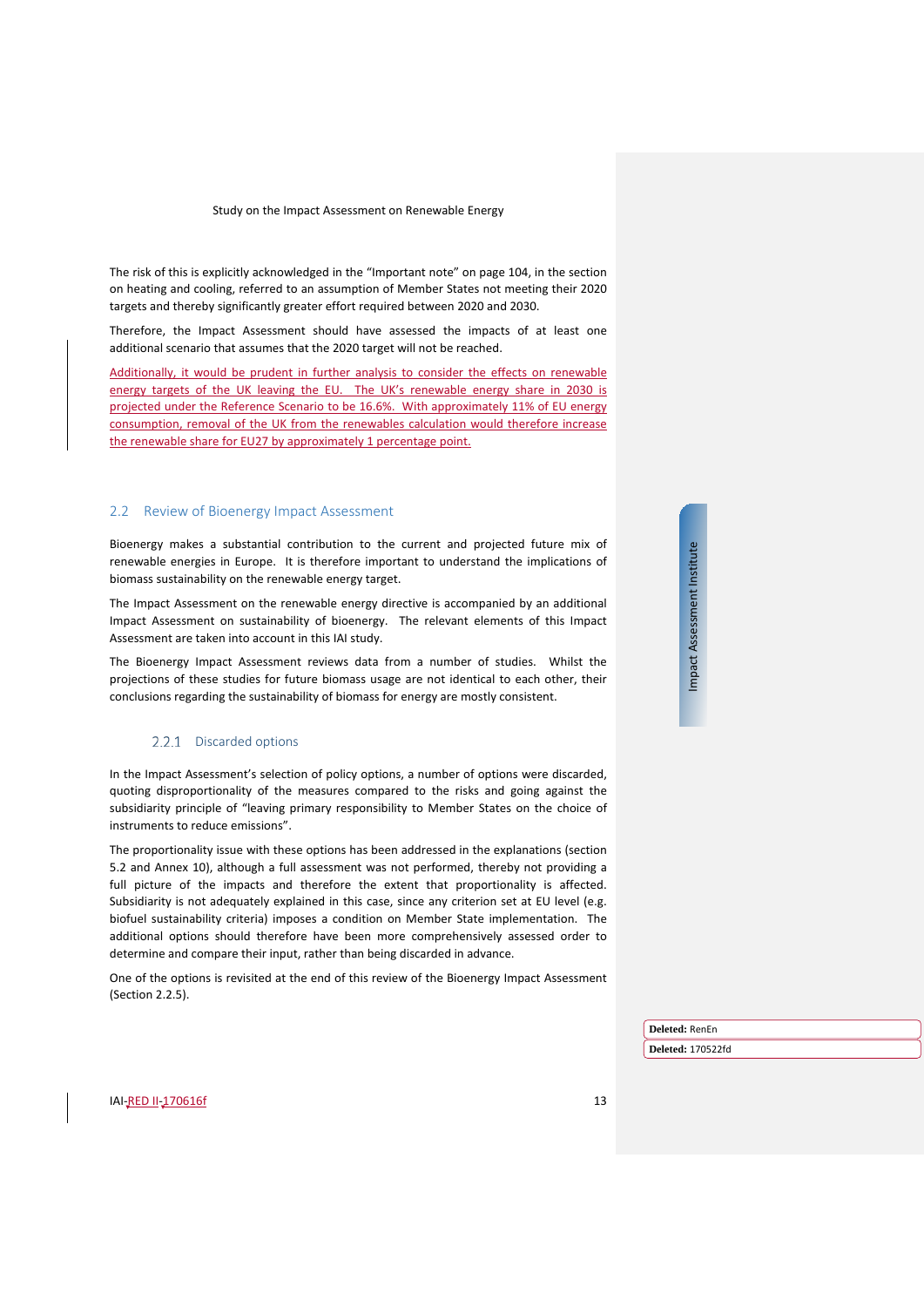#### 2.2.2 Assessment of Impacts

<span id="page-13-0"></span>Key impacts on greenhouse gas emissions are presented in section 6.3.1 of the Impact Assessment. In particular the conclusion states for policy option 2:

*…it can be concluded that there seems to be almost no benefit of a minimum greenhouse gas performance criterion for supply chain emissions of biomass as long as it is set at the level of 75% or lower.* 

This conclusion is reached according to data on current forest feedstocks. However, the effect of a criterion on potential feedstocks with lower performance, that may be introduced in future, has not been considered. In addition, as acknowledged in the description of Option 2 (page 39), a consistent and effective policy would ensure equivalent rules for all types of biomass regardless of their use (biofuels, biogas or heat and power).

Further, when considering biogenic emissions and impact on carbon sinks, the extension of the existing provisions for biofuels restricting the production of feedstocks from certain areas to biomass for heat and power is quoted as having a "significant" impact on the LULUCF sink (table 5, page 48). This is a further substantiation for the introduction of a performance criterion. Table 6 (page 49) however states that the overall effect of this option on biogenic carbon is "positive but uncertain". The conclusion from the Impact Assessment is therefore inconsistent.

Section 6.4.1 on gross added value projects the "deployment" and "income" effects. The deployment effect is quoted as arising from more investment, bringing a larger positive impact in the economy as a whole. This however does not appear to take into account the efficiency of the investment in terms of its contribution to productivity for the whole economy. Further, table 11 shows a positive "net impact in the energy sector" of introducing the sustainability options regarding employment, but again this appears only to address the effect on this sector, not the whole economy. In fact, the discussion on comparing the options (Section 7) explicitly acknowledges this issue, referring to the 'budget effect' (loss of jobs in other parts of the economy, driven by higher consumer spending on energy).

Further, there appears to be a contradiction in the assessment, as page 57 projects a small positive effect on the economy of introducing the bioenergy sustainability options, where by section 7.3 (page 64) states that jobs are lost due to the higher cost of solar and wind technologies.

#### 2.2.3 Biogenic carbon

A primary discussion in the Impact Assessment addresses the issue of biogenic carbon, in particular the timing issues of net emissions, questioning the assumed carbon neutrality of biomass for energy.

In particular, Annex 7, page 103:

*"The combustion of woody biomass releases, in most cases, more CO2 in the atmosphere, per unit of delivered energy, than the fossil fuels they replace. ...If the forest productivity increases because of the bioenergy production, the continuous*  Impact Assessment Institute Impact Assessment Institute

**Deleted:** RenEn **Deleted:** 170522fd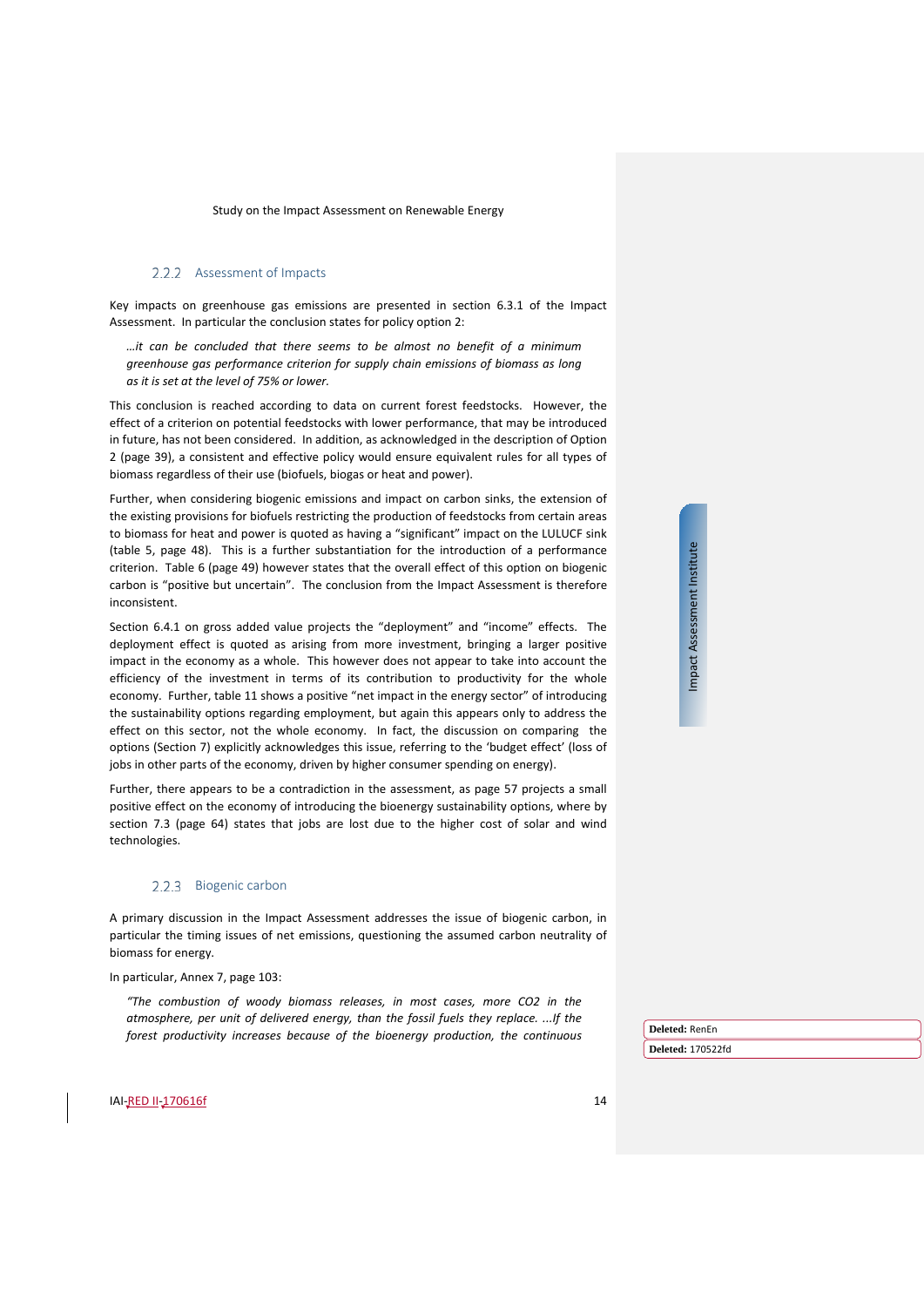*substitution of fossil fuels may, in time, recover the additional emissions of bioenergy production."*

Further on page 107:

*"Certain forest management practices can enhance the carbon sink, but ensuring that the harvest level stays below the growth rate of the forest is not sufficient to ensure climate change mitigations* [compared to the unmanaged forest]"

In Section 2.1.2 (page 16), the text states:

*"Currently, the majority of the solid biomass used for energy purposes in the EU*  [industrial & harvest residues, traditional fuel wood] *can be considered to deliver substantial greenhouse gas benefits even when taking into account biogenic emissions."*

Here the alternative treatment of residues etc (e.g. roadside combustion or leaving to decay) is a key parameter in determining the relative emissions due to harvesting.

In Annex 8 these effects are further assessed. The BioImpact<sup>[12](#page-14-0)</sup> study is quoted as concluding that imported wood generates significant additional biogenic emissions in the short (2030) and medium (2050) term, with domestically grown wood also a concern in this respect (domestic crops exhibit faster regrowth).

Annex 9 refers to additional studies. It reaches the conclusion that the CO2 emission reduction efficiency of dedicated stemwood harvest is significantly more carbon intensive than both coal and natural gas in the short term and mostly unfavourable in the medium term. It states that the use of wood from harvest residues, thinning and salvage is approximately neutral in the short term and reduces emissions in the medium and long term.

The conclusions of the quoted studies are not fully consistent but point (page 106) to a generally clear effect of high biogenic emissions in the short to medium term due to energy biomass from sawnwood, stumps and coarse dead wood. Of key importance in assessing the impacts robustly is the selection of the counterfactual: what would have happened in the absence of the farming of the wood? This issue is explicitly acknowledged in the text (e.g. Annex 7).

The short term-and medium-term GHG emissions resulting from, for example, stemwood farming, in comparison to the same forest and all other factors remaining equal (i.e. no forest management measures), would reflect the results presented in Annex 9 as quoted above i.e. a strongly higher emissions .

If stemwood farming is directly associated with forest management practices and increased investment in forest development, that would not otherwise be employed, that result in increased carbon stocks compensating for the short and medium-term biogenic effects, then Impact Assessment Institute Impact Assessment Institute

**Deleted:** RenEn

**Deleted:** 170522fd

<span id="page-14-0"></span>**IAI-RED II-170616f** 15

<sup>&</sup>lt;sup>12</sup> "Carbon impacts of biomass consumed in the EU: quantitative assessment", Forest Research, 2015.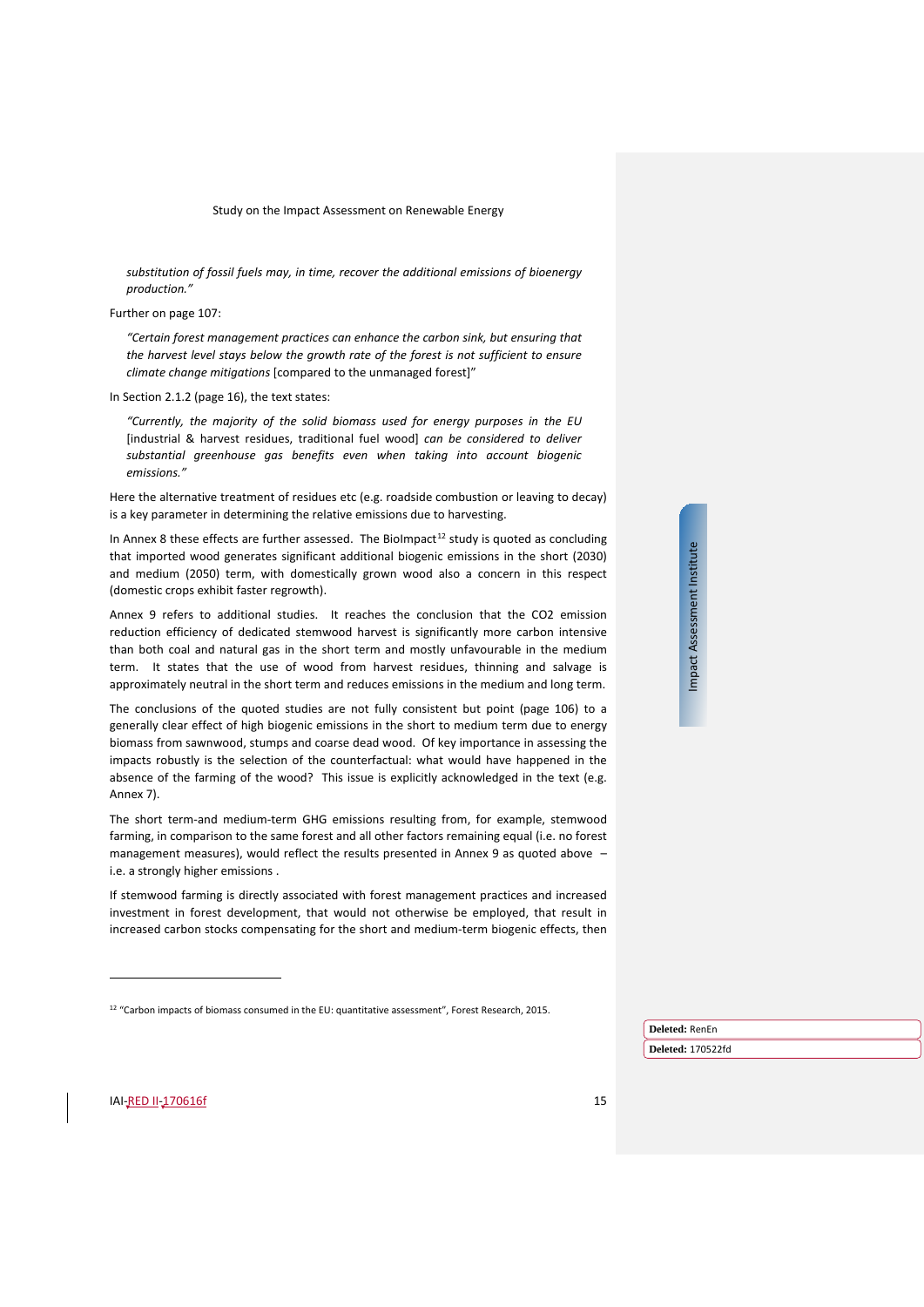these can result in an aggregate effect that reduces GHG emissions, including short and medium term.

Annex 7 concludes the following, quoting BioImpact and the Joint research Centre<sup>[13](#page-15-0)</sup>:

*"…even if with sustainable forest management practices forest removals are lower or equal to the net annual increment of the forest, and carbon stocks are preserved or increasing in time in absolute terms, the total carbon stored in the forest will be in any case lower than the reference scenario of the unmanaged forest and the resulting difference translates into increased net emissions."*

The counterfactual implied is therefore the unrestricted natural growth of the forest. Projecting this notional natural growth in a managed forest is possible, with a certain level of confidence. Forest management practices that increase the carbon stock can be employed to offset the loss of carbon stock from cultivation. However, it could be argued that such measured could be employed in absence of the cultivation in order to increase the carbon stock even further. This demonstrates that there are a number of ways to interpret the counterfactual situation and therefore no single clear method for accounting for carbon stocks.

From the above discussion it is clear that the type of biomass harvesting is critical in determining the total emissions (supply chain plus biogenic) and therefore the extent to which the biomass can be considered carbon neutral in the short, medium and long term. Differentiation is therefore necessary.

These issues are addressed to a certain extent in the legislative proposal on "the inclusion of greenhouse gas emissions and removals from land use, land use change and forestry into the 2030 climate and energy framework" (LULUCF), adopted in July 2016. The proposal requires each Member State to ensure no net LULUCF emissions on their territory (taking into account flexibilities), including those from managed forest land.

As proposed, this legislation would not be sufficient to ensure that the use of bioenergy is GHG neutral in the short to medium-term timeframe of concern. For example, in Member States with currently negative LULUCF emissions (e.g. achieved through steady afforestation), it would allow harvesting for bioenergy up to a rate that brings total LULUCF emissions to zero. This could theoretically more than compensate for the LULUCF emissions reductions required in Member States with currently positive emissions.

In addition, the legislation would be applicable as from 2021, whereby the main growth in biomass for renewable energy is projected for the period 2015-2025, thus subject to the LULUCF conditions only for a portion of the growth period.

| e renewable energy legislative proposal  | Deleted: S                  |
|------------------------------------------|-----------------------------|
| biomass fuels in addition to those for   | Deleted: addressed          |
| , and by applying additional criteria on | <b>Deleted:</b> by applying |
|                                          | Deleted: to                 |
|                                          | Deleted: the                |
| .2014                                    | Deleted: sustainability     |
|                                          | Deleted: RenEn              |
|                                          | <b>Deleted: 170522fd</b>    |
|                                          |                             |

An effort to address sustainability is also made in the Article 26, which defines sustainability criteria for biofuels and bioliquids already regulated in this way

<sup>13</sup> "Carbon accounting of forest bioenergy", Joint Research Centre,

Impact Assessment Institute Impact Assessment Institute

<span id="page-15-0"></span>**IAI-RED II-170616f** 16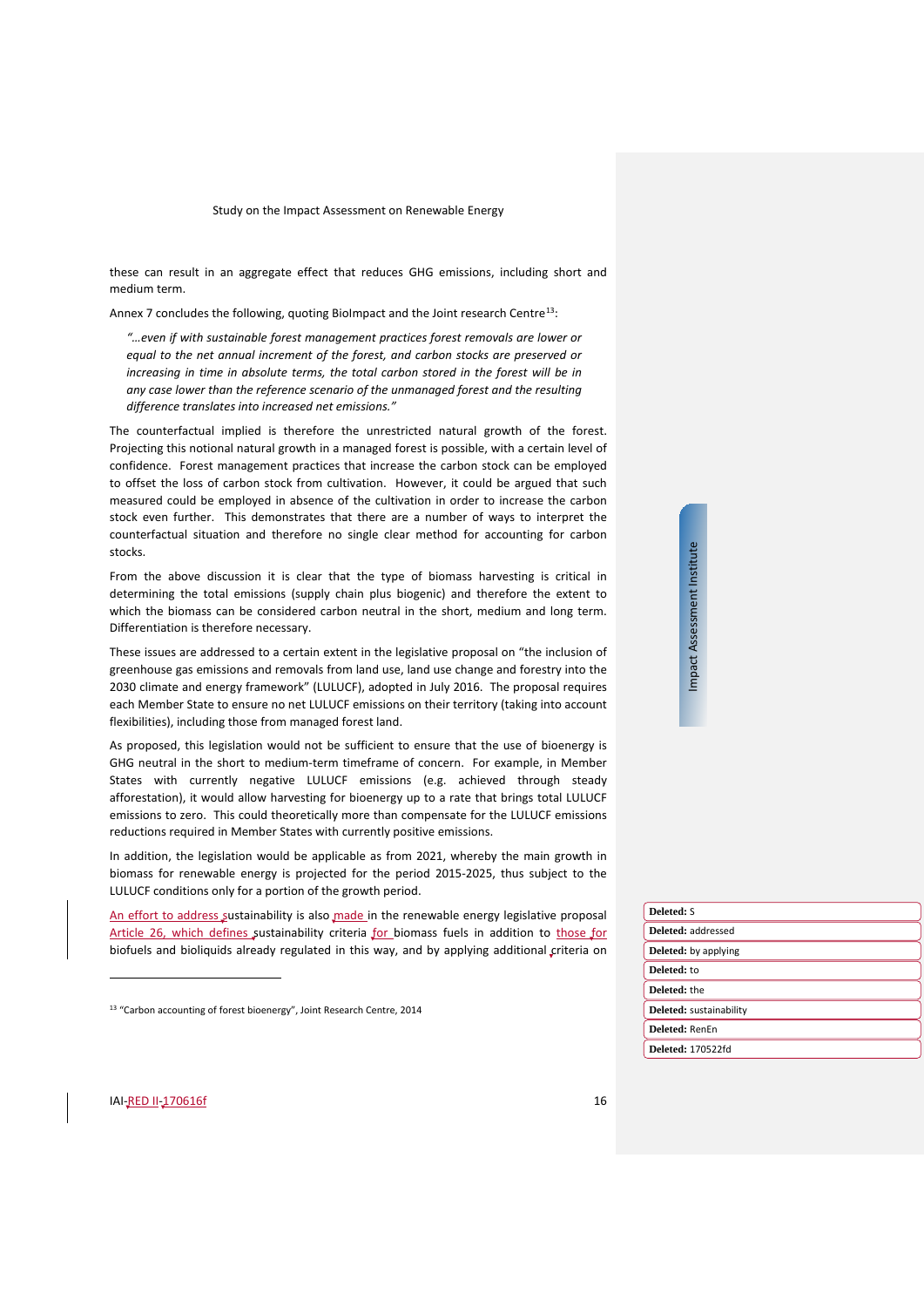harvesting, forest management and LULUCF. Measuring the extent to which these provisions are sufficient to avoid high risk of biogenic emissions from biomass harvesting and combustion would require much more sophisticated modelling. Without a robust measurement method, and a numerical criterion for determining total emissions, it remains possible that certain feedstocks, whilst complying with these criteria, could still result in total net emissions being higher than fossil fuels in the short to medium term.

In addition, equivalent to the argument above, greenhouse gas emission savings criteria are to be put in place only for new installations as from 2021, according to the legislative proposal (Article 26 §7).

#### 2.2.4 Coherence with renewable energy directive proposal

The legislative proposal expands the scope of sustainability and greenhouse gas savings criteria to include biomass for energy, despite the assertion in section 6.3.1.1 of the Impact Assessment that "there seems to be almost no benefit of a minimum greenhouse gas performance criterion". (The robustness of this assertion was put into question in section [2.2.2](#page-13-0) above).

The greenhouse gas savings threshold would be applied to facilities starting operation from 2021 onwards. The Impact Assessment states (page 16) that future growing demand for wood biomass could derive from additional harvesting, with the increment occurring by 2025, as confirmed in figure 72 of the EU Reference Scenario Trends to 2050 report<sup>14</sup>. This is consistent with the biomass industry's own findings, as indicated in the above section. It therefore appears that the greenhouse gas savings criterion will at a maximum apply only partially to that growth. The sustainability of that growth is therefore not directly regulated.

Further, the greenhouse gas savings criterion does not take into account biogenic emissions, which constitute a major finding of the Impact Assessment. The results indicate that the long-term effect of increased use of biomass is likely to be substantial reduction in biogenic CO2 (compared to fossil fuel use). However, the effect in the 2050 timeframe, which is the ultimate focus of EU policy, could for certain feedstocks be emissions greater than those that would be generated by fossil fuels. As indicated in the previous section, this depends on the type of wood and harvesting method.

The Impact Assessment concludes that the scenarios of unconstrained use and of imported wood (scenarios B and C1 in Annex 8) would generate higher GHG emissions than fossil fuels in the short to medium term. However, the provisions of the legislative proposal would not prevent these scenarios. The Impact Assessment further denotes with "caution" the scenarios with domestic crops, domestic wood and "back off" (C2, C3 and D). The

| <b>Deleted:</b> s |  |
|-------------------|--|
|                   |  |

**Deleted:** to

| stitut           |  |
|------------------|--|
|                  |  |
|                  |  |
| ī                |  |
|                  |  |
|                  |  |
|                  |  |
|                  |  |
|                  |  |
|                  |  |
|                  |  |
| npact Assessment |  |
|                  |  |
|                  |  |
|                  |  |

 $\overline{\epsilon}$ 

<span id="page-16-0"></span>

| Deleted: finding of the                                |
|--------------------------------------------------------|
| Deleted: whilst                                        |
| Formatted: Not Highlight                               |
| Deleted: (compared to fossil fuel use)                 |
| Deleted:                                               |
| <b>Deleted:</b> , which is the main focus of EU policy |
| Deleted: potentially                                   |
| <b>Formatted: Not Highlight</b>                        |
| <b>Formatted: Not Highlight</b>                        |
| <b>Formatted: Not Highlight</b>                        |
| <b>Formatted: Not Highlight</b>                        |
| <b>Formatted: Not Highlight</b>                        |
| <b>Formatted: Not Highlight</b>                        |

| Deleted: RenEn |  |
|----------------|--|
|----------------|--|

**Deleted:** 170522fd

<span id="page-16-1"></span>**IAI-RED II-170616f** 17

<sup>&</sup>lt;sup>14</sup> "EU Reference Scenario 2016: Energy, transport and GHG emissions. Trends to 2050", European Commission, 20th July 2016 [https://ec.europa.eu/energy/sites/ener/files/documents/20160713%20draft\\_publication\\_REF2016\\_v13.pdf](https://ec.europa.eu/energy/sites/ener/files/documents/20160713%20draft_publication_REF2016_v13.pdf)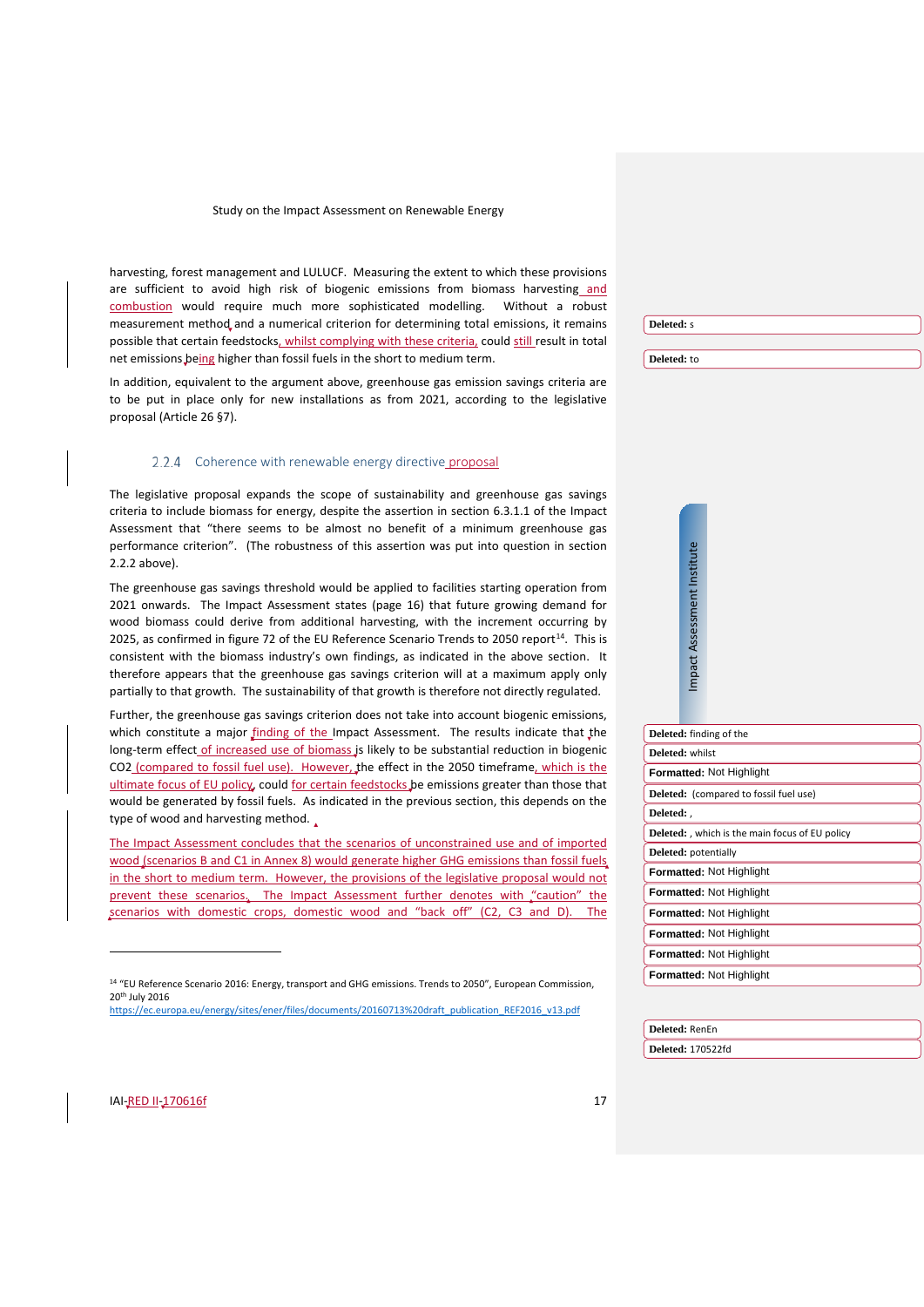assessment indicates that positive approaches to forest management / additional supporting measures for overall positive impacts on GHG emissions would be necessary in any scenario relying on forest bioenergy. Again, the provisions of the legislative proposal would not be sufficient to ensure this positive impact.

Therefore, the projections for the renewable energy proportion for 2020 and 2030 depend partially on growth in combustion of biomass, some of which may generate higher greenhouse gas emissions than fossil fuels in the priority 2050 timeframe. To measure the aggregate effect on GHG emissions, additional transparent and peer-reviewed assessment of the specific biomass harvesting, forest management practices and determination of counterfactual would be necessary. Only a full accounting of GHG emissions on a case-bycase basis would provide sufficient information to enable an outcome ensuring net GHG emissions reduction.

An additional discrepancy is the requirement in Article 26, paragraph 8 of the proposal for electricity from biomass fuels to be taken into account only if produced in installations applying high efficient cogeneration technology (CHP). The proposal explicitly precludes non-CHP, whereby option 4 in the Bioenergy Impact Assessment only applies an efficiency threshold, concluding that this would exclude non-CHP. Reflecting the Impact Assessment, the application of neutral numerical threshold would provide a proportional incentive for contribution to the desired outcome.

#### 2.2.5 Conclusion on Bioenergy Policy

<span id="page-17-0"></span>There are substantial complications with accounting for emissions in bioenergy policy, as acknowledged in the above analysis. In particular the difficulties in determining the counterfactual for farming of biomass for energy use preclude a clear and accountable method to calculate the climate effects.

It is useful therefore to use an extreme simplification of the accounting methodology by separating emissions from forest growth as a thought process for considering the issue:

- Account for emissions at the point of combustion, regardless of source (fossil, renewable or otherwise).
- Account directly for changes in carbon stocks, whether associated with bioenergy or otherwise, by measuring forest growth

Such an accounting is relevant in the case of biomass, due to the disconnect in time between the emission of CO2 from combustion and the absorption of CO2 from the air due to regrowth. A consistent treatment would also allow accounting for afforestation in managed forests, which could therefore be shown to compensate for biogenic emissions of farmed wood.

As mentioned above, the BioImpact study indicates that farming of wood would increase GHG emissions (i.e. reduce carbon stock) compared to unmanaged forests. The suggested method above would however create an accountability of entities responsible for farming for

| Formatted: Not Highlight |
|--------------------------|
| Formatted: Not Highlight |

| <b>Formatted: Not Highlight</b>                                                                                                                                                                                       |  |  |  |  |  |  |  |
|-----------------------------------------------------------------------------------------------------------------------------------------------------------------------------------------------------------------------|--|--|--|--|--|--|--|
| Deleted: wh                                                                                                                                                                                                           |  |  |  |  |  |  |  |
| Formatted: Not Highlight                                                                                                                                                                                              |  |  |  |  |  |  |  |
| Deleted: ose                                                                                                                                                                                                          |  |  |  |  |  |  |  |
| Formatted: Not Highlight                                                                                                                                                                                              |  |  |  |  |  |  |  |
| Deleted: performance may be poor                                                                                                                                                                                      |  |  |  |  |  |  |  |
| Formatted: Not Highlight                                                                                                                                                                                              |  |  |  |  |  |  |  |
| Moved down [1]: To demonstrate the sustainability of the<br>energy source, additional information on the biomass<br>industry, forest management practices and assessment of<br>the counterfactual would be necessary. |  |  |  |  |  |  |  |
| Moved (insertion) [1]                                                                                                                                                                                                 |  |  |  |  |  |  |  |
| Deleted: demonstrate                                                                                                                                                                                                  |  |  |  |  |  |  |  |
| Formatted: Not Highlight                                                                                                                                                                                              |  |  |  |  |  |  |  |
| Deleted: the sustainability of the energy source                                                                                                                                                                      |  |  |  |  |  |  |  |
| Deleted: information                                                                                                                                                                                                  |  |  |  |  |  |  |  |
| <b>Formatted: Not Highlight</b>                                                                                                                                                                                       |  |  |  |  |  |  |  |
| Deleted: on                                                                                                                                                                                                           |  |  |  |  |  |  |  |
| Formatted: Not Highlight                                                                                                                                                                                              |  |  |  |  |  |  |  |
| Deleted: the                                                                                                                                                                                                          |  |  |  |  |  |  |  |
| Deleted: industry                                                                                                                                                                                                     |  |  |  |  |  |  |  |
| Formatted: Not Highlight                                                                                                                                                                                              |  |  |  |  |  |  |  |
| Deleted: assessment                                                                                                                                                                                                   |  |  |  |  |  |  |  |
| <b>Formatted: Not Highlight</b>                                                                                                                                                                                       |  |  |  |  |  |  |  |
| <b>Formatted: Not Highlight</b>                                                                                                                                                                                       |  |  |  |  |  |  |  |
| Formatted: Not Highlight                                                                                                                                                                                              |  |  |  |  |  |  |  |
|                                                                                                                                                                                                                       |  |  |  |  |  |  |  |

**Deleted:** RenEn

**Deleted:** 170522fd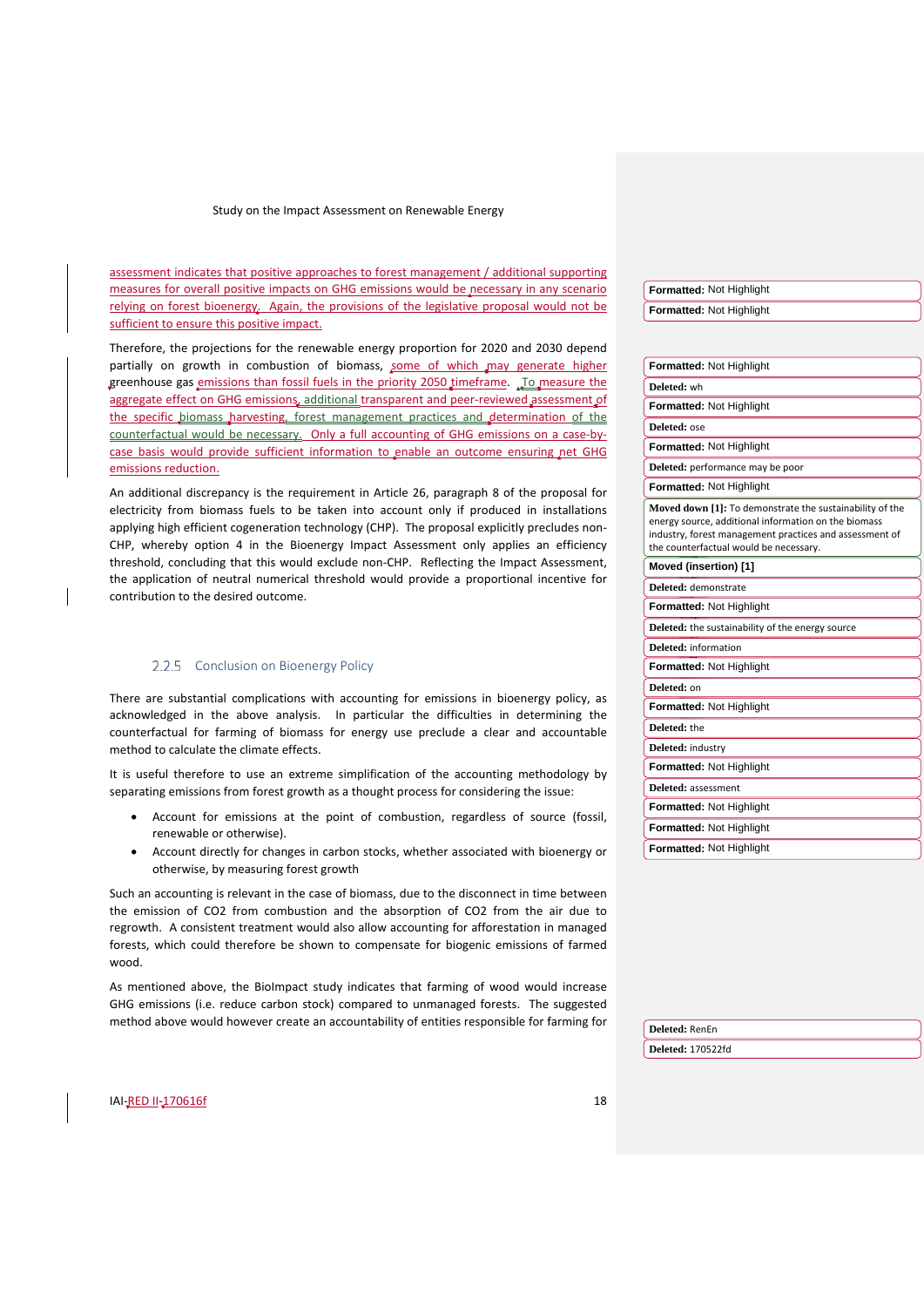the overall climate-relevant effects of their forest management and require methods that at least maintain the overall carbon stock in the short, medium and long term.

This methodology reflects to an extent the discarded option "Introducing biogenic carbon emissions in the methodology on lifecycle emissions from solid biomass" from Section 5.2 of the Impact Assessment.

Whilst such a policy would be expected to increase the administrative burden substantially, it would ensure greenhouse gas savings can be robustly attributed to the biomass in question. It would also provide greater transparency for the industry and other interested stakeholders. Due to the significant contribution of biomass to total consumption of renewable energy and the wide range of potential greenhouse gas effects, there is a valid rationale for considering these efforts. This issue is revisited in the concluding sectio[n 4.](#page-43-0)

#### <span id="page-18-0"></span>2.3 Renewable Energy in the electricity sector

An important fundamental issue is raised in the text of this part of the analysis, on page 80 in the assessment of the environmental impacts of the options, which states:

*"…since the EU ETS cap sets a binding ceiling on the emissions within the sectors covered by the system, missing the RES target would not impact in absolute terms the EU level GHG emission reductions, which would be achieved in any case."*

Conversely it is also to be taken into account that the falling ETS cap will require either reductions in energy consumption in the covered sectors, switching to lower carbon fuels (e.g. coal to gas) or greater use of renewables. The EU-wide mechanism therefore already exists to stimulate greater use of renewables in electricity, once the allowance market price is sufficient to incentivise renewables above the other mitigation measures. The expected higher annual decrease in the cap from 2021 (at least 2.2% compared to 1.74% assumed in the Reference Scenario 2016) can be expected to encourage deployment closer to meeting the 2030 target.

Further, in the detailed assessment on page 74, the text acknowledges:

*"This scenario [EUCO27] demonstrates that little support would be needed, and that renewable technologies may be competitive, under the right framework conditions."*

Since in the EUCO27 scenario the 27% renewable energy target for 2030 is achieved, this statement implies that substantial support measures are not required to meet the target. However the analysis leads to a preferred scenario including support for renewables through strengthened market-based design principles. These assertions are inconsistent with each other, if the main objective is to reach the 27% target.

These points put into question the need for explicit measures to support renewables in the electricity sector to meet the 27% target and therefore for the options put forward. This does not exclude the market-based design principles being generally valid in order to facilitate renewable energy as a measure to meet the main objectives of reduced GHG emission and enhanced energy security (further discussed in Section [4\)](#page-43-0).

Impact Assessment Institute Impact Assessment Institute

**Deleted:** RenEn

**Deleted:** 170522fd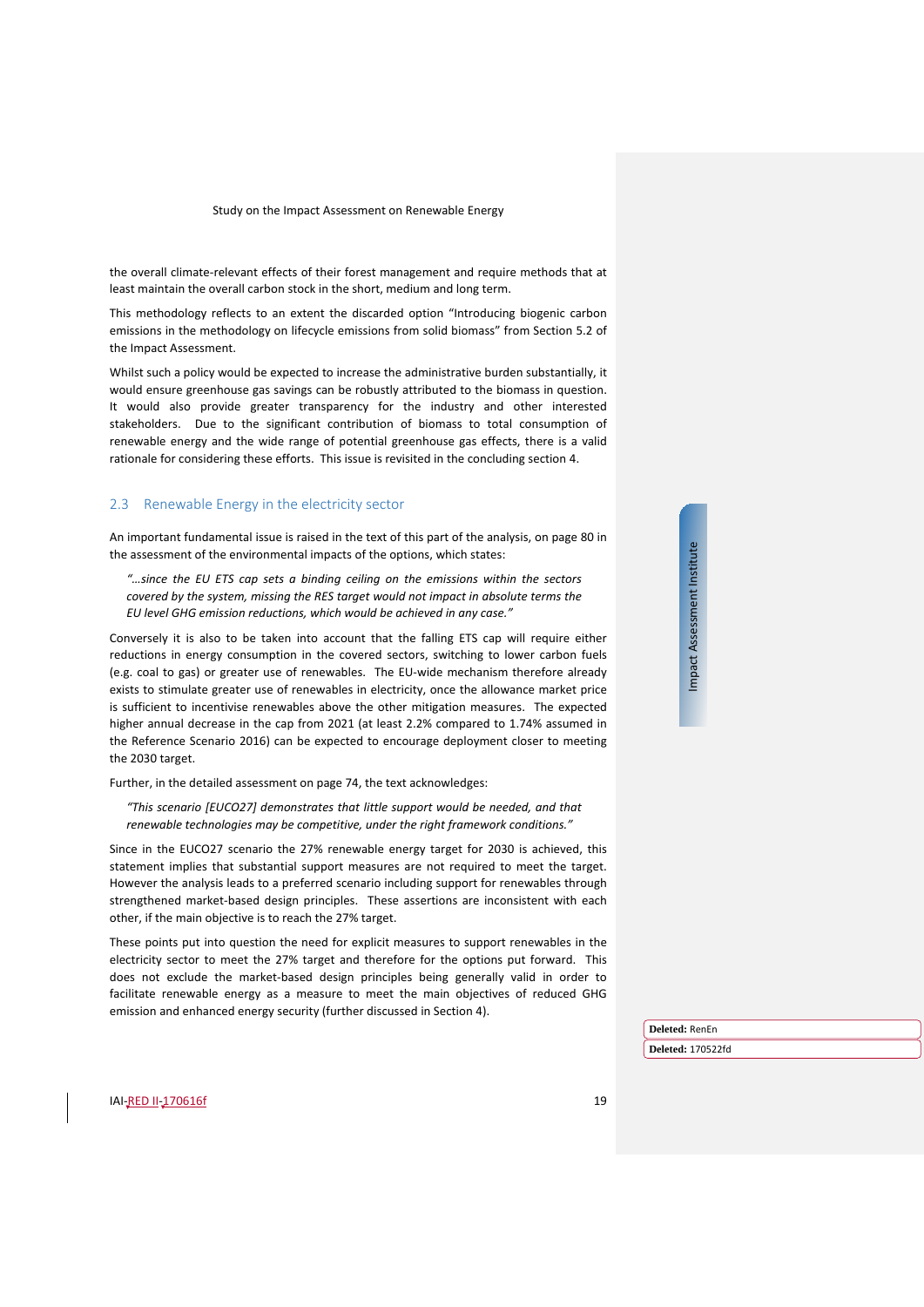#### 2.3.1 Review of the assessment of impacts

In the assessment of the electricity sector, the most substantial impacts are projected to arise in the assessment of the "Framework for cost-effective, and market-oriented and Europeanised support to renewable electricity to promote regulatory certainty" (section 5.1.1). From the language of the description of the options in this section, (page 72) it is clear that option 2 is preferred, before the assessment is articulated. The Impact Assessment should maintain its integrity through adherence to correct procedure, by setting out the options in a balanced manner and providing a factual assessment. The apparent prejudgement of the selection, even if eventually justified by the assessment, is not appropriate for promoting policy based on evidence.

The assessment on page 73 refers to two significant detriments to investment incentives due to variable renewables: low marginal costs lead to lower average prices across the board and increased price volatility.

The text includes a discussion on the interaction with the Emissions Trading System. Page 74 states "The PRIMES model simulates emission reductions in ETS sectors as a response to current and future ETS prices". On page 75 the text further states:

*It should be noted at the same time that rapid penetration of renewables has a decreasing effect on both the wholesale price as well as on the CO2 price (for a given number of ETS allowances on the market), thereby reducing the ability of the market to act as the driver for investments in both renewables and flexible generation.*

This appears to have introduced a circular argument, implying that higher renewables reduce ETS prices, thereby reducing the incentive for renewables. If renewables really are lower cost than other energy sources, then the lower ETS prices are not a barrier to their further introduction, since the reducing cap will require renewables to continue to reduce emissions in the covered sectors, in particular electricity.

It is however correct that low ETS prices (currently around €5/tonne) do not provide a direct incentive for renewable energy deployment. Since growth in renewable energy is occurring to a great extent due to renewable energy policies in Member States, additional renewable energy capacity is being supplied, without old non-renewable capacity being retired. Therefore the direct comparison of costs of renewable and non-renewable energy does not give a full picture of the framework for investment, since in many cases investment in renewable energy is "on-top" of existing capacity rather than competing with nonrenewables.

A change to this incentive can be expected when the ETS cap has reduced to the extent that there is a clear price signal acting on the investment decisions of renewables vs fuel switching vs reducing energy usage.

On page 77 the text states that no modelling assessment of the implementation of the toolkit included in option 2 has been performed, and a qualitative assessment is elaborated. Whilst usually a full assessment of the proposed measures is necessary to provide a comprehensive picture, the lack of an enforcement mechanism at Member State level for the renewable energy target implies that the effects of the measures are highly uncertain.

Impact Assessment Institute Impact Assessment Institute

**Deleted:** RenEn

**Deleted:** 170522fd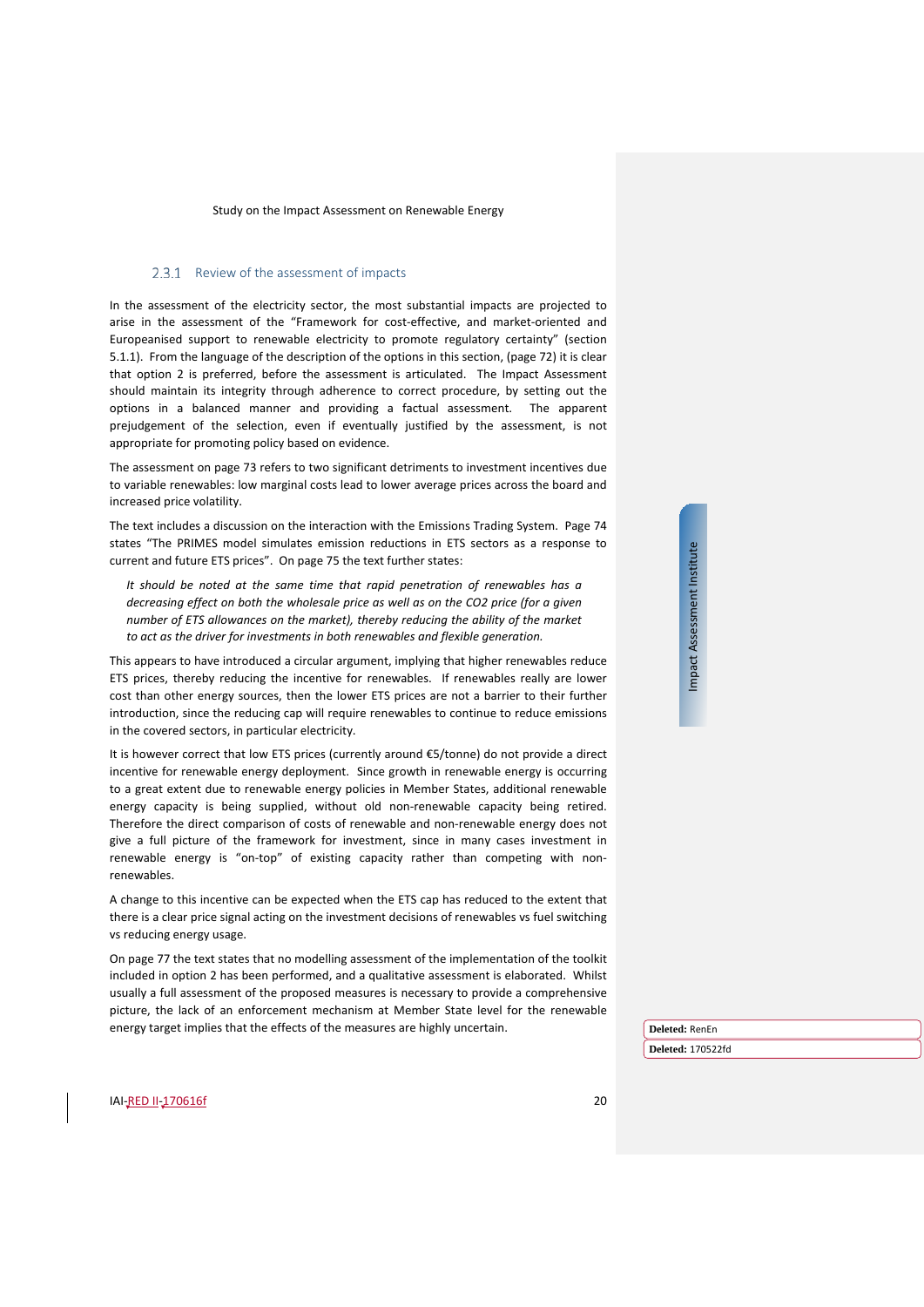For the evaluation of the framework for Europeanised support, therefore the clear preference for option 2, as presented in the table in section 5.1.5., cannot be justified.

There is no explicit section on economic impacts, although these are addressed in the main body of the assessment section.

Social impacts are assessed on page 80, stating the likelihood "that not reaching the 27% target would have negative social impacts in terms of job creations, growth and security of supply.". This relies on the assumption that investment in renewables will automatically increase employment and growth. However, these economic effects can only be positive if the efficiency of economic investments overall is increased. This is explicitly acknowledged later in the Impact Assessment in section 6.4.1, quoting the "budget effect" due to the existence of alternative investment options.

The statement therefore indicates a predisposition in the assessment of investment in renewables rather than the necessary neutral evaluation of the impacts. The fact that the countervailing argument is explicitly acknowledged at a different place in the Impact Assessment (in the reference to the budget effect) indicates a worrying lack of consistency in the analysis.

The social impact of energy prices is not addressed in this section, which leads to a significant information gap for the option comparison.

For the sections on "A more coordinated regional approach to renewables support" and "Reducing the cost of capital for renewable electricity projects" a similar conclusion can be drawn regarding the lack of enforcement mechanism. The assessed impacts of the provisions included in the options may or may not be reasonable, but their efficacy is significantly hindered by the lack of mechanism or incentive to meet the targets at Member State level.

#### 2.3.2 Overall assessment and coherence with legislative proposal

The table showing the overall evaluation of the options includes six criteria. Three of these are designated "overall impact" (social, economic and environmental) and are directly assessed in the text and given a grade accordingly. As indicated above, the social impacts, comprising primarily employment, are not comparable between the scenarios. A full economic cost of the scenarios is not presented nor are the figures compatible between the scenarios.

The other three evaluation criteria are "Key objectives" (effectiveness, efficiency and coherence). These terms are not defined nor are any parameters for their evaluation presented. They therefore appear to have been evaluated subjectively.

In addition, there is no weighting of the parameters, in particular comparing the relative importance of overall impact to key objectives, which would help inform a coherent decision making.

For the evaluation of Europeanised support to promote regulatory certainty, as indicated in the section [2.3](#page-18-0) above, the preferred option has not been fully assessed. The assessment also contains inconsistent and inaccurate assumptions and analysis. The strongly positive assessment of option 2 appears therefore to be based on subjective preferences. Whilst the Impact Assessment Institute Impact Assessment Institute

**Deleted:** RenEn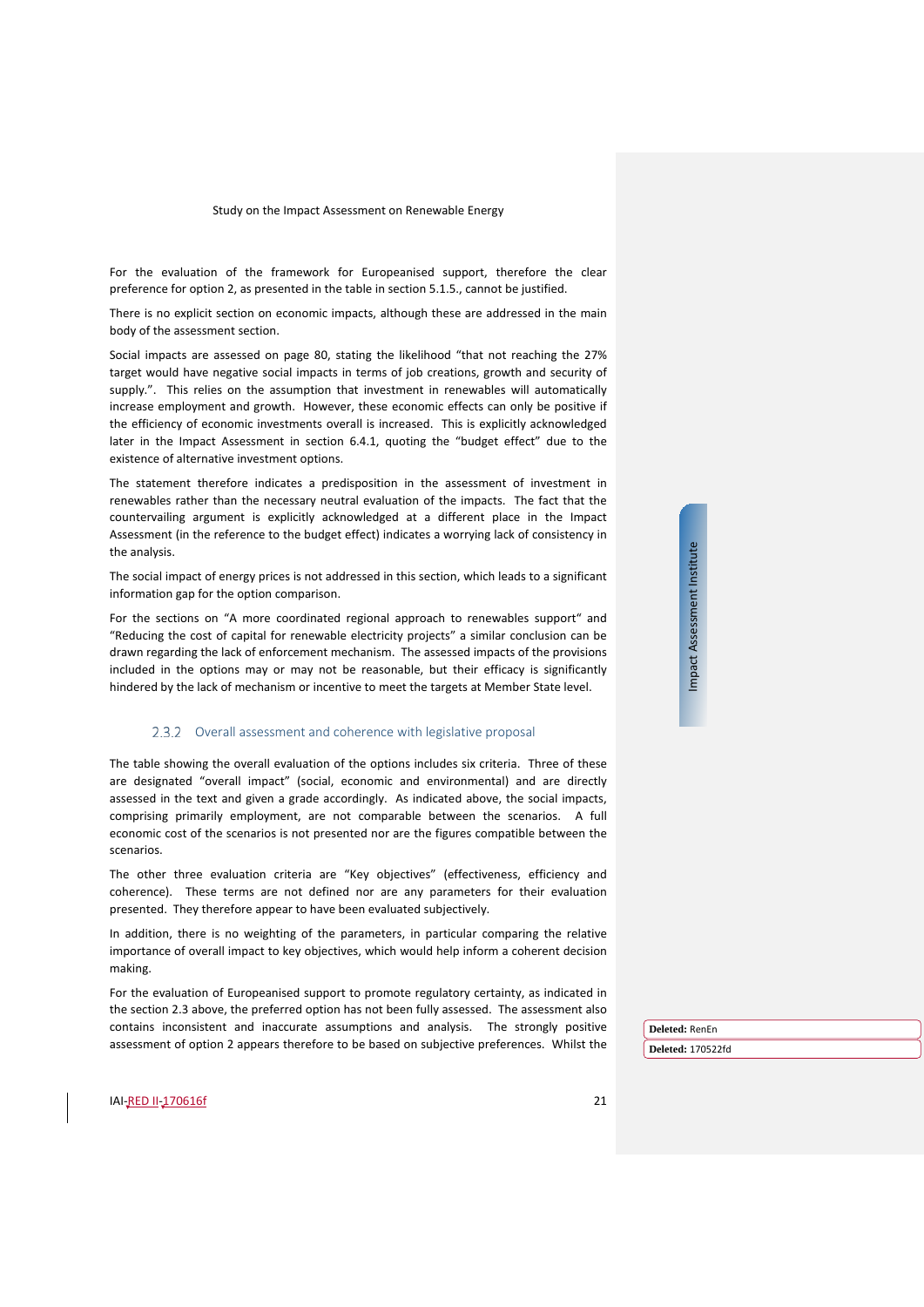merits of the option are apparent, the overall evaluation cannot be considered to be valid, especially in view of the lack of comparability of the parameters.

For "regional approach" and "cost of capital", similar inconsistencies are observed.

The above analysis does not negate the conclusions of this section of the Impact Assessment, but the methodology used and the degree of positive evaluation is not justified by the data and analysis performed.

The options selected for the legislative proposal appear to be generally consistent with the findings of the Impact Assessment.

#### <span id="page-21-0"></span>2.4 Renewable Energy in the heating and cooling sector

In contrast to the electricity sector, the heating and cooling sector is only partly covered by the ETS. Therefore the motivation for measures in the EU-level regulations that enforce action at Member State level is apparent. This is manifested in the options put forward for renewable energy obligations for fuel suppliers.

The reasoning behind introducing option 1, a renewable energy obligation on fossil fuel and fossil fuel based energy suppliers for heating and cooling, is not substantiated. The text (page 101) acknowledges part of the practical concerns with this option, although the concern about fictitious claims by fossil fuel suppliers of their use of renewables is not limited to this case – fraud can be relevant in all cases. The main barrier is the potential inequitable treatment of suppliers with slightly different profiles due to a zero (or other fixed value) threshold for renewable energy share as the criterion for having a renewables obligation on heating and cooling. Option 1 is therefore unnecessary and the main choice is between having an obligation (on all suppliers) or not. Indeed option 1 was quickly discarded in the assessment.

The obligation introduces a level of enforcement on Member States. This is partially equivalent to binding targets on Member States, since it would apply binding requirements on them to impose renewable energy in the sector for which there is no other mechanism at European level.

#### 2.4.1 Review of the assessment of impacts

The economic impacts of the options for "Mainstreaming renewables in the heating & cooling sector" are assessed in a mostly qualitative manner. This section correctly compares the two variants of options 2 for imposing renewables obligations on all fuel suppliers in heating and cooling, in particular noting that variant 1 (gradual obligation) would ensure improvements are required from all suppliers, with likely higher efficiency overall. However, without data about the make-up of those suppliers, the effects cannot be coherently assessed and any conclusion can only be speculative.

Administrative costs are also mentioned but again not assessed, although it is correctly acknowledged that they are likely to be more onerous for smaller companies. No SME test Impact Assessment Institute Impact Assessment Institute

**Deleted:** RenEn **Deleted:** 170522fd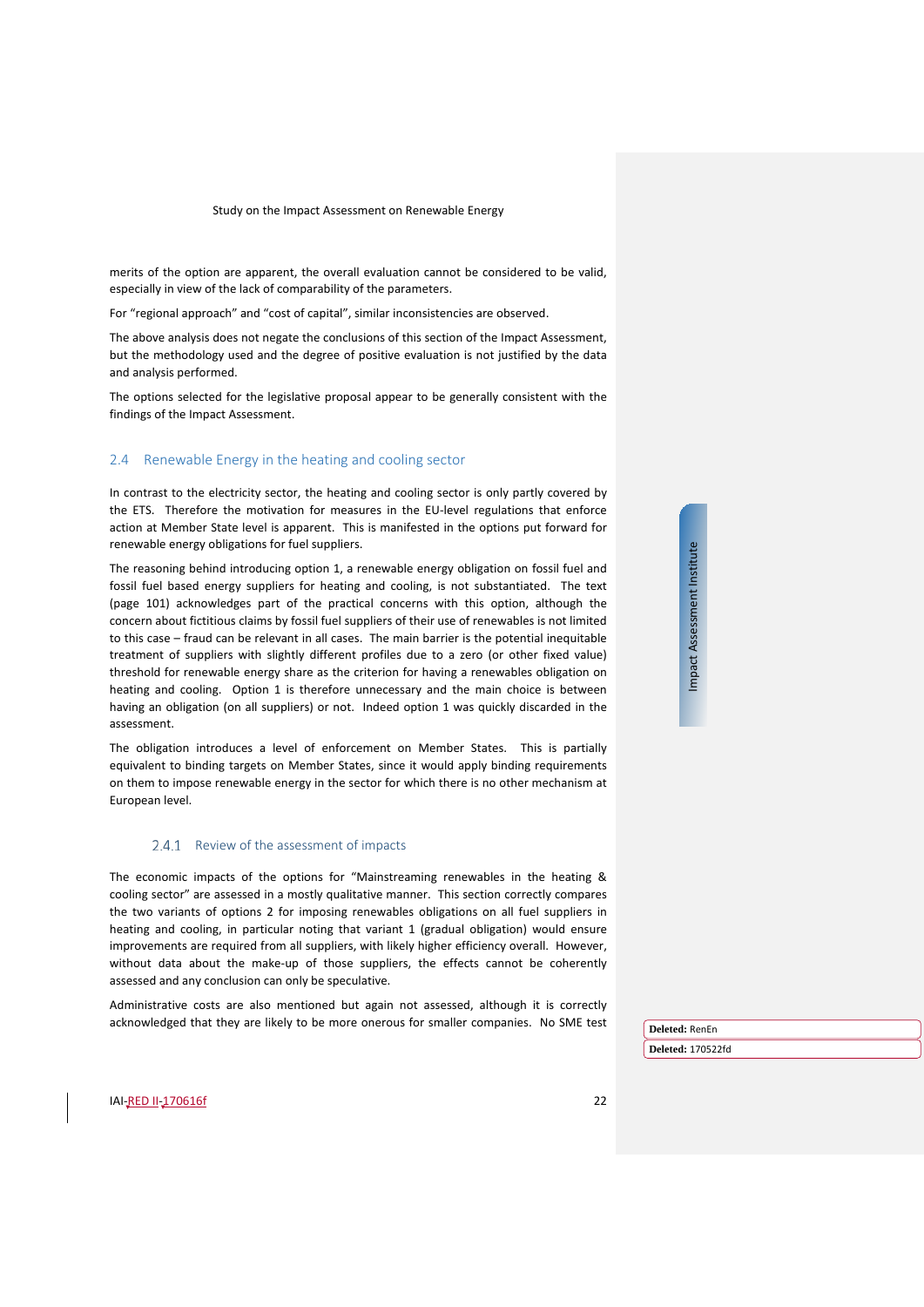was performed in this case, although it is a clear instance where it would have been informative.

A significant omission from this section is a comparison of options 0 and 2, i.e. between the cases with and without an obligation. This is an important element of the analysis, since the efficacy of introduction of the obligation is the most important economic and social question. An obligation would require many suppliers to change their business methods and their own sources of fuel. There is likely to be high variability in the availability of renewable fuels according to geography and level of economic development. Neither variant 1 (1% increase in share per year) not variant 2 (universal 27% obligation) would allow for these variances in conditions.

Further, this would also represent an obligation on consumers, since it cannot be assumed that residential or business users of fuels have the (mostly) heating equipment necessary to apply the alternative fuels that would be on offer. For households in particular this could also represent a significant social impact, whereby in the text no assessment of social impacts has been conducted. Despite this lack of analysis, the social element is evaluated in the final table.

#### 2.4.2 Overall assessment

As in the previous section, the final evaluation table lacks comparability, definition of terms, compatibility and weighting, severely impairing its value in advising policy making in general terms. The specific evaluations also raise questions.

For "Mainstreaming renewables", option 1 is evaluated almost as positively as option 2, despite being discarded early in the discussion of the assessment. It does not appear that the valid objections raised against option 1 were fed into the final evaluation, putting into question the coherence of the analysis. There is no distinction in the evaluation between variants 1 and 2 of option 1, despite these being prominent in the discussion. This appears to be a simple oversight but a material one.

Further to the above the heating and cooling obligation scheme does not differentiate between renewables despite their different greenhouse gas savings performance.

#### <span id="page-22-0"></span>2.5 Renewable Energy in Transport

In this section, a number of policy options for increasing renewable energy in transport are put forward and analysed.

Regarding the assessment of the options, on page 124 the text states the following:

*"The PRIMES model was used to model impacts of options 0, 2 and 3. Option 1 was not quantitatively modelled as the outcome would depend on the policy choices of the Member States regarding food based biofuels."*

However, options 2 and 3 are presented as being based on option 1. Why the policy choices of Member States are relevant to option 1 and not to options 2 and 3 is therefore not explained. Option 1 was not fully assessed, with the consequence being that this option is Impact Assessment Institute Impact Assessment Institute

**Deleted:** RenEn **Deleted:** 170522fd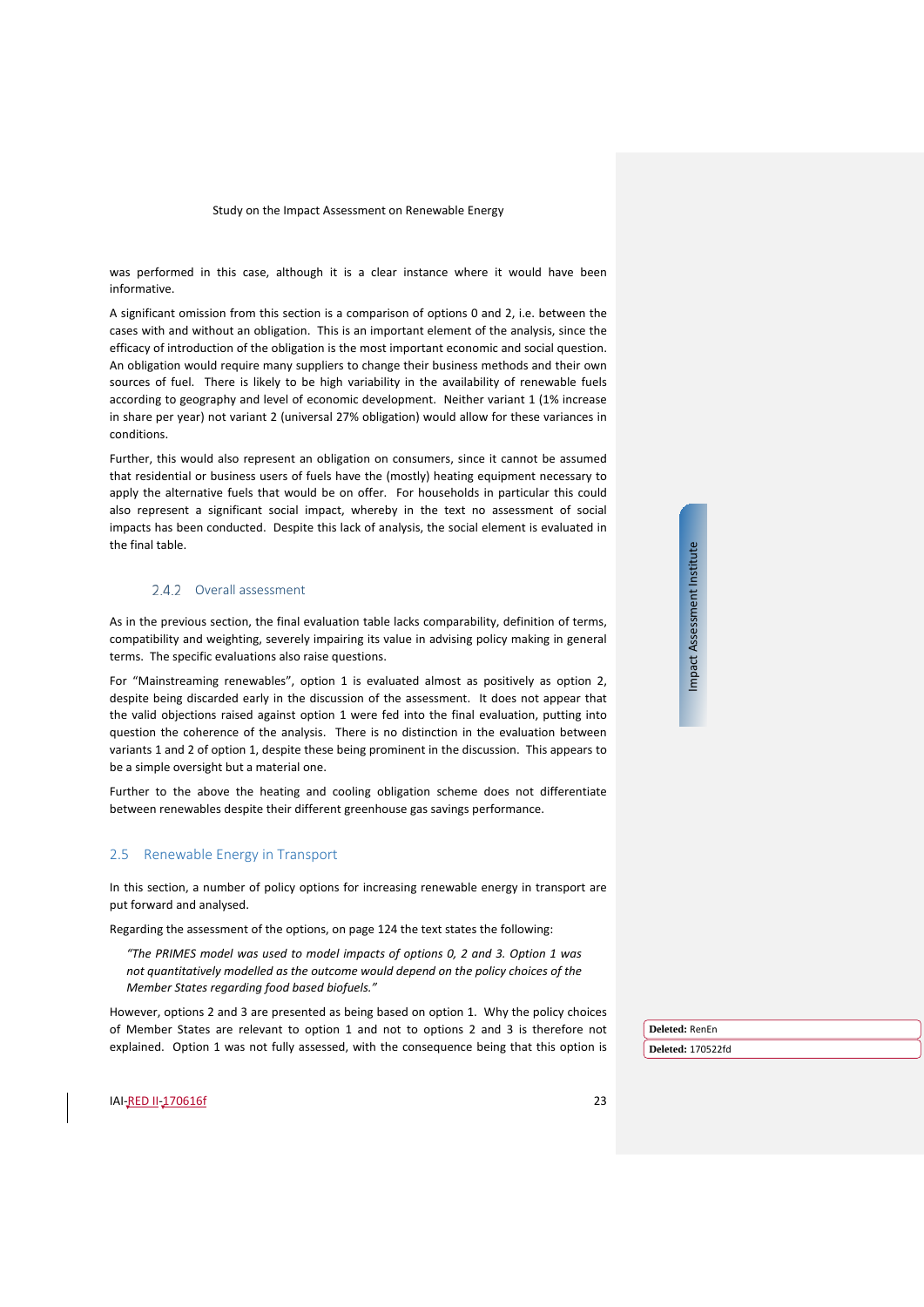excluded from a factual and scientific analysis. Even if there are valid reasons for not being able to perform a full analysis on option 1, at least a scenario analysis would have been appropriate in order to assess its potential outcomes. Otherwise option 1 has no value in this Impact Assessment.

In addition the following text is found on page 125:

*"Due to the significant differences in the assessment tools and underlining assumptions, the results are not directly comparable and therefore the impacts of options 0 to 3 (energy obligation) are presented separate from the assessment of option 4 (GHG reduction obligation)."*

For an Impact Assessment on a key area of policy such as this, it is essential for comparable results to be generated and presented in order to inform selection of policy. In particular the effect on investment, costs and prices should have been compiled for all scenarios with equivalent parameters. This represents a serious shortcoming in the results of the Impact Assessment.

Despite the stated lack of comparability, the overall evaluation for all options 0 to 4 is presented in a single table (page 136/137), implying direct comparability.

In addition to these inconsistencies, it is important to repeat the finding that the bulk of the results (for option 0, 2 and 3) are based on the PRIMES model and therefore lack transparency and credibility for stakeholders<sup>3</sup>. In addition, the ICCT report<sup>[15](#page-23-0)</sup> underlying the evaluation of option 4 is private and not subject to peer review, as explained in Annex 8 of the Impact Assessment.

Further, it is found that all the policy options are explained and set out clearly except 4b, for which details of the four sub-sub-options are only referred to without explanation in table 10 (page 133) on the employment impact. The rationale for the subsequent rejection of this option cannot therefore be properly scrutinised and has not been justified in the Impact Assessment.

#### 2.5.1 Calculation of sustainability of biofuel feedstocks

A list of feedstocks recognised as being valid for the production of advanced biofuels is included in Annex IX of the legislative proposal. It therefore defines which feedstocks are valid for meeting the 3.6% target for advanced biofuels in 2030. This Annex was originally introduced in the ILUC Directive. No evidence nor any objective criterion have been presented to substantiate the feedstocks on this list. There is no link demonstrated between the calculated greenhouse gas emissions of fuels, as detailed in Annexes V and VI, and the Impact Assessment Institute Impact Assessment Institute

**Deleted:** RenEn

**Deleted:** 170522fd

<span id="page-23-0"></span><sup>&</sup>lt;sup>15</sup> "Service contract for technical assistance facilitating implementation of Art. 7a of the fuel quality directive 98/70/EC", contract no 340201/2015/706549/SER/CLIMA.C.2. with ICCT - International Council on Clean Transportation Europe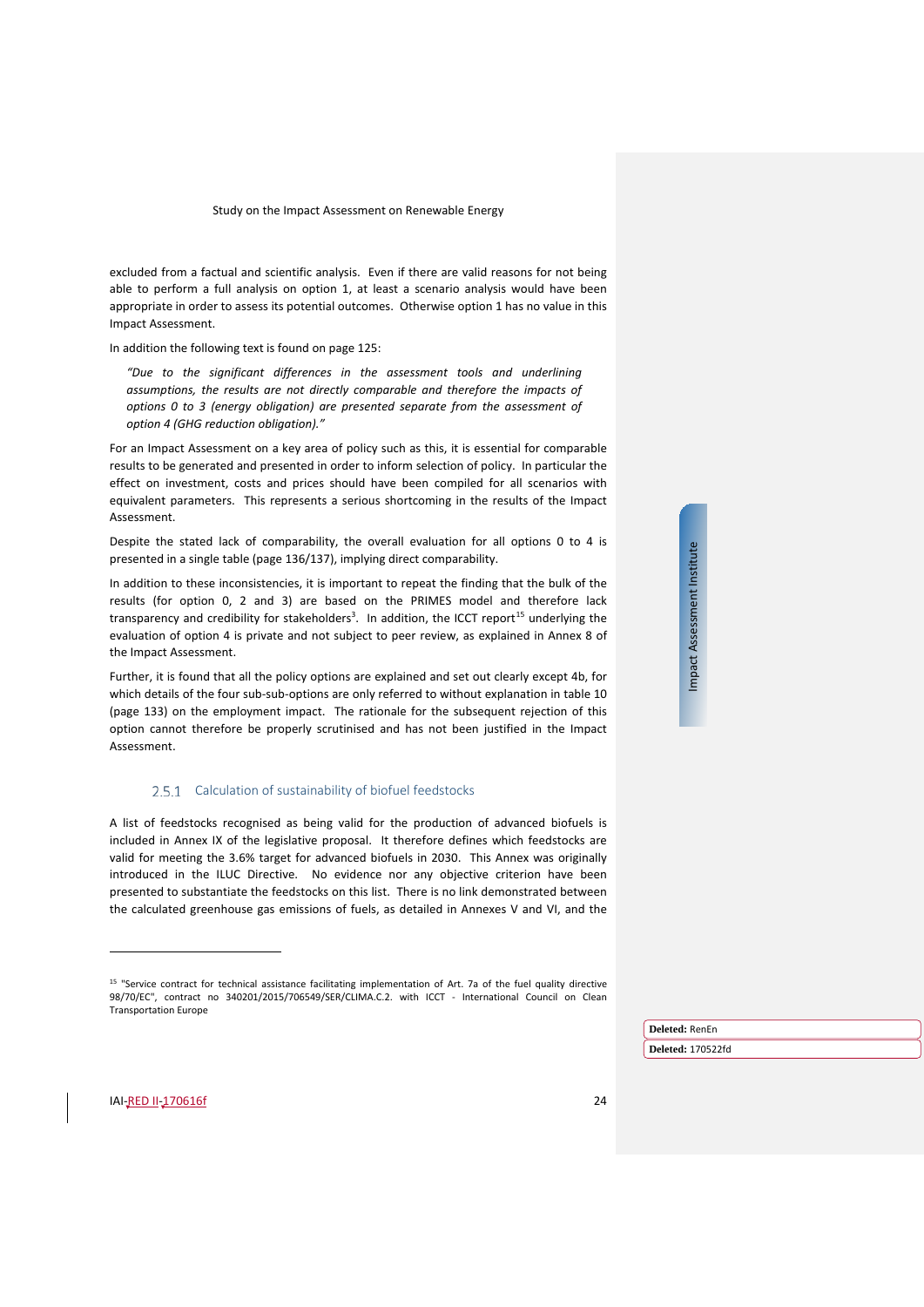feedstocks included in Annex IX. Such an objective numerical assessment would be necessary in order to provide justification for the entries to be included on such a list.

A particular inconsistency is that of farmed wood as a feedstock, which is not included in the list in Annex IX and thereby is subject to the 3.6% limit by 2030, limiting the potential for this feedstock to contribute in transport. However, farmed wood is potentially a major contributor to the planned growth of renewable energy in electricity. The treatment of farmed wood is therefore not consistent between the different energy sectors, calling into question the approach taken in the Impact Assessment and legislative proposal.

The concept of indirect land use change (ILUC) was formally introduced into EU policy in September 2015 with the "ILUC directive<sup>[16](#page-24-0)"</sup>. In March 2016, the report of the GLOBIOM<sup>[17](#page-24-1)</sup> study was published, containing detailed results on ILUC effects of different fuels. The published results of the study contain substantial background information, references and data sources. However, the underlying modelling algorithms are not available for external scrutiny. This is a critical shortcoming in the evidence, denying independent review and validation and excluding wider expert input. Especially as ILUC is a complex concept with many interrelated factors, its calculation would benefit from a broader array of expertise. Further, the study was completed in August 2015, but not published until March 2016, after completion of the public consultation on the Renewable Energy Directive, thereby preventing timely scrutiny and expert feedback from stakeholders.

The Impact Assessment includes a table (see [Annex 4\)](#page-49-0) with the greenhouse gas effects of ILUC of various biofuels calculated using different models, assumptions and data. The wide variety of figures indicates a fundamental uncertainty in the calculations and therefore the need for full peer review and expert validation, in order to provide stronger intellectual support for the figures and enhance stakeholder confidence in the evidence.

#### 2.5.2 Objectives and assumptions

<span id="page-24-2"></span>The overarching goals of the revised Renewable Energy Directive are clearly set out in section 3 of the Abstract of the Impact Assessment. Prominent among these is a greenhouse gas emissions reduction of at least 40% compared to 1990 levels, including a reduction of 30.2% of emissions in the non-ETS sector (including transport) compared to 2005 levels. Section 6 of the abstract refers to the policy options, which include paths to "phase out food-based biofuels".

|                  |               | Deleted: Error! Bookmark not defined.    |
|------------------|---------------|------------------------------------------|
|                  |               |                                          |
|                  |               |                                          |
|                  |               |                                          |
|                  |               |                                          |
|                  |               |                                          |
|                  |               |                                          |
|                  | ent Institute |                                          |
|                  |               |                                          |
|                  |               |                                          |
| Deleted: Annex 4 |               |                                          |
| Deleted: by      |               |                                          |
|                  |               | Deleted: emphasises                      |
| Deleted: the     |               |                                          |
|                  |               | <b>Deleted:</b> remove the uncertainties |

| Formatted: Font: 9 pt                      |
|--------------------------------------------|
| Formatted: Space Before: 3 pt, After: 0 pt |
| Formatted: Font: 9 pt                      |
| Formatted: Font: 9 pt                      |
| Deleted: RenEn                             |
| <b>Deleted: 170522fd</b>                   |
|                                            |

<span id="page-24-1"></span>IAI-RED II-170616f 25

<sup>&</sup>lt;sup>16</sup> "DIRECTIVE (EU) 2015/1513 amending Directive 98/70/EC relating to the quality of petrol and diesel fuels and amending Directive 2009/28/EC on the promotion of the use of energy from renewable sources", 9 September 2015.

<span id="page-24-0"></span> $17$  "The land use change impact of biofuels consumed in the EU", ECOFYS, IIASA, E4TECH Commissioned by the European Commision, 27 August 2015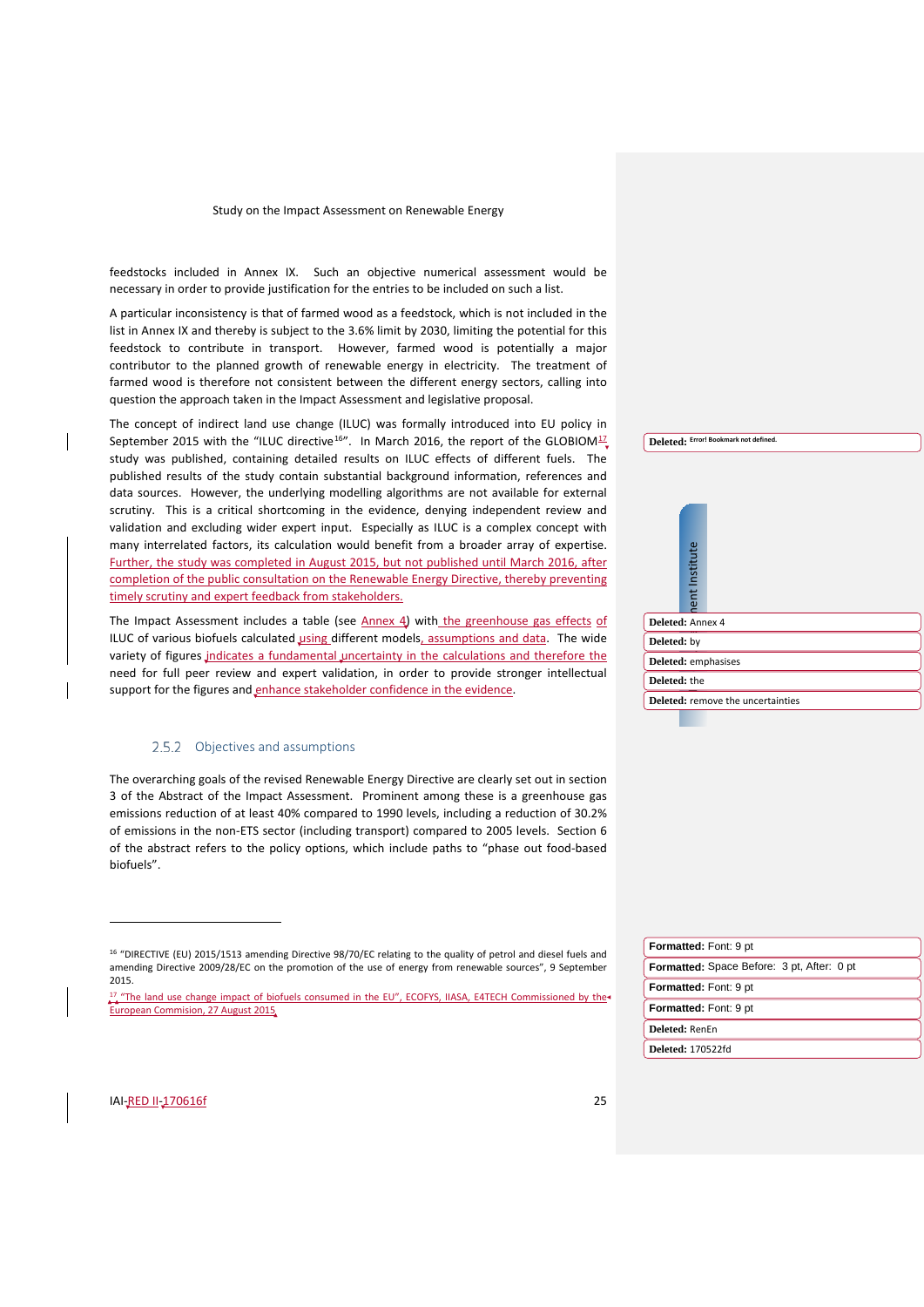The legislative proposal refers to the July 2016 Strategy of Low Emission Mobility, which mentions food-based biofuels and further references the 2014 Climate & Energy Strategy and the ILUC directive. No assessment was provided to support the provisions of that Strategy and there is no formal policy position requiring this phase-out

The ILUC Directive introduces the concept of distinguishing between land previously destined for food and feed crops that is diverted to biofuel production, thereby creating emissions though indirect land use change (Recita $\left( 4 \right)$ . It also states that information on these effects is limited. In particular palm oil associated with drainage of peatland has been demonstrated to be associated with significant depletion of the carbon stock, deforestation and high ILUC emissions. Evidence does not indicate that this is the case for all food and feed based biofuels, nor does it exclude that ILUC emissions can arise from non-food crops.

Recital 27 acknowledges that there are indeed exceptions, with the existence of a distinction between different types of food based biofuels. Certain non-food based biofuels are associated with higher GHG emissions than certain food-based biofuels. The use of the foodbased parameter therefore does not align coherently with the underlying objective of the policy to reduce GHG emissions.

The intention to phase out food-based biofuel was used as the assumed basis for further analysis in the Impact Assessment, without explicit evidence presented to support its inclusion.

In the Impact Assessment, some of the text appears to acknowledge this inconsistency:

- The abstract, section 6.3. states that *"…emissions from indirect land use change can be significantly reduced through a gradual phase out of conventional biofuels by 2030, focusing primarily on oil-crop based that are associated with higher ILUC impacts, combined with a higher greenhouse gas emission saving threshold for new biofuel installations."*
- Section 1.3 further states: *"This Impact Assessment addresses only issues related to the climate performance of biofuels, and in particular indirect land use change impacts of conventional food-based biofuels which are not captured by the sustainability criteria."*
- In Section 2.22. under the heading "Transport", the text states: *"This [increasing share of biofuels to 2050 ) also requires substitution of food-based biofuels by advanced biofuels with low effects on indirect land use change (ILUC) emissions."*
- In Section 2.2.4 under Driver 3 the concept of "low indirect land use change risk biofuels" is introduced, explaining further: *"… ILUC risks of conventional foodbased biofuels can be avoided if measures are taken that compensate for the increase in demand for crops."*

The above statements acknowledge the differentiation in ILUC between different fuels and that low ILUC is an important objective. However, the food-based criterion for limiting biofuels is maintained.

In Section 2.2.4 under Driver 3, relevant data on indirect land-use change is set out for a number of biofuels [\(Annex 4\)](#page-49-0). The range of values is very broad according to all studies **Deleted:** There is

| Deleted: s                             |
|----------------------------------------|
| Deleted: 7 and 22                      |
| Deleted: Certain (food-based) biofuels |
| Deleted: ve                            |

| Impact Assessment Institute |                          |
|-----------------------------|--------------------------|
|                             | Formatted: Not Highlight |

| Deleted: Annex 4  |  |  |  |  |
|-------------------|--|--|--|--|
| Deleted: RenEn    |  |  |  |  |
| Deleted: 170522fd |  |  |  |  |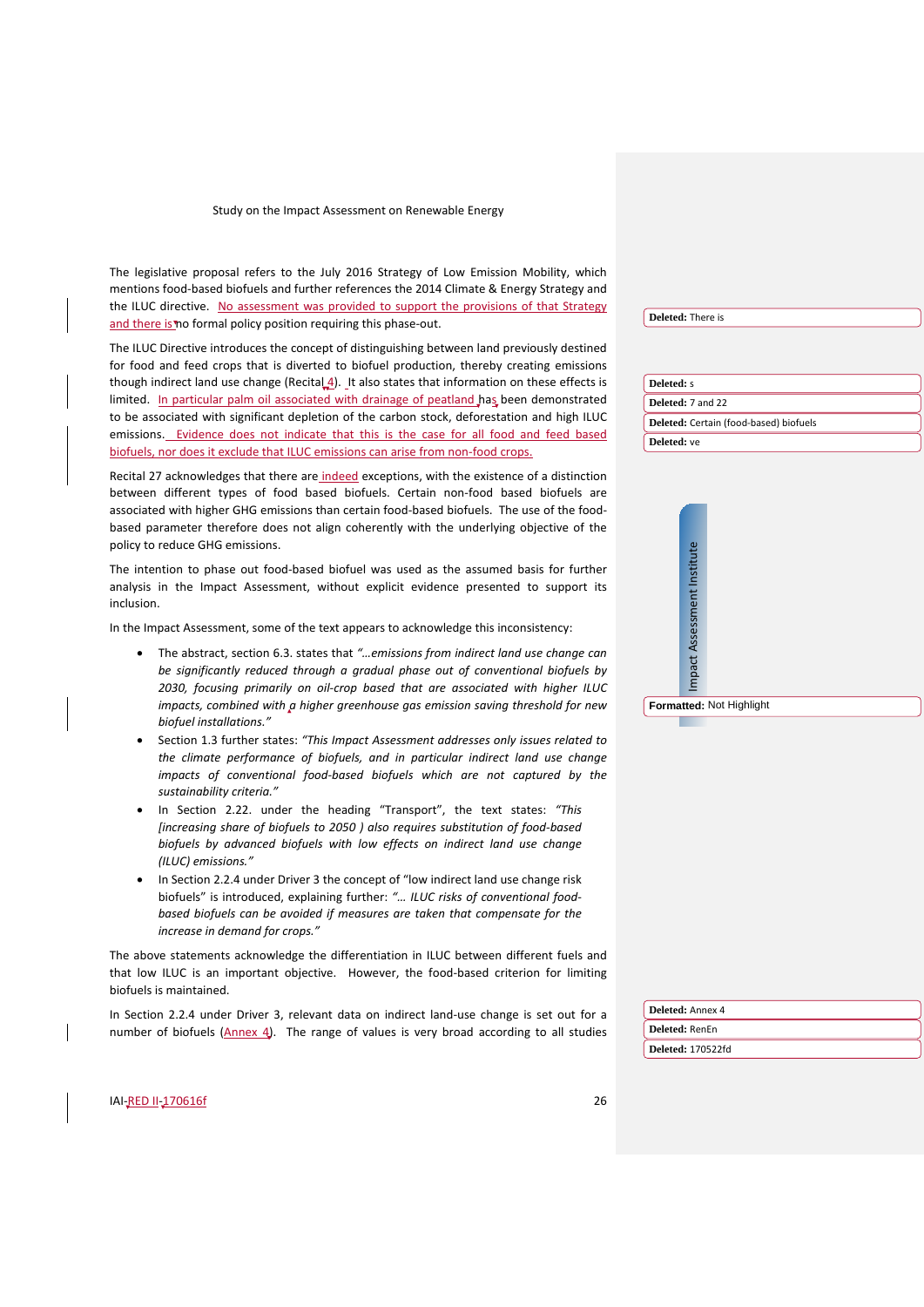quoted. If GHG emissions reduction were accepted as an objective parameter, the wide variety of performance justifies a differentiated approach.

#### Definition of food-based biofuels

Fundamental to this analysis is the definition of "food-based biofuels" in the legislative proposal, Article 2 paragraph (dd):

*" 'food and feed crops' means starch-rich crops, sugars and oil crops produced on agricultural land as a main crop excluding residues, waste or ligno-cellulosic material;"*

This definition could easily be exploited as it contains implied uncertainties. For example, "agricultural land" and "main crop" are not defined and could be interpreted in different ways. Would a starch-rich crop that is not edible still be defined as "food and feed"? If a non-food main crop (e.g. a cellulosic plant) is grown on agricultural land, this would still generate ILUC and could potentially reduce the carbon stock to the same extent as any food crop, but would not be counted as such.

The lack of objective and consistent parameters for the definitions and policy options creates a suboptimal incentive which is not aligned to the main policy goal and therefore does not support the most effective path to reducing GHG emissions. The preferred policy option in the Impact Assessment would allow 4% food-based biofuels in 2030 (3.8% in the legislative proposal), with a greenhouse gas savings threshold that excludes ILUC. Therefore this option could allow biofuels associated with high total GHG emissions (including ILUC) to be introduced up to the 4% threshold, in contradiction to the intention to reduce fullyaccounted GHG emissions from biofuels. The sustainability criteria for feedstocks is intended to filter out those with a risk of high-ILUC emissions, but without specific parameters this cannot be ensured.

To target the objective in the most effective manner, the evaluation should be based on objective numerical criteria.

#### Advanced biofuels

Further, the preferred policy option depends on growth in the production volumes of advanced renewable fuels to 4% of transport energy (3.6% in the legislative proposal) from the current level of about 0.5%, which is mostly composed of renewable energy in rail and other non-road transport<sup>6</sup>. The 4% figure is derived from the ICCT report, for which the details are not publicly available. Annex 8 of the Impact Assessment provides some additional insight into the figures. It expresses a high degree of uncertainty in the projections for advanced biofuels.

No clear information is provided on the costs of advanced biofuels. A figure of €1.5bn per year for additional investment costs is quoted in Table 8 on page 130 of the Impact Assessment. There are references (on the same page and in the abstract) to decreasing feedstock prices partially offsetting the increased investments. However, without a full transparent assessment of costs, a valid conclusion on the potential for advanced biofuels cannot be reached.

Impact Assessment Institute Impact Assessment Institute

IAI-RED II-170616f 27

**Deleted:** RenEn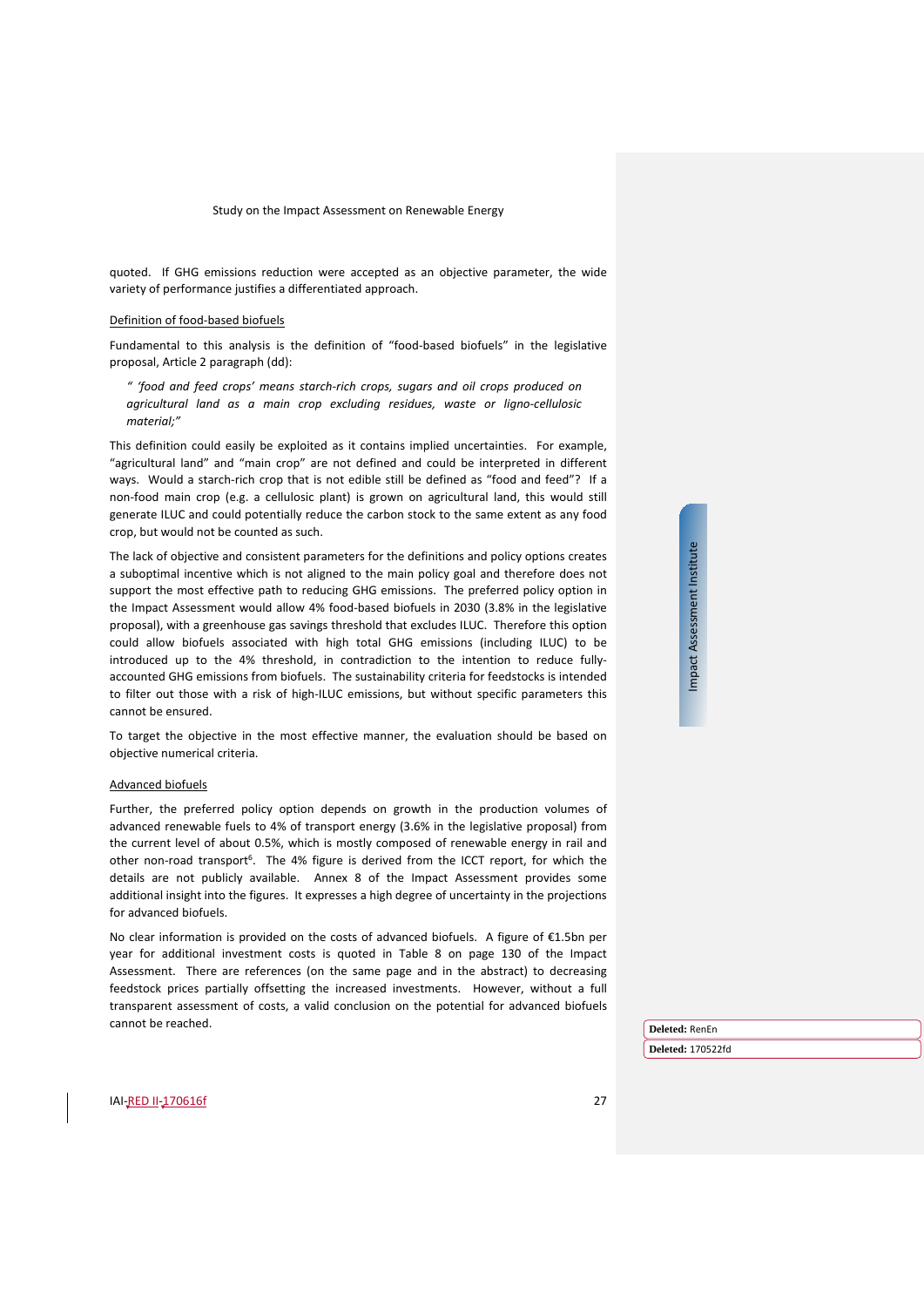These factors indicate a significant risk of the alternative fuels technologies and commercialisation not being sufficiently mature to make the expected contribution to GHG reduction by 2030, endangering the achievement of the objectives.

#### 2.5.3 Cut-off point for sustainability of biofuels

<span id="page-27-0"></span>Further to the above discussion, the use of a GHG threshold for determining the acceptability of biofuels for contributing to the renewable energy targets can also be put into question. This is addressed in isolation from the issues of ILUC.

The threshold represents a hard cut-off point, which introduces a suboptimal incentive in two ways:

- Biofuels just above and just below the threshold have very similar GHG characteristics, but would be treated very differently in the context of the RED.
- Biofuels significantly exceeding the standard are treated the same as those just exceeding it, thereby creating little incentive for enhanced GHG emissions performance.

This is a typical example of threshold effects. The threshold value by its nature is arbitrary. In this case the effects are material, as the suboptimal incentive risks resulting in less effective climate change mitigation overall.

Further, the default values for biofuels, if above the threshold (i.e. 50% rising to 70% - Article 26§7) do not require actual GHG savings to be determined. This opens the possibility that biofuels are counted whose actual GHG savings are lower than threshold, since the designations in the table of values describe only the feedstock and process generically, which cannot reflect individual harvesting and production conditions. To eliminate any uncertainty and possible unintended consequences, this indicates that the calculation of actual emissions would be necessary for all biofuels, at least at the point that the production volume of such fuels becomes significant.

Reflecting the analysis above, only a numerical accounting for the actual value of GHG savings can enable an incentive to be set that is proportional to the main policy goal. This could be achieved, for example, by only counting the GHG savings percentage of the biofuel as renewable (e.g. 1 litre of biofuel with 80% GHG savings counts as 0.8 litre). When combined with a full accounting for all emissions, including robustly calculated ILUC, this would generate a more accurate picture of the renewable energy being delivered and would create an incentive proportional to the actual desired performance.

#### 2.5.4 Assessment of impacts

The assessment of environmental, i.e. the reduction of greenhouse gases compared to the baseline, and of economic impacts, is based on output from the PRIMES model for scenarios 0, 2 and 3, with the implications for transparency and credibility identified above. There is additional input from GLOBIOM.

Environmental impacts

**IAI-RED II-170616f** 28

Impact Assessment Institute Impact Assessment Institute

**Deleted:** RenEn **Deleted:** 170522fd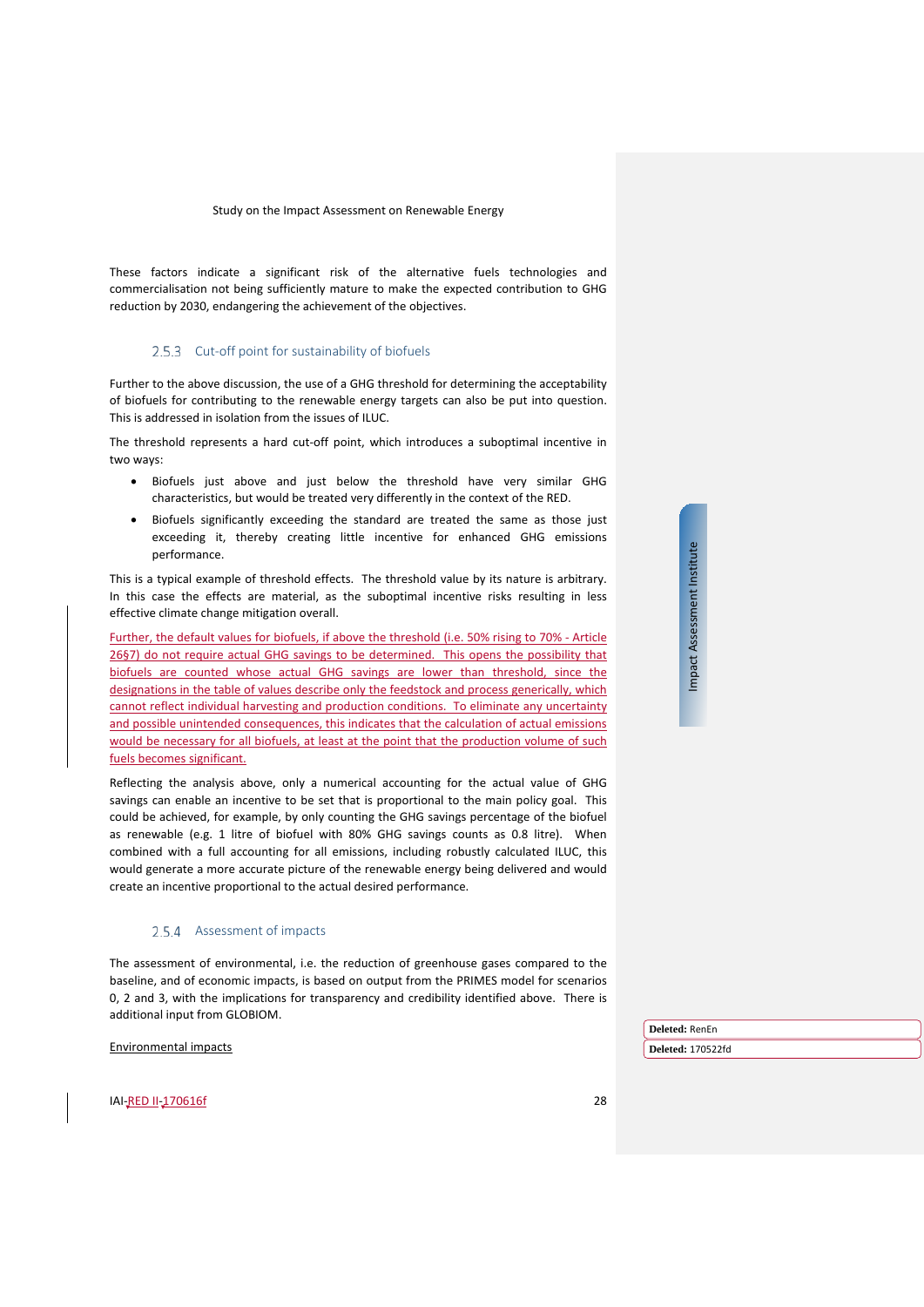If the results for the effect on direct greenhouse gas emissions, as shown in table 6 (page 127), are taken at face value notwithstanding the issues of transparency and credibility of the modelling, some observations can be made:

- The direct and indirect GHG effects are presented separately and in two incompatible formats, making an assessment of the overall GHG savings extremely difficult. The overall GHG savings from the scenarios are not explicitly presented in the text.
- A review of the details results in a maximum saving (option 2C) of about  $3\%^{18}$  $3\%^{18}$  $3\%^{18}$  or approximately 27MtCO<sub>2</sub>-eq/yr. This is evaluated in the overall table as  $+++$ , indicating a large effect but in absolute terms this is small. For example, in the EU Emissions Trading System proposal the cap reduces by 2.2% per year on a baseline of about 2000 MtCO<sub>2</sub>eq, approximately 45MtCO<sub>2</sub>-eq per year. Since no baseline for the evaluation is quoted, this comparison to a known policy baseline is a valid indicator. The +++ evaluation may therefore create a misleading interpretation compared to evaluation of other parameters.

#### Economic impacts

In the section on economic impacts, only the capital costs and effect on fuel prices are presented. In table 10, jobs per million Euros of policy cost are presented. However the figures for policy cost itself are not presented.

#### Social impacts

Employment impacts are presented qualitatively for options 0 to 3 and quantified for option 4 (in the ICCT report, which is not publicly available). Without a quantification of options 0 to 3 based on equivalent parameters nor a scrutinisable calculation for option 4, no valid comparison of the impact is possible.

The quoted employment effects for the scenarios under option 4 are substantial, amounting to 144,000 in the best case and to 60,000 in the case of 4D, which is presented as the preferred option. It is not specified whether these "permanent direct jobs that would be supported by alternative fuel production" only represent the effect in the alternative fuel industry or whether they are the net jobs that would be created, taking into account investment diverted from other purposes.

These are important figures and therefore a clear definition should be presented and proper scrutiny of the details should be enabled. Without these elements, the results cannot be credibly used in decisions on policy making.

There is no assessment of the social impacts of changes in consumer prices.

Impact Assessment Institute Impact Assessment Institute

**Deleted:** RenEn

**Deleted:** 170522fd

<span id="page-28-0"></span><sup>&</sup>lt;sup>18</sup> Table 6 gives -1.5%/1.6% direct emissions effect for options 2C/3 (baseline 970Mt/yr). Table 7 gives 330-90 = 240Mt CO2-eq indirect emissions effect over 20 years = 12Mt/yr average = -1.2% per year average. The sum of these direct and indirect effects is -2.7%/2.8%.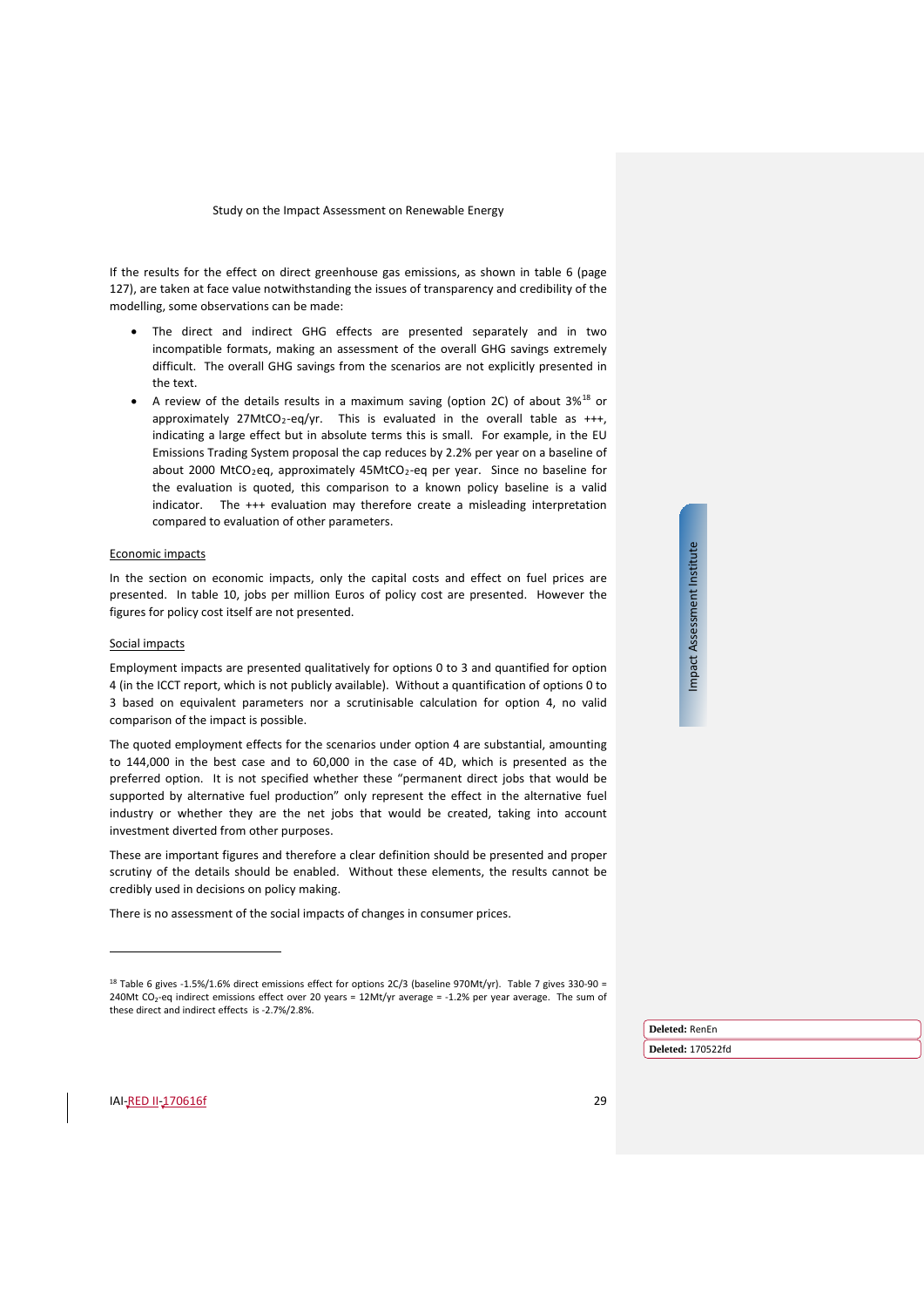#### Administrative burden & enforcement methodology

The section on Administrative burden in this part of the Impact Assessment includes a discussion of the impacts on Member States and economic actors of applying GHG-based obligation, referring to similar provision in the existing Fuel Quality Directive. The above scrutiny indicates that this option may have greater advantages than those acknowledged in the Impact Assessment and legislative proposal. However, such a policy would require a valid enforcement methodology. In particular, due to the expected increase in the use of electricity for road transport, a method to take account of this as part of an overall obligation to reduce the GHG intensity of transport fuel would be necessary. This is not addressed in the Impact Assessment.

Further, the assessment indicates that administrative burdens can be reduced for producers of advanced biofuels by applying default values for GHG savings. This is correct, but as indicated in Section [2.5.3](#page-27-0) above, this risks not accounting accurately for net GHG emissions, especially once the volumes of those types of fuels become significant.

#### 2.5.5 Overall assessment and coherence with legislative proposal

As in the previous sections, the final evaluation table lacks comparability, definition of terms, compatibility and weighting, severely impairing its value in advising policy making in general terms.

Sub-options 4B, C and D are evaluated in the final table (pages 136-137). However it is not clear from the text which scenarios of each of these are evaluated. This is material, since for example figures 23, 25 and 26 and table 10 demonstrate that the effects differ significantly between scenarios.

Options 2C and 4D exhibit identical marks across the six criteria. In the legislative proposal. Option 2 (2C) is selected, stating consistency with current policies for Member States and industry. It also quotes its support for the reduction of food-based biofuels, referring to the July 2016 Strategy of Low Emission Mobility (see comment in Section [2.5.2](#page-24-2) above).

It therefore appears that the selection of this option is partly predicated on the objective to reduce food-based biofuels. If however the objective to reduce GHG emissions is given greater prominence, as is consistent with the priorities of EU Climate and Energy policy, there would be a higher probability of the final selection landing on option 4.

A more effective method for accounting for renewable energy for transport would be to use the GHG performance figures for each fuel directly in the calculation of the renewable energy contribution. For example, a biofuel with 100% GHG savings (including ILUC) compared to fossil fuel would count 100% towards the target. A biofuel with only 50% GHG savings would count only 50% towards the renewable energy target. Application of biofuels exhibiting negative GHG savings would therefore reduce the overall renewable energy share. Renewable electricity used in transport (either dedicated or as a proportion of the gridprovided electricity) would count according to the content of its generation.

The above is dependent on a robust methodology to calculate ILUC. This is only possible if a fully transparent and peer reviewed methodology is developed, in which sufficient **Deleted:** 3

Impact Assessment Institute

Impact Assessment Institute

**Deleted:** e.g. 100% wind generated electricity from a windmill dedicated to a car charging station would also count 100%.

**Deleted:** RenEn

**Deleted:** 170522fd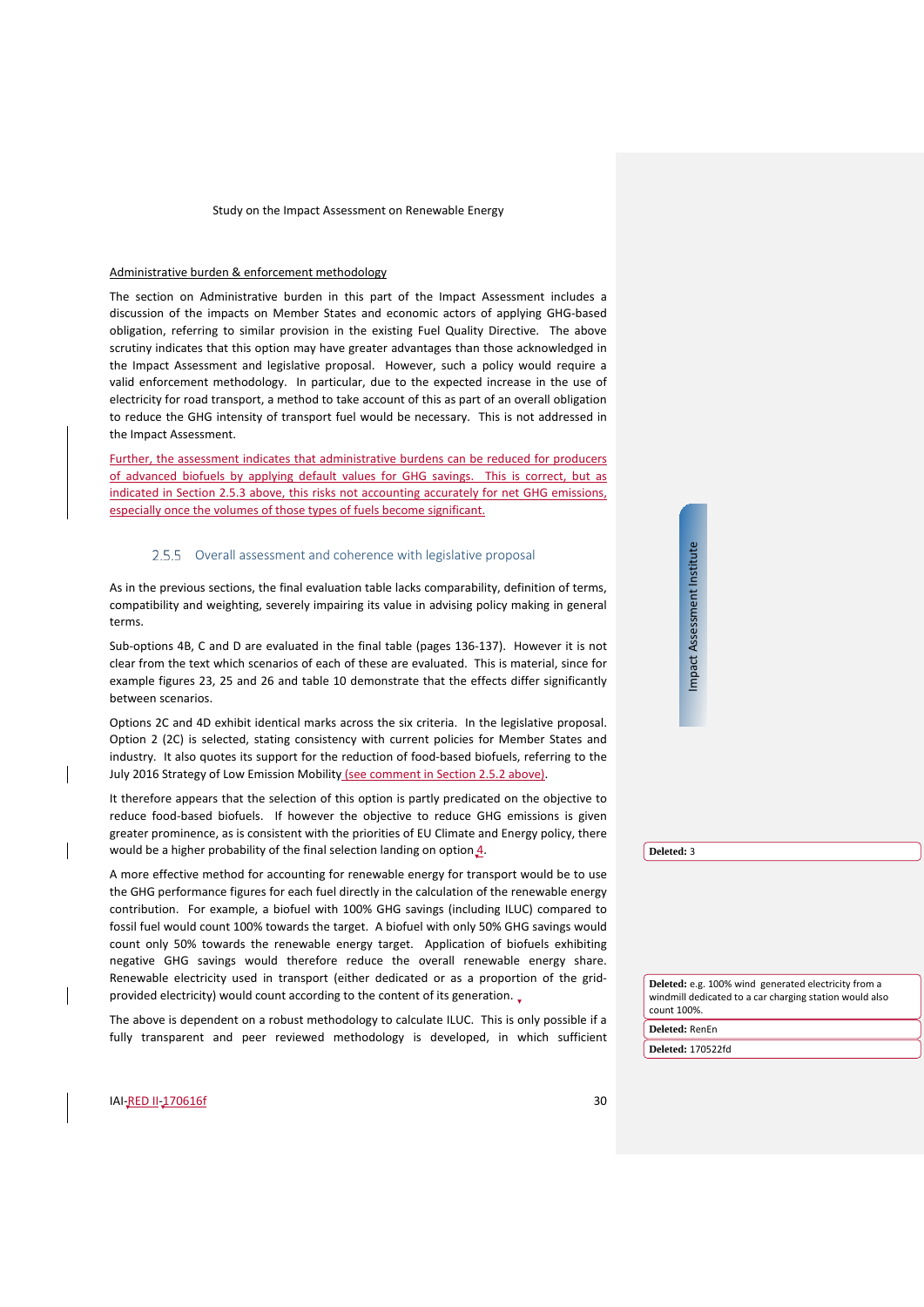differentiation is applied to various fuel types, feedstocks, global markets and local conditions. This implies a significant administrative burden and more time until full development, but is the only method that ensures accurate accounting for the GHG effects of biofuels.

The above method would proportionally incentivise those biofuels which make a greater contribution to greenhouse gas savings. When the GHG savings are directly calculated in this way, the hard cut-off would not be necessary. The distinction between food-based and nonfood-based biofuels would also be removed, as it does not distinguish between actual GHG performances of different fuels.

Acknowledging the significant administrative effort involved in such full accounting and the likely lead time for its introduction, thought could be given to developing a simplified version. Whilst not providing full accuracy, this could generate figures adequate to indicate the magnitude of the actual net greenhouse gas effect of all biofuels and therefore generate greater confidence in the assessment of sustainability of the fuels.

#### <span id="page-30-0"></span>2.6 Achieving the 27% target (Impact Assessment Section 5.5)

There are a number of fundamental shortcomings in the evidence presented, as elaborated in the above sections, that therefore form the overall context for the assessment of the achievement of the overall 27% target renewable energy for 2030.

The macro-economic modelling, as discussed in Section [1.2](#page-6-0) above, is not transparent and therefore does not allow scrutiny of the results. Acknowledging this fundamental uncertainty, the following analysis takes into account the modelling results where relevant.

Secondly, there is a fundamental conflict between two of the main political objectives. The European Council<sup>[19](#page-30-1)</sup> endorsed a binding target of 27% renewable energy in gross final energy consumption in 2030, also concluding that binding national targets are not to be applied. The European Parliament has called for 30%<sup>[20](#page-30-2)</sup> implemented through national targets. Binding measures require both an entity with the responsibility to implement them, and an enforcement mechanism. It is possible for these to be present at Member State level but not at EU level. Therefore this element of the policy is developed within an incongruous framework, undermining any and all measures that may be proposed.

Further, throughout this section of the Impact Assessment, the assumption is made that higher deployment of renewable energy results in lower GHG emissions. However, this relationship is not automatic and depends on a complicated combination of the energy

<span id="page-30-2"></span><span id="page-30-1"></span><sup>20</sup> "Towards a European Energy Union" European Parliament resolution, 15<sup>th</sup> December 2015 [http://www.europarl.europa.eu/sides/getDoc.do?pubRef=-//EP//NONSGML+TA+P8-TA-2015-](http://www.europarl.europa.eu/sides/getDoc.do?pubRef=-//EP//NONSGML+TA+P8-TA-2015-0444+0+DOC+PDF+V0//EN) [0444+0+DOC+PDF+V0//EN](http://www.europarl.europa.eu/sides/getDoc.do?pubRef=-//EP//NONSGML+TA+P8-TA-2015-0444+0+DOC+PDF+V0//EN)

# Impact Assessment Institute Impact Assessment Institute

**Deleted:** RenEn

**Deleted:** 170522fd

<sup>&</sup>lt;sup>19</sup> European Council conclusions, 23<sup>rd</sup>-24<sup>th</sup> October 201[4 http://data.consilium.europa.eu/doc/document/ST-169-](http://data.consilium.europa.eu/doc/document/ST-169-2014-INIT/en/pdf) [2014-INIT/en/pdf](http://data.consilium.europa.eu/doc/document/ST-169-2014-INIT/en/pdf)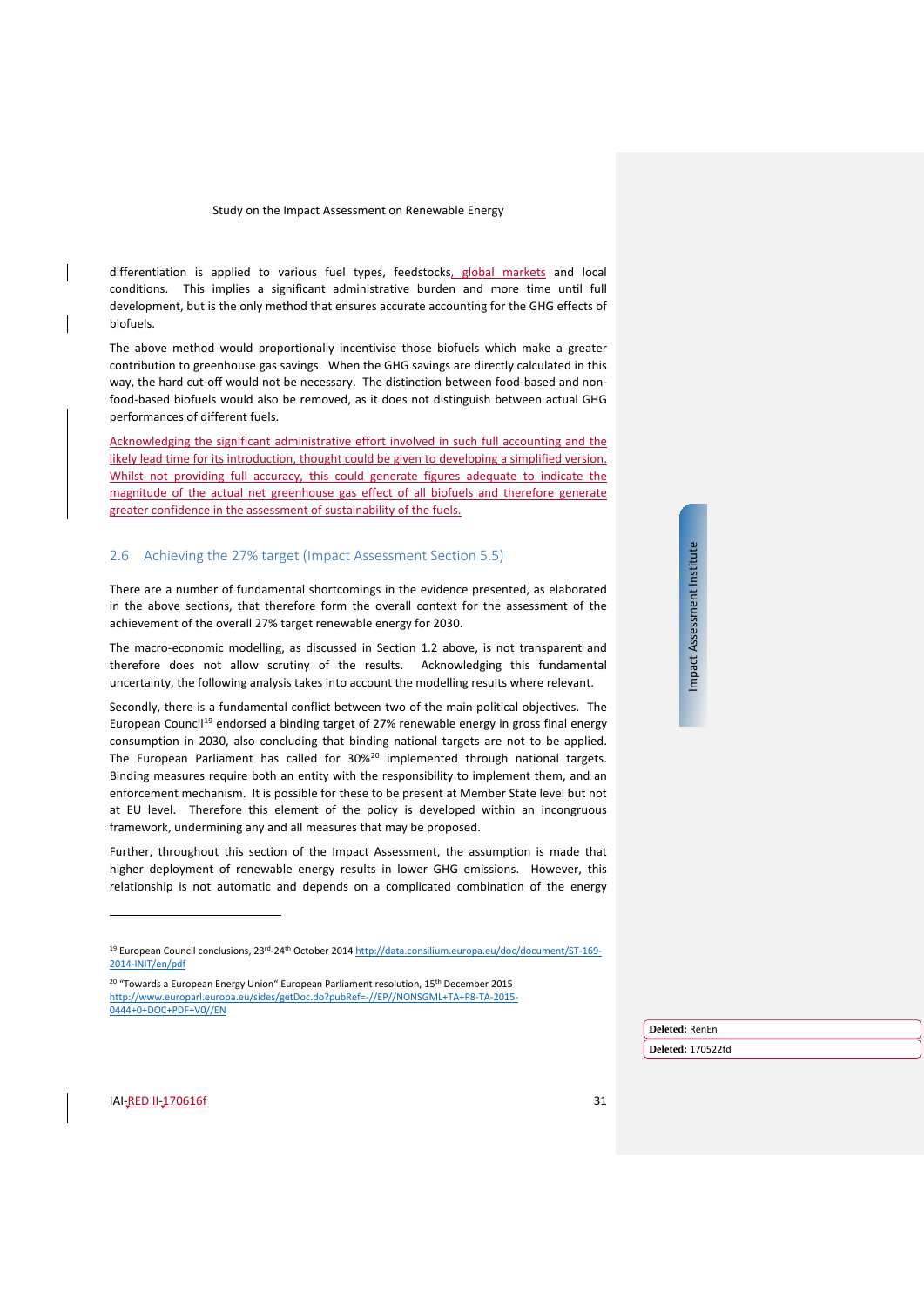investments and costs of different measures. For example, if lower investment in renewables is compensated by higher investment in energy efficiency, lower GHG emissions may result. In addition, as indicated in the above sections, different types of renewable energy exhibit different performance in reducing GHG emissions, which is not captured by the simple percentage figure.

#### 2.6.1 Baseline

In this section of the Impact Assessment, the assumption is made, according to the 2016 EU Reference Scenario, that all Member States meet their 2020 targets. However, as indicated in Section [2.1.1](#page-7-6) above, there remains a chance that the 2020 targets are not met, either individually by Member States or on aggregate by EU28. This should have been factored into the analysis as one possible senario.

On the basis of the assumption of meeting the 2020 targets, the assessment analyses the effect of retaining a mandatory baseline, stating in particular that it creates greater certainty for investors and in terms of environmental outcomes. Whilst greater certainty would indeed be promoted by a truly mandatory baseline, implementation and enforcement would be essential and this is intimately associated with the mechanisms to meet the higher targets for 2030 (and any targets in the interim).

Finally, a mandatory 2020 baseline for Member States has no tangible meaning if the primary targets (post-2020) have no mandatory character (to be addressed in the following sections).

#### 2.6.2 Trajectory

A trajectory has relevance either as an enforcement mechanism or as an indicator. Again, the value of the trajectory is strongly dependent on the method of monitoring and enforcement, discussed in the sections below.

The Impact Assessment states (p 168):

*The linear approach will result in a more consistent stream of investment across the time period, rather than back loading it to a later point in time.*

This is the case if, as stated on p169 "*renewable energy technologies are mature*". However, technology is continuously improving and a potentially valid alternative scenario is that later production investments (e.g. second half of the 2020's) would be more efficient and effective in reaching the 2030 target if earlier R&D investments are supported. Such a possibility is not taken into account in the Impact Assessment, which therefore reaches its conclusion on the benefits of the linear trajectory without fully considering all options.

If this alternative scenario were indeed economically beneficial, it could potentially also support a more beneficial environmental outcome by generating more efficient renewables deployment and investing in more mature technology with a more favourable environmental performance.

Overall the evidence has not been presented to demonstrate robustly that the linear trajectory would be the most beneficial.

Impact Assessment Institute Impact Assessment Institute

**Deleted:** RenEn

**Deleted:** 170522fd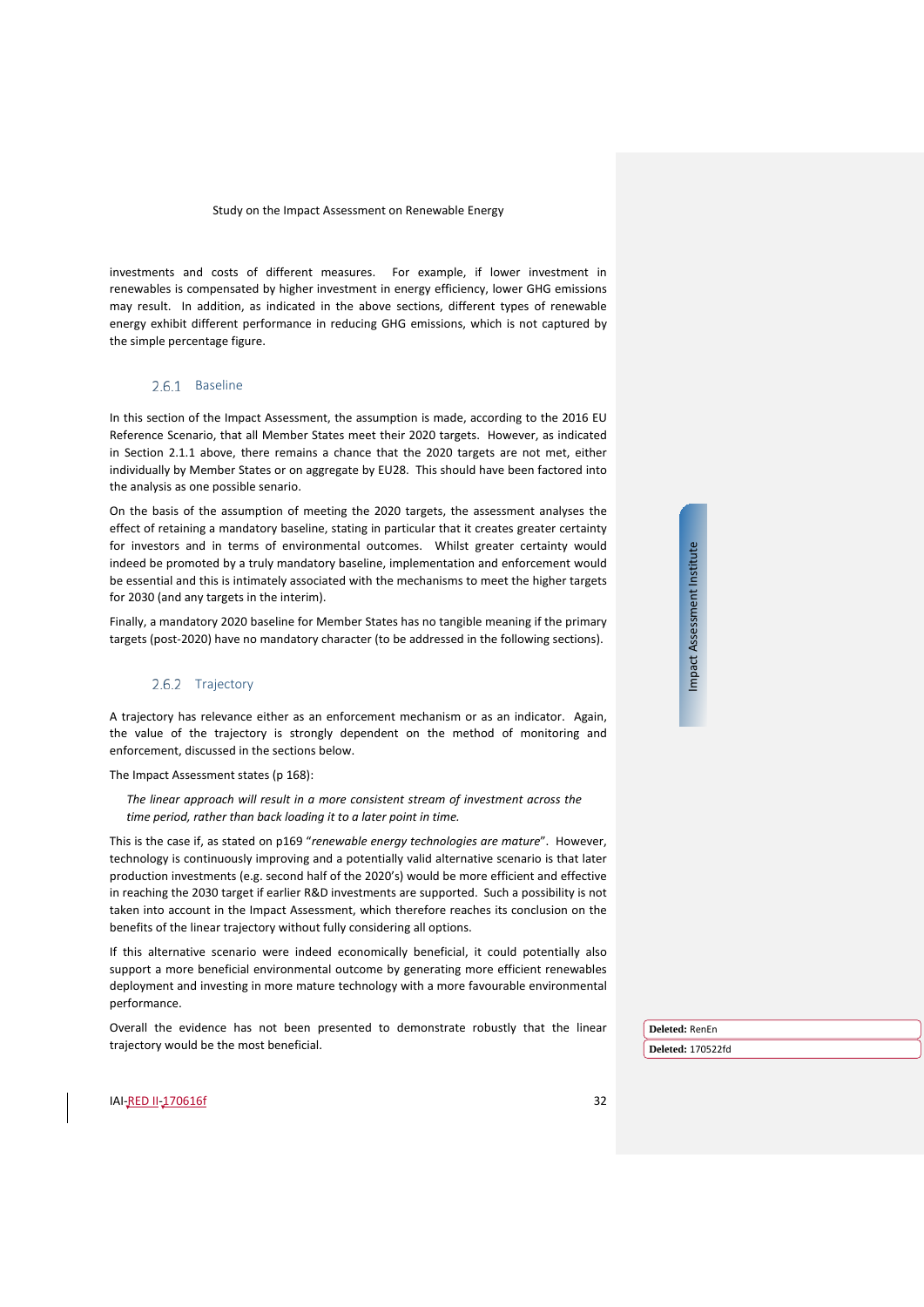Again, this is a secondary issue as its consequences depend strongly on enforcement mechanisms.

#### 2.6.3 Ambition gap

The Governance Regulation sets up provisions with the intention to avoid any Ambition Gap.

First of all the setting of an iterative process while writing the Integrated National Energy and Climate Plans (INECPs) would be a valid method to monitor potential ambition gaps from Member States. The Commission will have to review INECPs and Member States would have to resubmit them subsequently if considered as needed. But this review process alone cannot ensure that no ambition gap will appear. Following the Impact Assessment (page 171) specific criteria for MS to use when developing their contributions to the renewables target could have been envisaged, but such a method is not required, except the relevant sections of their INECPs.

Secondly, article 27.1 of the legislative proposal on "Governance of the Energy Union" states

*"if the Commission concludes that the targets, objectives and contributions of the national plans or their updates are insufficient for the collective achievement of the Energy Union objectives (…) it shall take measures at Union level in order to ensure the collective achievement (…) of the Renewable energy target."*

A few examples of the EU-wide measures are provided in the Impact Assessment (p170, including additional obligations and an EU-level fund). The text then states "*The ambition level of these measures would be automatically increased to fill any resulting gap to the target that can be seen after the national plans have been finalised*". However, no assessment is performed on the impact and feasibility of the measures, for example whether sufficient funding could be put in place to fill the ambition gap. Moreover, as stated in the Impact Assessment (p. 171), a time lag between the ambition gap detection and the negotiation and implementation of corrective measures challenges the effectiveness of this system.

The assessment of economic impact focuses on the impact to the renewable energy sector. A full economic analysis should cover the impact on the entire economy, taking into account investment flows and, as mentioned previously, the "budget effect". The impacts of the potential measures are not assessed, but this would in fact be the most important element of the analysis.

Under the environmental impacts, the text states:

*"The biggest environmental impact will come from ensuring that the at least 27% renewable energy target is delivered."*

However, higher renewable energy use will not necessarily lead to higher environmental benefits (i.e. GHG reductions), since the GHG performance of different renewable energies is unequal and channelling of investment into other measures could achieve more at the margins.

Impact Assessment Institute Impact Assessment Institute

IAI-RED II-170616f 33

**Deleted:** RenEn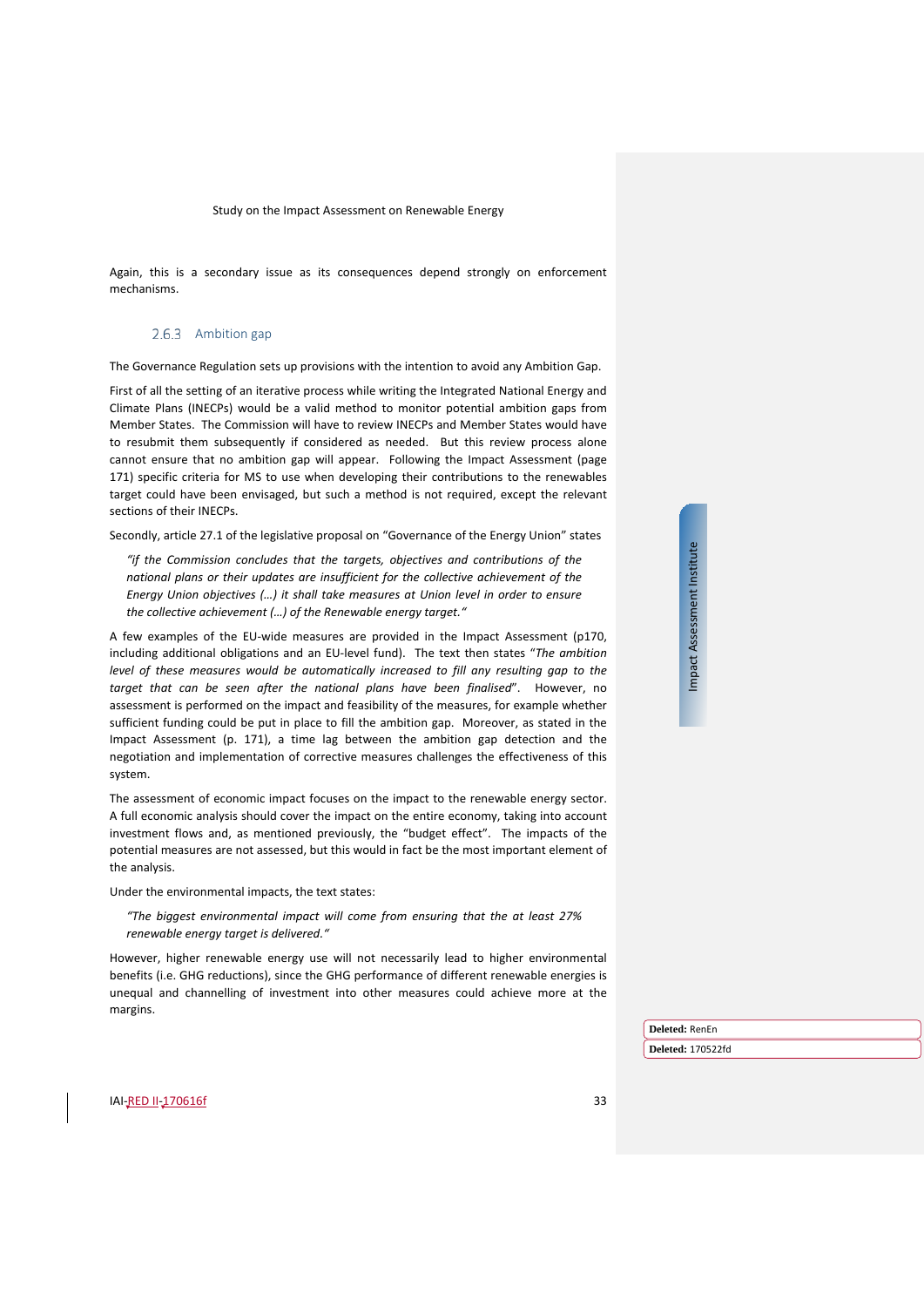In mitigation, the main impacts are subject to the delivery rather than the ambition, so a full scrutiny is deferred to the next section below.

#### 2.6.4 Delivery gap

Except for option 4, introduction of binding targets at Member State level, the measures proposed include no enforcement mechanisms and therefore run a substantial risk of the overall EU renewable energy target for 2030 not being achieved, should the economic conditions be insufficiently beneficial. The review processes are necessary to identify the delivery gap, but the EU wide renewables measures and specific measures to fill the gap are insufficient if not accompanied by an enforcement mechanism.

The statement under Option 3 "The ambition level of these measures would be automatically increased to fill any emerging gap" refers only to an intention rather than a concrete action.

The issue is acknowledged in the introduction to the assessment, stating "A key issue for the design of the legislation is how to provide sufficient incentives for continued delivery of national commitments and also sufficiently ambitious pledges in the first instance." However, no viable solution is presented.

The section on economic impacts correctly identifies energy security and import dependency as key factors for greater renewables implementation. It also states that ineffective gap filling would lead to a lower rate of decarbonisation than is cost effective in meeting the EU's climate and energy objectives. However, if a delivery gap arises, it will likely be due to insufficient investment in renewable energy due to lack of business case, which implies it would be deemed by investors not to be cost effective.

The economic assessment then states that the effect of individual options is difficult to determine at this stage since the measures are not known. However this is precisely the analysis that is required from the Impact Assessment. Further, despite the lack of assessment of the options, a clear evaluation is concluded in the final comparison table (see below).

Again as previously discussed, the environmental impact of renewables deployment is not guaranteed in comparison to other measures for reducing GHG emissions.

The proposal for a Regulation on the Governance of the Energy Union states in article 27.4

*"If (…) the Commission concludes, based on its assessment (…) in the year 2023, that the linear Union trajectory (…) is not collectively met, Member States shall ensure by the year 2024 that any emerging gap is covered by additional measures, such as:* 

- *adjusting sectorial share of energy (…) (H&C, T),*
- *making a financial contribution to a financing platform set up at Union level (…) and*
- *other measures."*

This last measure is in coherence with the Impact Assessment. However, there is clear lack of a mechanism to enforce achievement of the target.

Impact Assessment Institute Impact Assessment Institute

**Deleted:** RenEn **Deleted:** 170522fd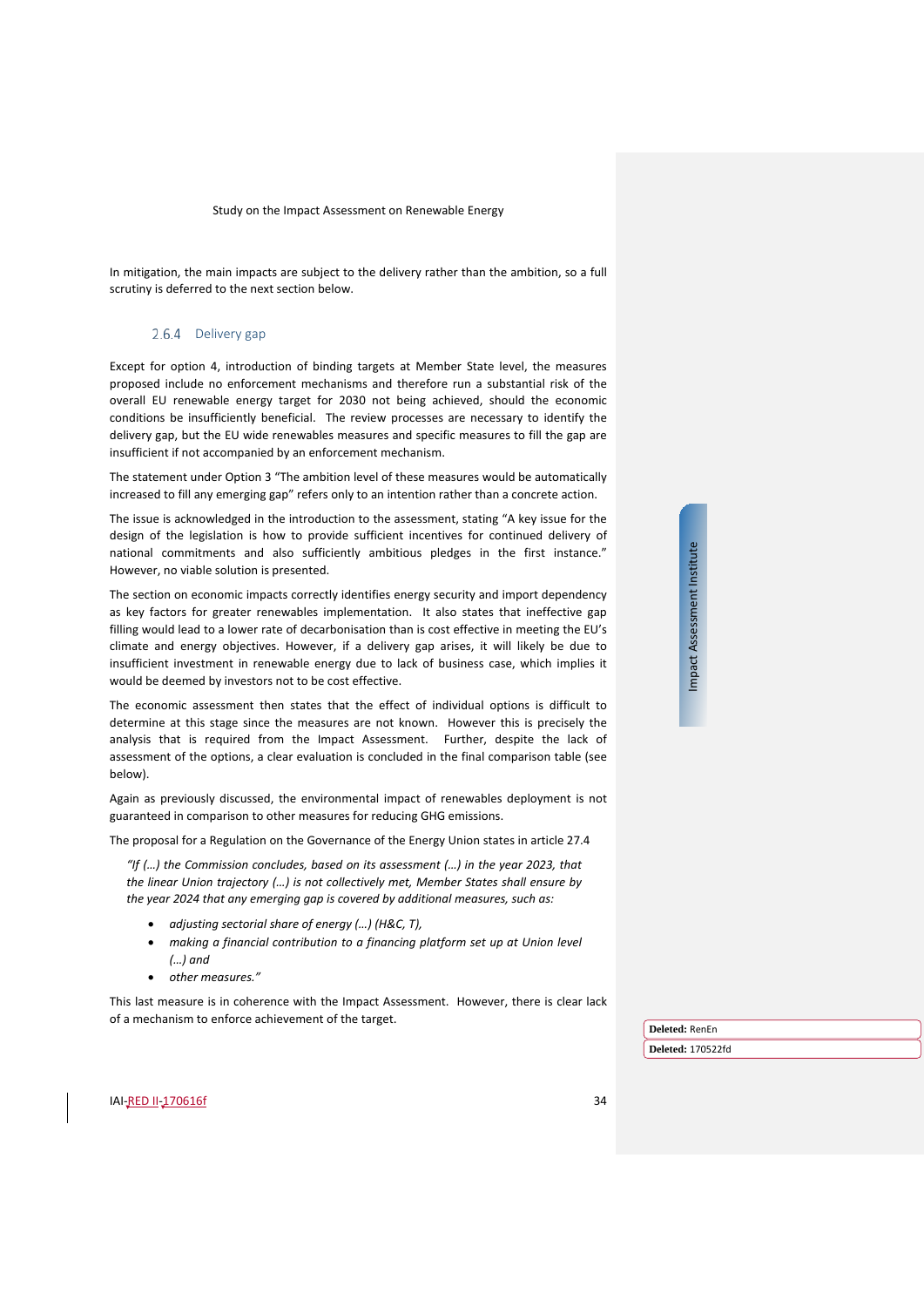#### 2.6.5 Final assessment

As for the assessment of the individual sectors of energy above, the table showing the overall evaluation of the options (page 177) includes six criteria. Social, economic and environmental impact are directly assessed in the text and given a grade accordingly. Effectiveness, efficiency and coherence are not defined nor are any parameters for their evaluation presented.

Clearly missing from the table are key parameters of viability. None of the criteria are explicitly associated with the likelihood of meeting the 27% target. It is possible that this is covered by the key objective "effectiveness". If this is the case however, the options including national binding targets should be evaluated higher than the other options. In addition, political viability is not assessed in the table (despite being prominently discussed in the text), but this is apparently the most important factor, since the binding national targets are rejected for precisely this reason.

In order to present a true picture of the reasoning behind the assessment, these criteria should have been explicitly and transparently presented as part of the overall evaluation.

As indicated in the above section, differentiated evaluations of economic impact for the various options are presented in the table, despite the statements in the text that it is difficult to distinguish differences between the options.

Impact Assessment Institute Impact Assessment Institute

**Deleted:** RenEn

**Deleted:** 170522fd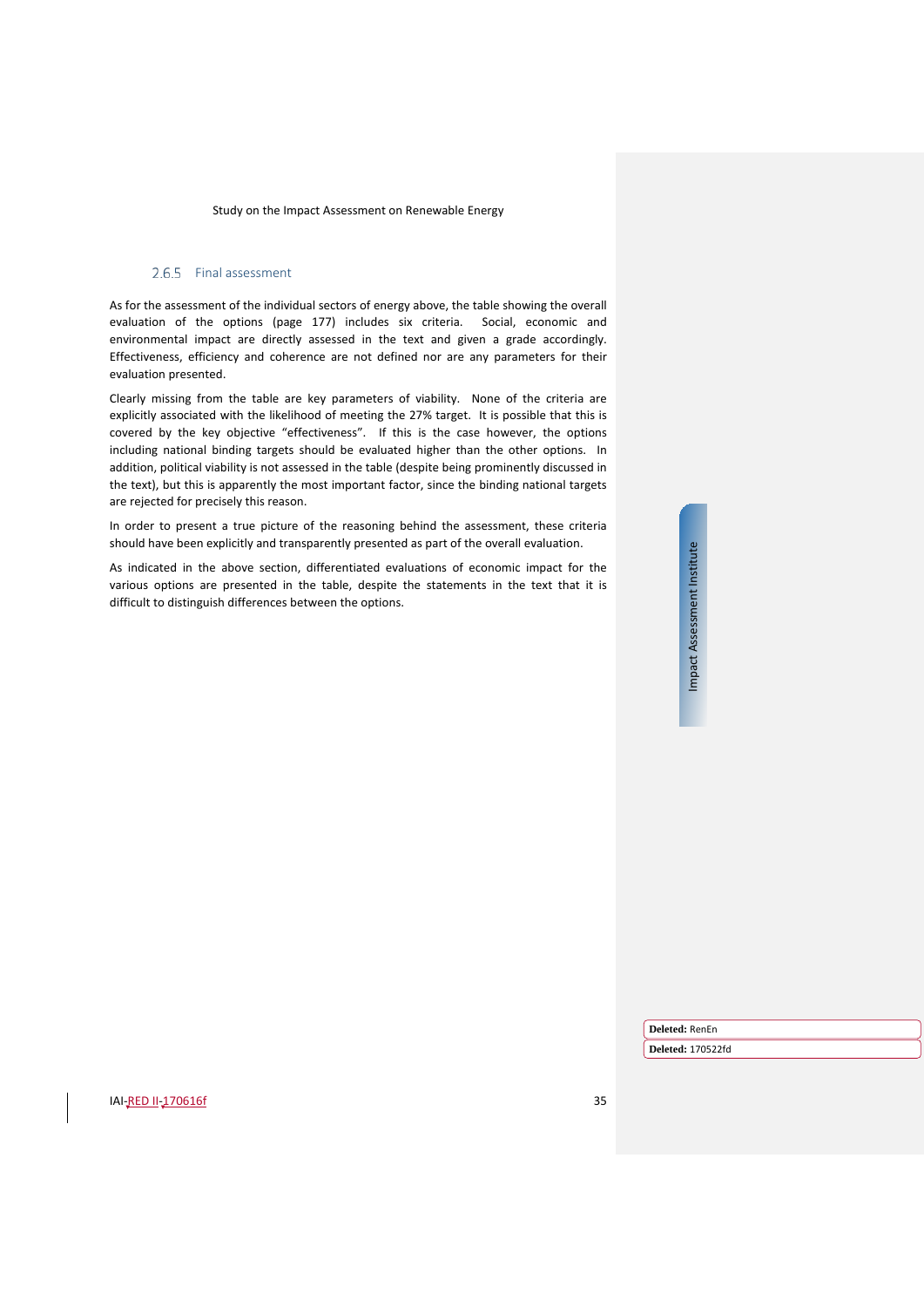# <span id="page-35-0"></span>3. Needs for meeting the 2030 targets and review of potential contributions

The data on renewable energy shares for the different scenarios is not consistently presented in the Impact Assessment. For example, on pages 67 to 70 the three main scenarios for 2030 are presented with different levels of data regarding the share of each in electricity:

- **Reference scenario 2016**: contribution of wind, PV and hydro presented in terms of proportion of net generation, biomass as share of fuel input in thermal power plants.
- **Baseline (CRA)**: wind, PV, hydro, biomass presented as share of RES-E generation.
- **EUCO27**: only a qualitative overview of the difference to the CRA scenario.

There is no information provided on the shares of each renewable energy type in heating and cooling.

In order to estimate the respective contribution of each renewable energy type in 2030, the figures for 2014 along with the provided figures for the 2030 scenarios have been taken, and a number of assumptions made:

- Share of biomass, hydro/wind/PV (i.e. electricity) and other renewables in heating and cooling are taken from European Commission fact sheet for 2012 and assumed equal for 2013 & 2014 (as indicated above).
- "Other" renewables for electricity and heating & cooling each continue to grow at around 500 Ktoe per year.
- Ratio of hydro/wind/PV in heating and cooling continue to reflect their proportions in electricity.

These assumptions allow a calculation of the contribution of each type of renewable energy to achieving the 2030 target. The following chart demonstrates the figures for the baseline CRA scenario, in which the 27% renewable energy target for 2030 is reached, comparing to the 2014 performance.



*Figure 5: Shares of renewable energy types in 2014 and 2030 (CRA scenario)*

Each of the renewable energy types can be assessed in turn to determine the potential for contributing to meeting the target.

Hydro electricity

**Deleted:** RenEn **Deleted:** 170522fd

**IAI-RED II-170616f** 36

Impact Assessment Institute Impact Assessment Institute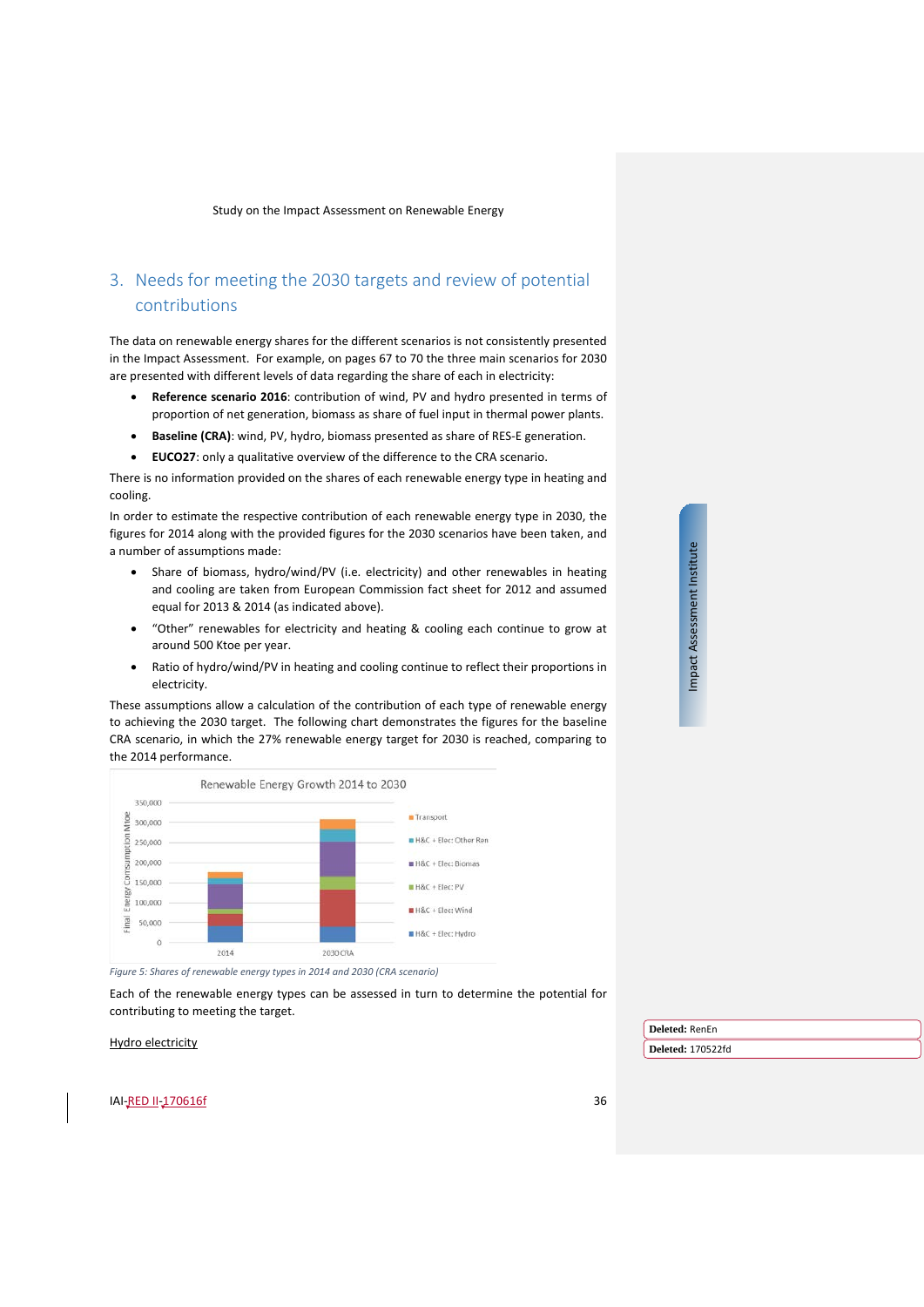The potential for growth in hydro energy is very small, as almost all viable projects have been exploited, as evidenced by its lack of growth between 2004 and 2014. This is aligned with the projection in the Impact Assessment, which also forecasts zero growth for hydro power by 2030.

#### **Wind**

The required annual growth rate for wind is calculated as 3,900 Ktoe, in order to meet the above 2030 contribution of 93,000 Ktoe. This is somewhat higher than the growth rate between 2004 and 2014 (2,400 Ktoe/yr) and that from 2011 to 2014 (3,100 Ktoe/yr). An acceleration would therefore be necessary.

The industry's own scenarios (WindEurope<sup>21</sup>) project generation from 67,000 Ktoe (low) to 85,000 Ktoe (high) in 2030. Therefore the required growth is above the industry's own highest projection.

#### Solar PV

Similarly, for PV the required growth rate is 1,200 Ktoe/yr from 2014 to 2030, reaching 31,500 Ktoe. This is higher than the growth rate between 2004 and 2014 (800 Ktoe/yr), whereby the recent growth rate (2011 to 2014) exceeds this figure (1,450 Ktoe/yr).

The industry itself projects a range of between 10% and 15% of electricity generation by 2030, implying between 30,000 and 45,000 Ktoe.

#### Biomass

The required annual growth for biomass is 1,600 ktoe/yr from 2014 to 2030, rising from 62,000 to 88,000 ktoe (about a 40% increase). For reference, the growth rate from 2004- 2018, according to industry figures<sup>[22](#page-36-1)</sup> (excluding biofuels) is projected to be 2,300 ktoe.

The Commission's modelling (Bioenergy Impact Assessment page 34) also projects an increase in total biomass consumption (between 2015 and 2030), but the increase appears to be only around 30%. All the growth in biomass consumption is projected to occur between 2015 and 2025.

A potential confounding factor is the provision in the legislative proposal to apply sustainability criteria and greenhouse gas emissions savings to biomass fuels for energy generation as from 2021. This may limit the permitted feedstocks and therefore the growth potential of this renewable energy type.

<sup>21</sup> "Wind Energy Scenarios for 2030", WindEurope, August 2015 <sup>22</sup> "Key Figures 2016", AEBIOM, September 2016

Impact Assessment Institute Impact Assessment Institute

**Deleted:** RenEn

**Deleted:** 170522fd

<span id="page-36-1"></span><span id="page-36-0"></span>**IAI-RED II-170616f** 37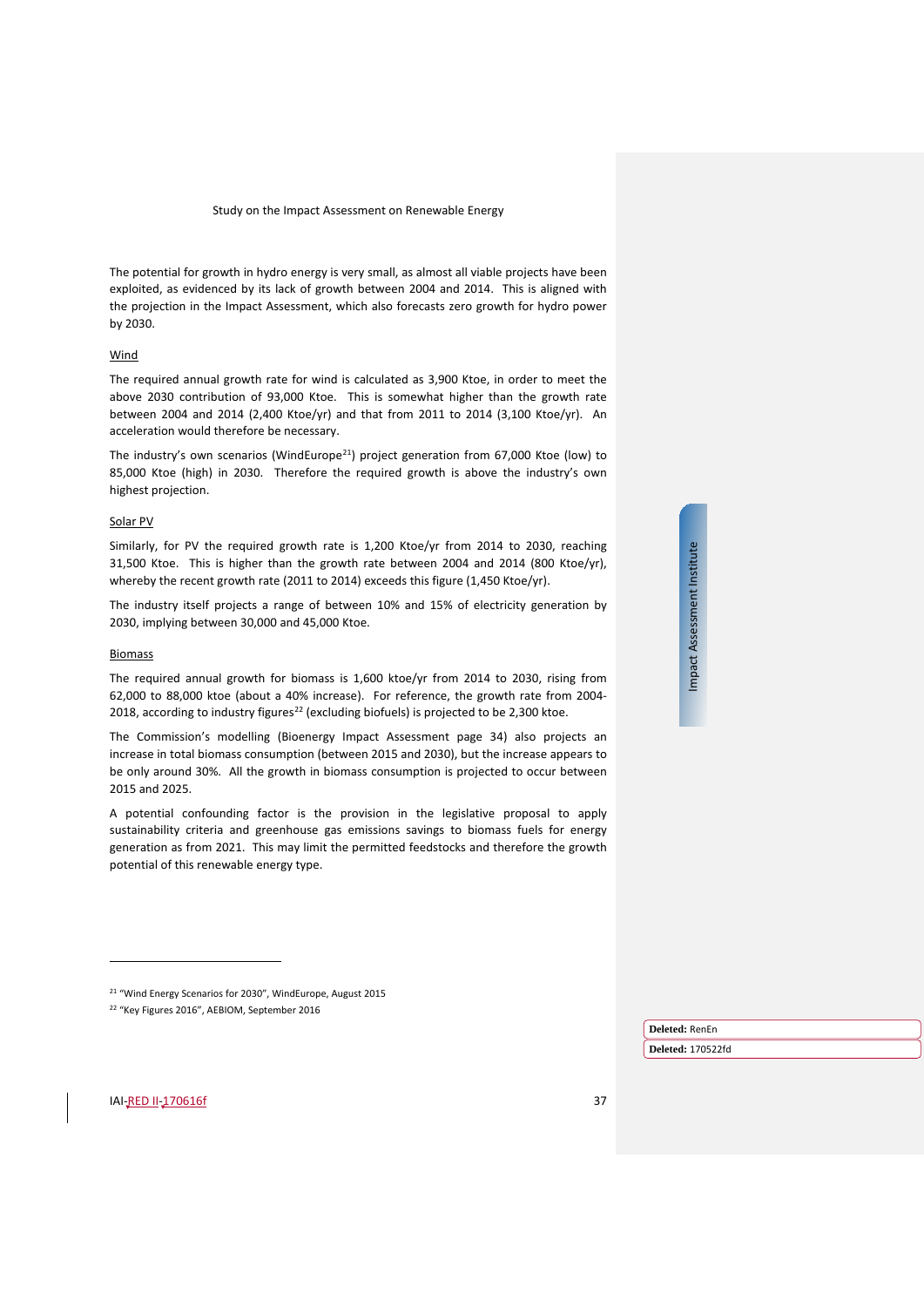

*Figure 6: Solid biomass consumption in ktoe (total and electricity only) — Source: Bioenergy Impact Assessment*

The industry's projections indicate the potential for increased farming of forest wood out to 2030 in order to meet this additional demand.

The introduction of sustainability criteria and greenhouse gas emissions savings thresholds for biomass may however reduce the potential growth in this sector by excluding certain feedstocks from 2021.

In addition, a notable observation in the Bioenergy Impact Assessment is that the growth in solid biomass in electricity comes mostly from the UK. This will of course have implications for post-2020 EU policy assuming the UK leaves the EU in 2019 as intended.

#### Other renewable energy types

Other renewables sources include electricity generation from gaseous and liquid biofuels, renewable municipal waste, geothermal, and tide, wave & ocean. An extrapolation of the historical growth (recent or 10 year) would increase the contribution from about 15,000 ktoe in 2014 to about 30,000 ktoe in 2030. Figures from Commission modelling for "geothermal and other renewables" in electricity generation project a 40% increase in this time, which would result in a figure of 21,000 ktoe. Whether a breakthrough in any of these technologies may occur to spur faster growth is uncertain. As a potential baseline that reflects historical growth, the doubling in this category may be considered an informative baseline.

#### **Transport**

The total growth in renewable energy for transport required to meet the 2030 scenario is 10,000 Ktoe, to 25,000 Ktoe. The viability of meeting this target depends on the parameters of the limits applied, in particular those considered on "food-based" biofuels.

If a cap on food-based biofuels is applied at 3.8% of transport energy, as in the legislative proposal (Article 7), growth of renewable energy in transport would have to come mainly from advanced biofuels. This is addressed in Article 25, in which a minimum contribution from advanced biofuels is mandated, reaching at least 3.6% (excluding waste fats) in 2030.

Impact Assessment Institute Impact Assessment Institute

**Deleted:** RenEn **Deleted:** 170522fd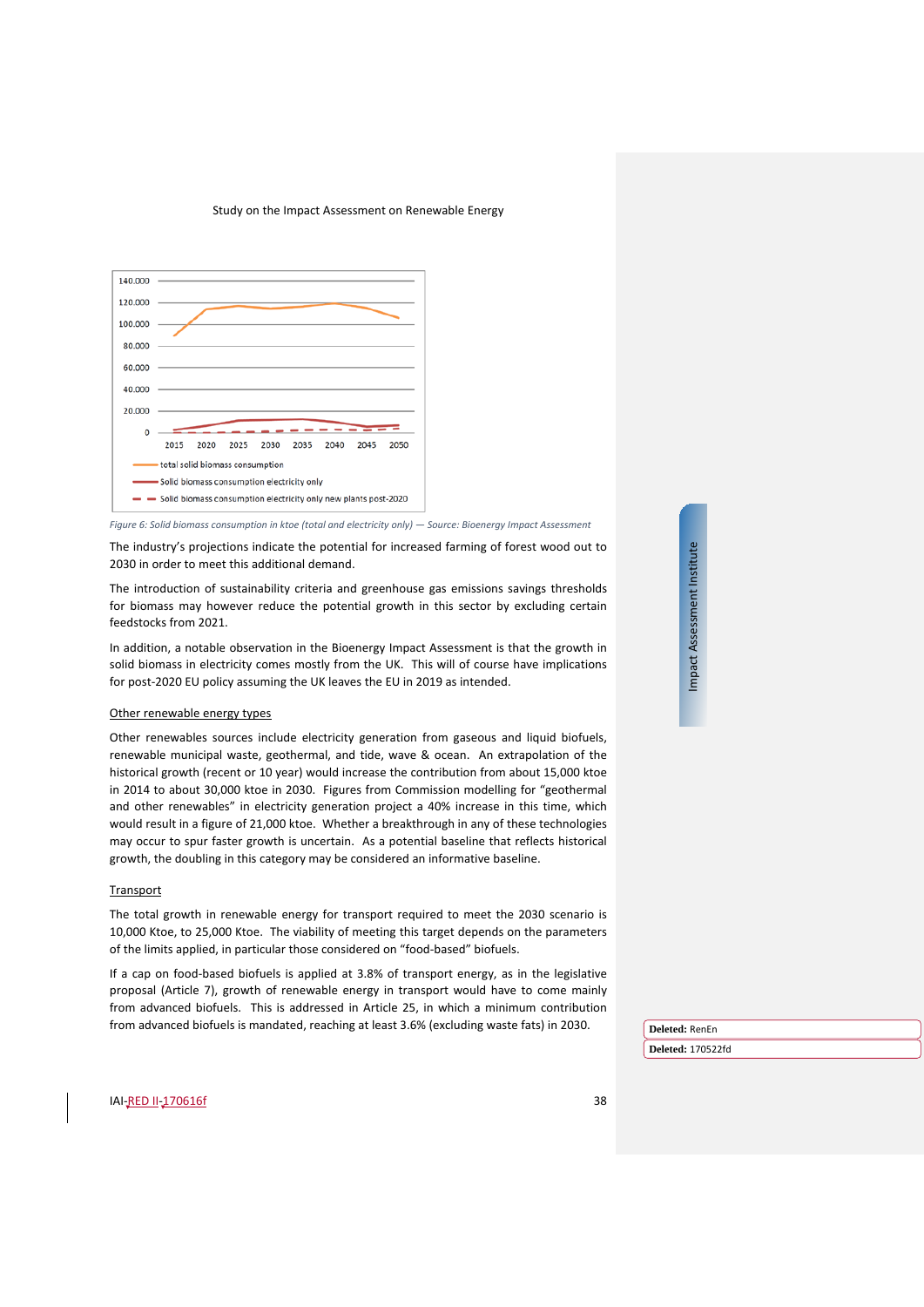The potential for advanced biofuels is briefly addressed in the Impact Assessment section 2.2.4), comprising a description of the state of play of the main potential fuel types. There is no explicit analysis of the potential for production of advanced biofuels in the volumes that are necessary and the evidence presented is therefore only anecdotal. Evidence has therefore not been presented to demonstrate the potential to meet the 3.6% objective.

The cap on conventional biofuels and the uncertainty in the potential for growth of advanced biofuels and electricity for on-road transport put into question the potential for growth of renewable energy in the transport sector towards the 2030 scenario.

#### Summary assessment

High and low overall scenarios according to the above figures can be considered:

The figures are presented in tabular form, showing the necessary and historical growth rates of each renewable energy source: **Absolute figures Growth rates**

| ktoe           | Target figure | Industry/other | Required annual     | Historic annual                                                |  |  |
|----------------|---------------|----------------|---------------------|----------------------------------------------------------------|--|--|
|                | in 2030       | projections    | growth Ktoe         | growth                                                         |  |  |
|                | CRA/EUCO27    | (range)        | CRA/EUCO27 (27% EE) | $(10 \text{ year} / \text{ recent})$                           |  |  |
| Hydro          | 40,000        | 40,000         | 0                   | 0                                                              |  |  |
| Wind           | 93,000        | $67 - 85,000$  | 3,900               | 2,400/3,100                                                    |  |  |
| Solar          | 31.500        | $30 - 45,000$  | 1,200               | 1,200/2,050                                                    |  |  |
| <b>Biomass</b> | 88,000        | $80 - 88,000$  | 1,600               | 2,300/700                                                      |  |  |
| Other          | 30,000        | $21 - 30,000$  | 1,000               | 1,000/1,000                                                    |  |  |
| Transport      | 25,000        | see text       | 600                 | 1,100*/700*                                                    |  |  |
|                |               |                |                     | Source: EUROSTAT SHARES dataset 2015 for each renewable sector |  |  |

|                        | Assessment Institute |                       |  |  |
|------------------------|----------------------|-----------------------|--|--|
| <b>Formatted Table</b> |                      |                       |  |  |
| Deleted: 1,6           |                      |                       |  |  |
|                        |                      | Formatted: Font: 7 pt |  |  |
| Formatted: Right       |                      |                       |  |  |

*Table 3: Required growth rates of renewable energy types to meet 2030 target for 27% and 30% energy efficiency.*  The above figures give rise to high and low scenarios. The chart below shows graphically the two scenarios compared to the target.

\*Renewable energy in road, rail and other modes plus compliant biofuels



#### **Deleted:** RenEn

**Deleted:** 170522fd

essment Institute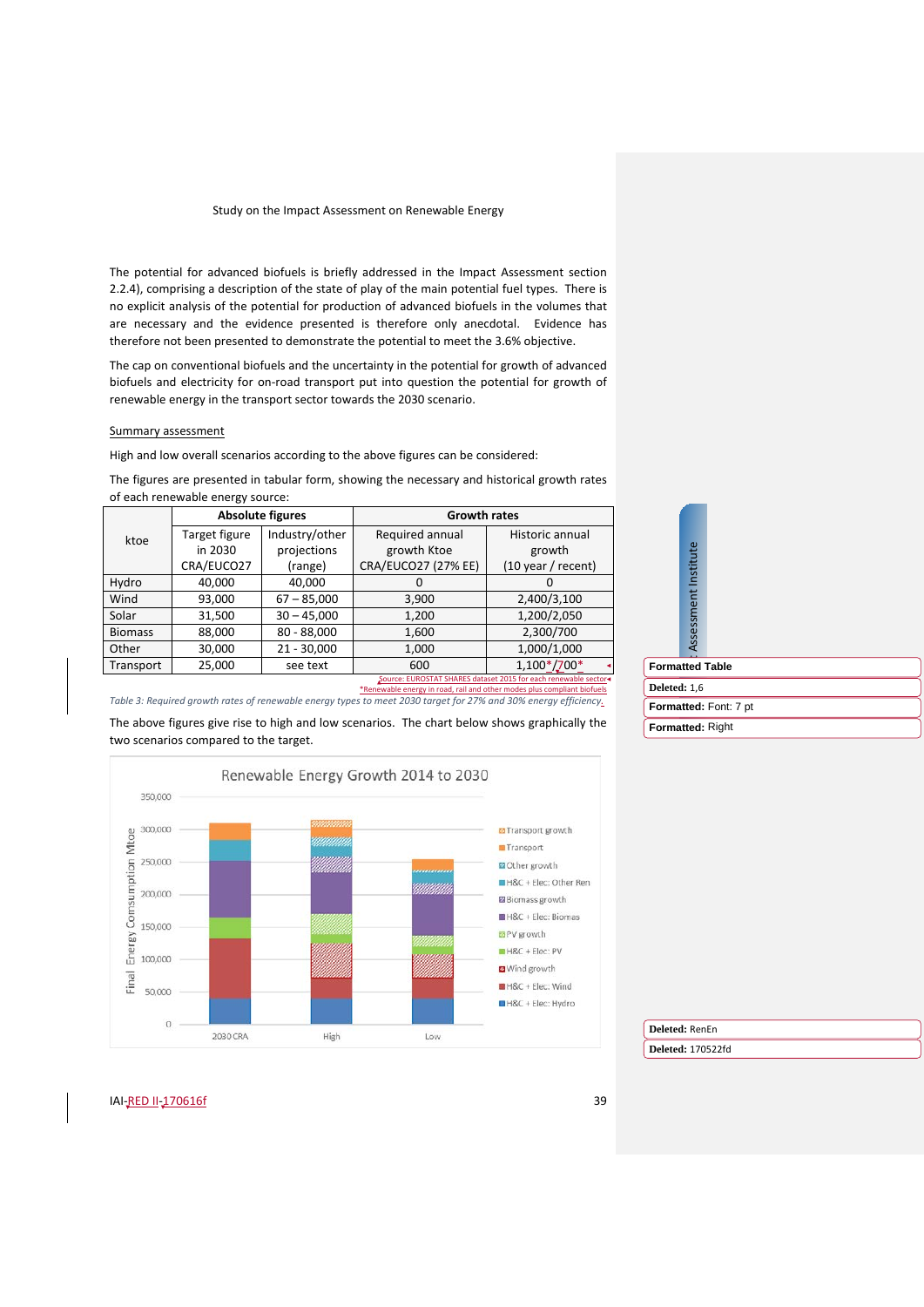*Figure 7: Renewable energy growth 2014 to 2030 – high and low scenario performance*

The chart demonstrates that the 2030 target can be reached (under the 27% energy efficiency scenario) by the optimistic projections for each renewable energy source, but not by the least optimistic projections. In the optimistic scenario, if the growth in wind and solar energy is achieved, reaching the target is dependent also on projected growth in biomass for heating and cooling and in growth in renewable energy in transport.

#### Other effects

The elimination of priority dispatch for renewable energy sources, as proposed in the European Commission proposal on a regulation on the internal market for electricity<sup>[23](#page-39-0)</sup>, is, by its nature, likely to reduce the amount of renewable energy used to generate electricity. Even if sufficient capacity is established at a rate equalling or exceeding the rate of recent years, the absence of priority dispatch for generating installations greater than 500kW reduces the potential for the renewable energy to reach the consumer and therefore to contribute towards the 27% target.

#### 3.1.1 Influence of Energy Efficiency and EU Emissions Trading System

#### Energy Efficiency

Since the gross final energy consumption differs significantly between scenarios, and this figure is used in the denominator of the calculation of the renewable energy share. It is therefore necessary to take the projected energy savings of each scenario into account.

Gross final energy consumption 2016 Reference Scenario: 1,133,091 Ktoe

Gross final energy consumption CRA scenario 2030 (=EUCO27): 1,086,000 Ktoe

Gross final energy consumption EUCO30 scenario 2030: 1,041,000 Ktoe

In the Reference Scenario, the projected share of renewable energy in 2030 is 24.3%. Adjusting the denominator to reflect the above figures results in the following shares for energy savings of 27% and 30% are calculated:

27% energy savings: 24.3%

30% energy savings: 26.4%

As the European Commission legislative proposal on energy efficiency includes the 30% energy savings target for 2030, it is appropriate to use this figure in calculations. The above figure demonstrates that, in the absence of any confounding effects, 30% energy savings Impact Assessment Institute Impact Assessment Institute

**Deleted:** RenEn **Deleted:** 170522fd

<span id="page-39-0"></span>IAI-RED II-170616f 40

j

<sup>&</sup>lt;sup>23</sup> "Proposal for a Directive on the internal market for electricity (recast) - COM(2016)861", European Commission, 30th November 2016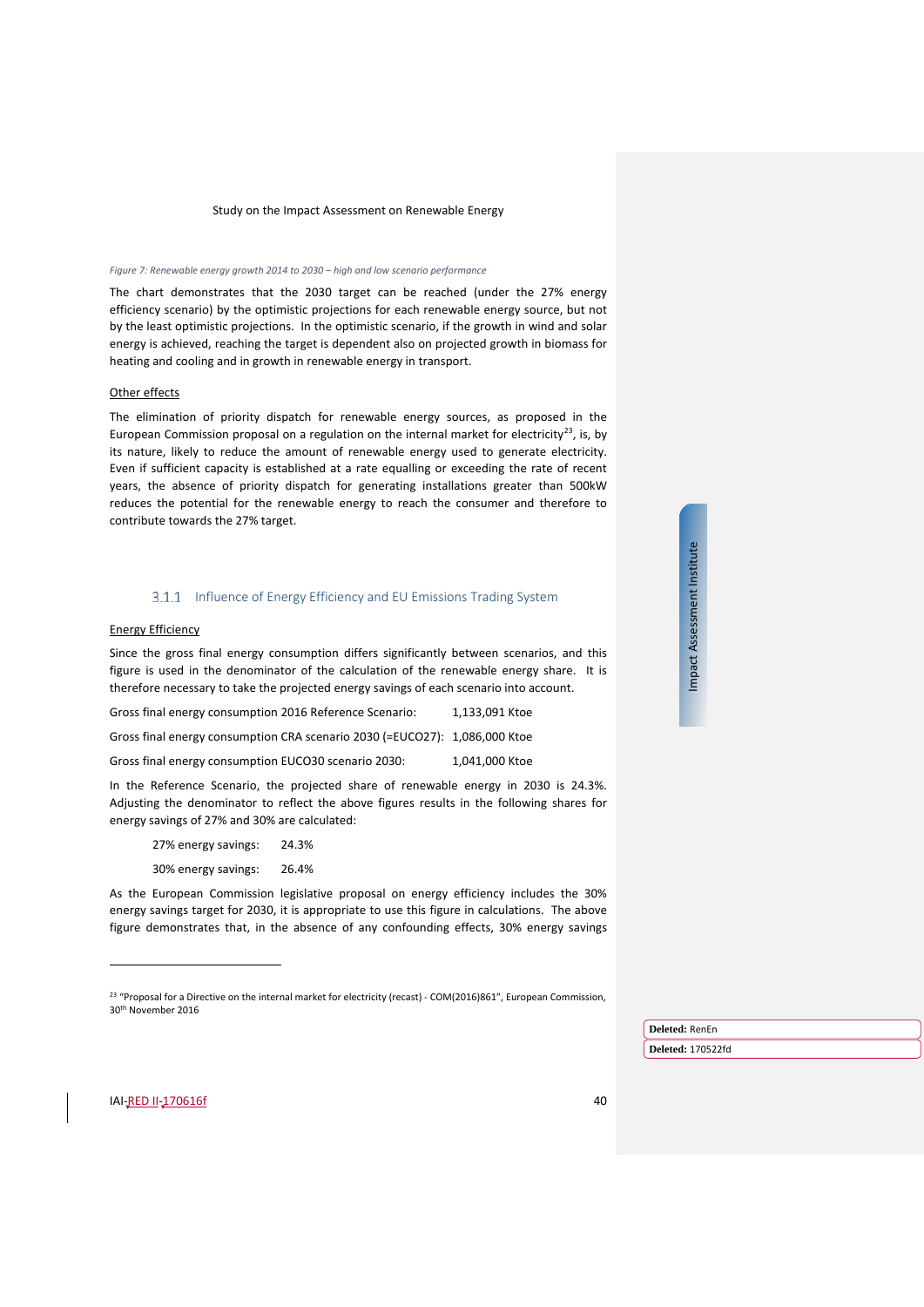would enable the 2030 renewable energy target almost to be reached, with no other measures additional to those in the Reference Scenario.

The extent to which increased energy efficiency would affect (and potentially reduce) the application of renewable energy would require further modelling, so it cannot therefore be assumed that the 30% energy efficiency would automatically increase the share to the 26.4% level. It is however reasonable to conclude that it would make a substantial contribution (see also next section).

The chart is therefore amended to take into account the altered energy efficiency assumption:



*Figure 8: Renewable energy growth 2014 to 2030 – high and low scenario performance with EUCO30 scenario*

In this case, the high projections more comfortably exceed the target, with sufficient buffer to allow for growth lower than projected. The low projection is still insufficient to meet the target.

#### Emissions Trading System

The Emissions Trading System (ETS) was established in order to incentivise the introduction of low-carbon energy sources, including renewable energy. ETS allowances are not required to cover energy produced from renewable sources. Therefore the continuous linear reduction in the cap of allowances can be expected to provide an incentive for renewable energy in these sectors., which are part of both electricity (power sector) and heating & cooling (power and industrial sectors).

The Reference scenario 2016 assumes a linear reduction factor in the cap of allowances of 1.74% between 2021 and 2030. This is an understandable assumption, since it represents the status of the in-force legislation at the time of the publication of the Impact Assessment.

However, it would have been appropriate to create an additional reference scenario using the 2.2% linear reduction factor, which was proposed in the ETS legislative proposal in July

**Deleted:** RenEn

**Deleted:** 170522fd

**IAI-RED II-170616f** 41

Impact Assessment Institute Impact Assessment Institute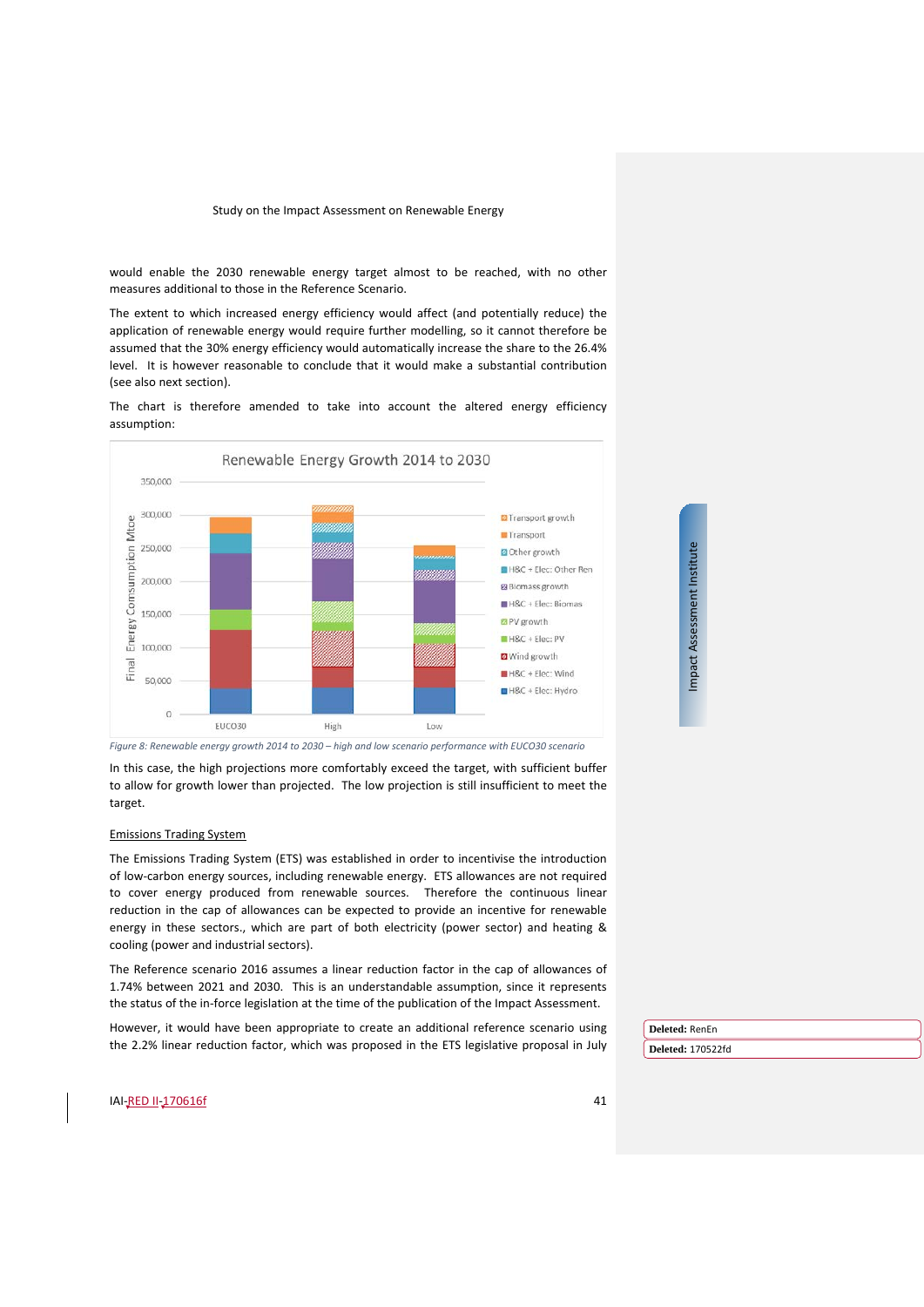2015 and already signalled in the Commission's Climate & Energy Communication in January 2014. This would have generated a valuable indicator from the modelling results, by isolating the effect of the change in the cap from 1.74% to 2.2%, since this is the only concrete projected policy action for the timeframe in question.

This detail is not provided in the published results of the model but would have demonstrated the extent to which the ETS itself could have incentivised closing the gap from the 24.3% renewable share projected by the reference scenario and the 27% target. The boundary conditions of this change can be reviewed:

| 2020 cap of ETS allowances                                | 1.816.452.134 |  |  |  |  |
|-----------------------------------------------------------|---------------|--|--|--|--|
| Annual reduction @ 1.74%                                  | 38,264,246    |  |  |  |  |
| Annual reduction @ 2.2%                                   | 48,380,081    |  |  |  |  |
| 2030 cap with 1.74% reduction factor                      | 1,433,809,674 |  |  |  |  |
| 2030 cap with 2.2% reduction factor                       | 1.332.651.322 |  |  |  |  |
| Change in cap due to faster reduction factor = 7.1% lower |               |  |  |  |  |

In 2030, the Reference scenario projects ETS sectors will generate about 42% of the total GHG emissions. The allowance price is projected to reach €38-42/t for the CRA and EUCO27 scenarios, and €27/t for EUCO30. Some studies have estimated the ETS price necessary to incentivise a switch to renewable energy. For example,  $CEPS<sup>24</sup>$  $CEPS<sup>24</sup>$  $CEPS<sup>24</sup>$  stated:

*"It is estimated that under current circumstances [2016] … the carbon prices required for the deployment of some types of RE should be in the order of 30€ (before accounting for the additional investments to cope with the intermittency of RE)."*

The €30/t is a little higher than the €27 projected for the EUCO30 scenario in 2030. This level would therefore not be expected to provide a clear price signal across the board for renewable energy under current circumstances, but by 2030 it could potentially incentivise deployment at least for the lowest cost suppliers, in particular in cases where new capacity is needed and is therefore competing against non-renewables.

Further, the CEPS study also refers to energy (intensive) companies using internal shadow prices for carbon, which are significantly higher than the current market price (examples between \$30 and \$64.5). If the lower ETS cap has the effect of driving such shadow prices higher, the incentive for investment in renewable energy could be expected to increase.

Starting from the Reference Scenario and applying the 30% energy savings figure to the denominator (as discussed above) achieves a 26.4% renewable share in 2030. Even taking into account any secondary effects by which reduced energy demand reduces the deployment of renewable energy, the additional marginal effect of the ETS due to the lower Impact Assessment Institute Impact Assessment Institute

<span id="page-41-0"></span>IAI-RED II-170616f 42

j

**Deleted:** RenEn

<sup>&</sup>lt;sup>24</sup> "2016 State of the EU ETS Report", Centre for European Policy Studies, February 2016 [http://www.ceps](http://www.ceps-ech.eu/sites/default/files/State%20of%20EU%20ETS%20v16_0.pdf)[ech.eu/sites/default/files/State%20of%20EU%20ETS%20v16\\_0.pdf](http://www.ceps-ech.eu/sites/default/files/State%20of%20EU%20ETS%20v16_0.pdf)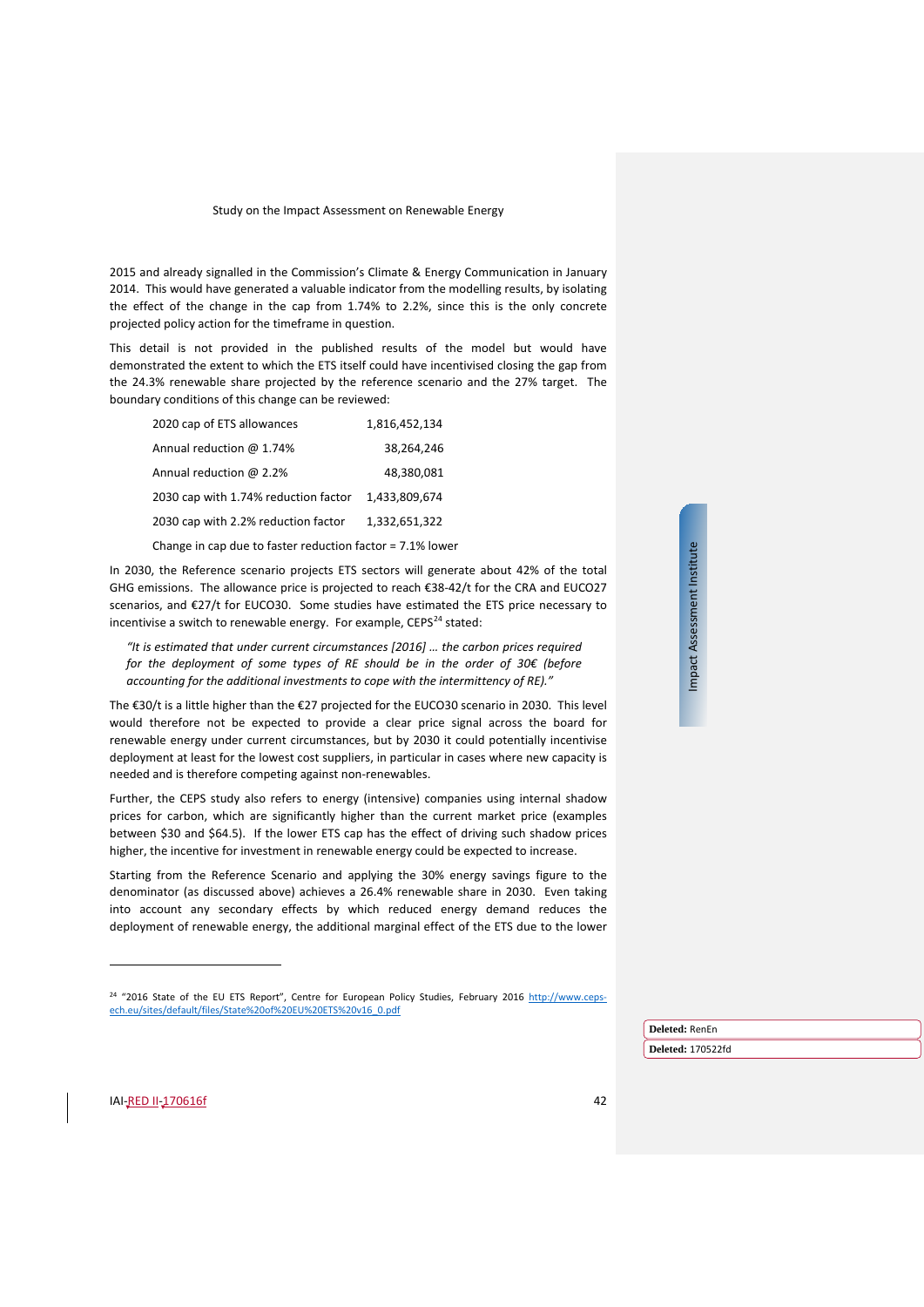cap, as discussed above, could potentially drive achievement of the 27% renewable energy share in 2030 with no further measures. Taking into account the potential lower cost indicated by the recent auction prices for wind energy (Sectio[n 2.1.2](#page-9-1) above) would add to the probability of exceeding the 27% target.

This calls into question the added value of the provisions of the Renewable Energy Directive in meeting the 27% target, when the Reference Scenario is assumed as the baseline.

> Impact Assessment Institute Impact Assessment Institute

**Deleted:** RenEn

**Deleted:** 170522fd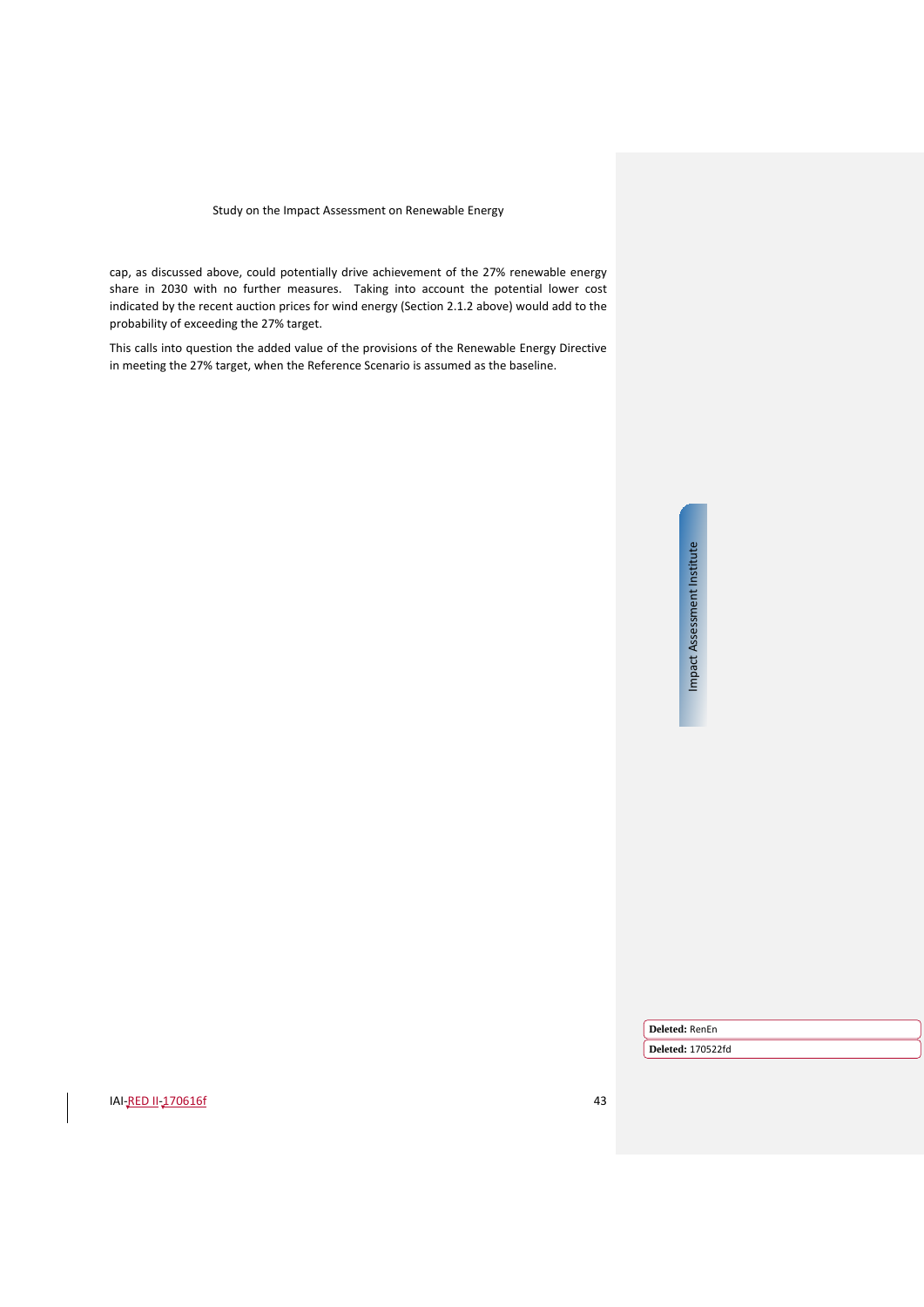# <span id="page-43-0"></span>4. Conclusions for policy derived from the review of the evidence

The above analysis has demonstrated a number of inconsistencies in EU policy on renewable energy. In particular, these include the conflict between the binding nature of the EU target and the lack of enforceable national targets, the different treatment of biomass for power and biofuels and the insufficient consideration of the existing mechanisms for increased renewables use.

The review of the evidence leads to a number of conclusions that can be useful pointers in designing more effective policy ideas for renewable energy.

# 4.1 Implications for EU energy and climate data

Renewable energy is counted as emitting zero greenhouse emissions in EU statistical data on energy and climate. Much of the analysis above indicates the complexity of generating accurate greenhouse gas data, in particular related to bioenergy for solid and liquid fuels. As indicated in the section on the Bioenergy Impact Assessment above, actual emissions from combustion of certain types of biomass can be higher than those of fossil fuels in the medium term, with net emissions being very low in the long term as the carbon stock is replenished.

There is therefore a disconnect between the greenhouse gas emission figures and the actual emissions, in terms of the timing of those emissions. Especially in the short term, depending the on the feedstocks used, actual emissions may be materially higher than those reported with the zero emission assumption for renewable energy. A method in the data and modelling to take account of this phenomenon would be beneficial in order to provide a more accurate record.

#### <span id="page-43-1"></span>4.2 Consideration of renewable portion of energy source

Currently each unit of renewable energy consumed is 100% counted towards fulfilment of the renewable energy targets. However, different renewable energy sources exhibit different greenhouse gas emissions performance. For example, biofuels and biomass are explicitly acknowledged to have a greenhouse gas saving of less than 100%. Therefore the strictly renewable portion of these energy sources is the greenhouse gas savings percentage applied. An accurate accounting for renewable energy would therefore use only the proportion represented by the greenhouse gas savings percentage in contributing to the renewable energy share. If so applied, it would preclude the need for a greenhouse gas savings threshold, since even a biofuel with for example, a 20% greenhouse gas saving could make a valid contribution, if economically viable.

Fully consistent treatment would account for all robustly-evidenced sources of greenhouse gas emissions of renewable energies, including indirect land-use change, biogenic emissions, transport, manufacture, maintenance etc., for all renewable energy types and for each individual source.

Impact Assessment Institute Impact Assessment Institute

**Deleted:** RenEn

**Deleted:** 170522fd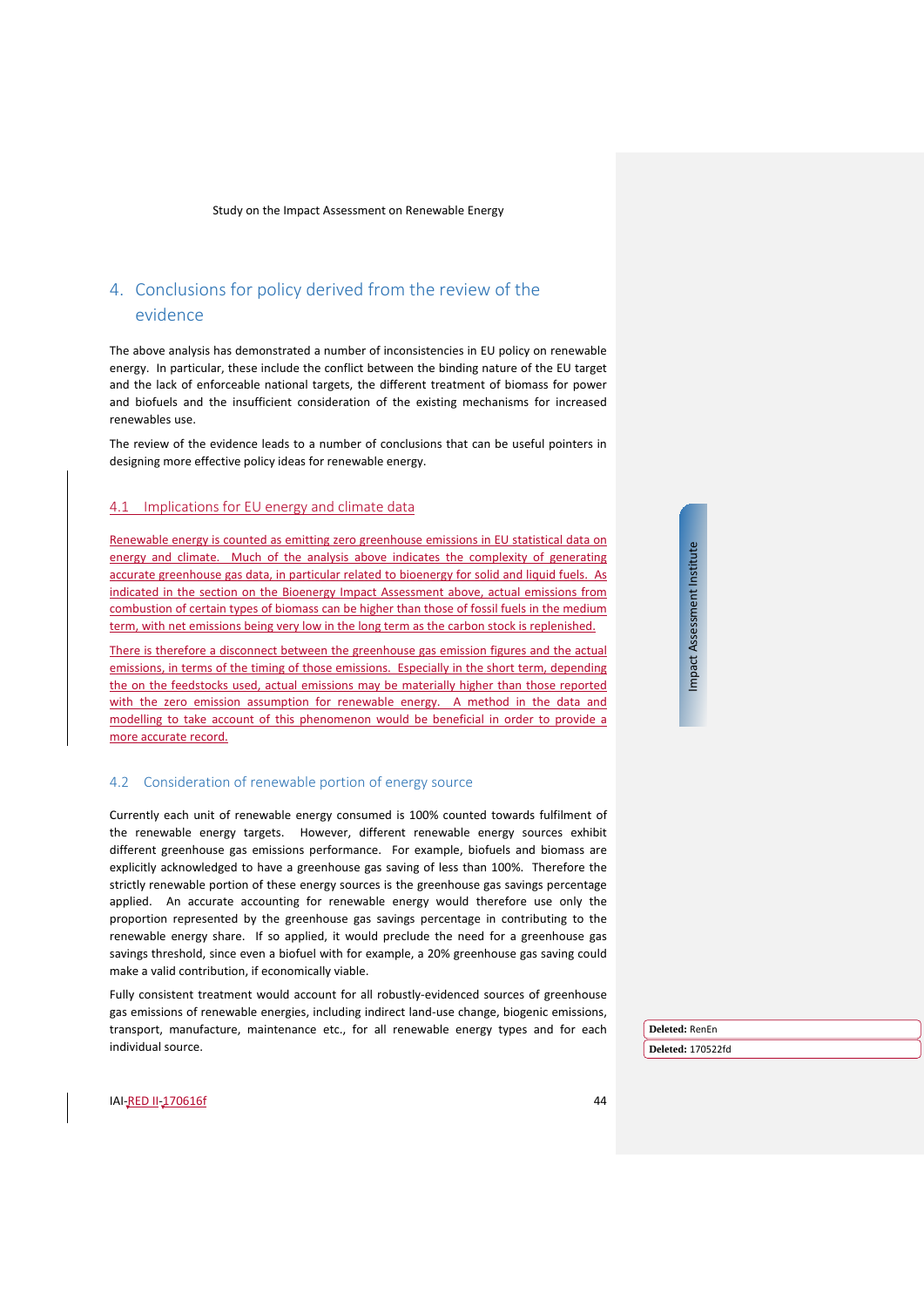Such proportional accounting would introduce a significant additional administrative burden for both governments and the renewable energy industry. Nevertheless, a fully consistent accounting for renewable energy would consider all sources of greenhouse gas emissions and be fully coherent with the evidence.

The consequence of proportional renewable accounting would also likely be the failure to meet the 27% renewable energy target in 2030, since each unit of energy would count according to its greenhouse gas savings performance, i.e. less than 100%. This would either require a lower target to remain feasible, or could, as discussed below, be dealt with by changing the target parameters.

#### <span id="page-44-0"></span>4.3 Coherent alternative indicators for EU climate & energy policy

An underlying theme in these inconsistencies is the lack of full alignment of the objective of this legislation (renewable energy) with the objectives of climate and energy policy. The main underlying objectives of renewable energy use are as follows:

- 1. Reduction in greenhouse gas emissions
- 2. Increase in energy security (including import dependency)
- 3. Long-term availability of energy resources

The use of renewable energy can contribute to each of these objectives, but the relationship is different in each case and also differs between renewable energy types.

Therefore a target for renewable energy is suboptimal in meeting the underlying objectives of climate & energy policy. Indicators and targets, which are directly related to the above objectives, would be more likely to provide a proportional incentive. In this context, the following discussion addresses each objective in turn, considering how more relevant policy indicators can be generated.

#### 4.3.1 Reduction in Greenhouse Gas Emissions

100% of EU GHG emissions are accounted for in two pieces of legislation adopted to regulate them:

Emissions Trading System (ETS): 45% (power & industry sectors)

Effort Sharing Decision (ESD): 55% (residential, transport, small power & industry)

The ETS directly caps the level of emissions in the EU as a whole, thereby providing the indicator and the enforcement mechanism for achieving the GHG reduction objective for that proportion of the emissions (notwithstanding any potential carbon leakage). Compliance measures such as increased use of renewable energy are therefore incentivised through the continuing reduction in the cap of allowances.

The ESD requires Member States to reduce emissions in the relevant sectors to meet their own target. Again, this requires compliance measures to be put in place, which may include the use of renewable energy. Without a hard cap on emissions, the outcome has a lower level of assurance compared to the ETS.

Impact Assessment Institute Impact Assessment Institute

**Deleted:** RenEn

**Deleted:** 170522fd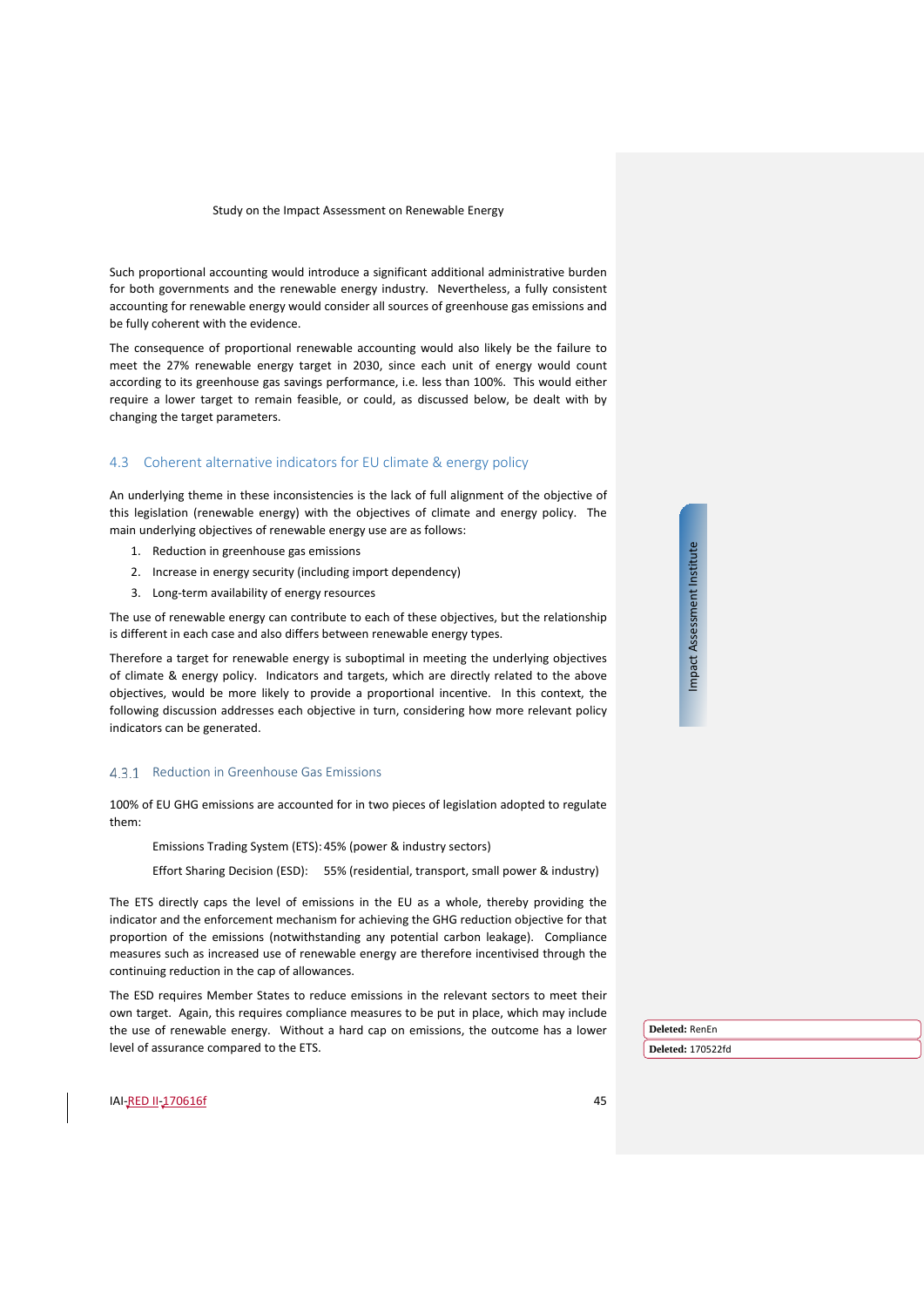With these two policies in place, the incentive and mechanism already exists to meet the main policy objective, and renewable energy can be used to achieve it, if it is economically viable compared to other options (such as fuel switching or reduction in energy consumption).

#### 4.3.2 Energy Security

Renewable energy may increase energy security by reducing the need to import energy from potentially unstable countries or regions. In particular this applies to oil and gas. Many (not all) renewable energies (wind, solar, geothermal, ocean, hydro) are by definition local and therefore mostly secure from political instability.

It would therefore be expedient to consider an indicator for geopolitical security of energy and setting policy to enhance that indicator. For example, a parameter that captures the potential for a source of energy to be subject to interruption due to political actions (in the source country or a transit one) could be generated. This parameter would be applied to generate an indicator that represents the security of supply.

A simplified example is the following:

A Member State sources 40% of its energy from the EU (1.0 security factor), 40% from a semi-democratic country (0.75 security factor) and 20% from a country with a high risk of political unrest (0.25 security factor). Its security indicator would therefore be:

#### 40%x1.0 + 40%x0.75 + 20%x0.25 = 75%

This indicator therefore provides a guide on the security of a Member State's energy sources, to inform national and EU policy. The indicator could be further developed into a target.

#### 4.3.3 Long-term availability of energy resources

Similar to the above, an indicator can be applied that captures the potential for each source of the EU's energy to be exhausted in the long term. This indicator would apply to all fuels, but would be particularly relevant to fossil fuels due to their exhaustible nature. It could be calculated at EU level according to the annual consumption compared to proven reserves. For example, an exhaustible source whose reserves are 50 times annual consumption would receive a value of 2%. Renewables, whose reserves are theoretically inexhaustible, therefore receive a value of 0. An average can be generated for the EU and individual Member States. Again an overall target could be set in order to incentivise progress.

#### <span id="page-45-0"></span>4.4 Assessment & Conclusion

More analysis would be necessary in order to transform the above indicators into workable parameters. A trading mechanism could be developed (e.g. statistical transfers, tradable certificates). Alternatively, analysis could be performed to apply these parameters within the framework of the existing proposal for renewable energy.

Impact Assessment Institute Impact Assessment Institute

**Deleted:** RenEn **Deleted:** 170522fd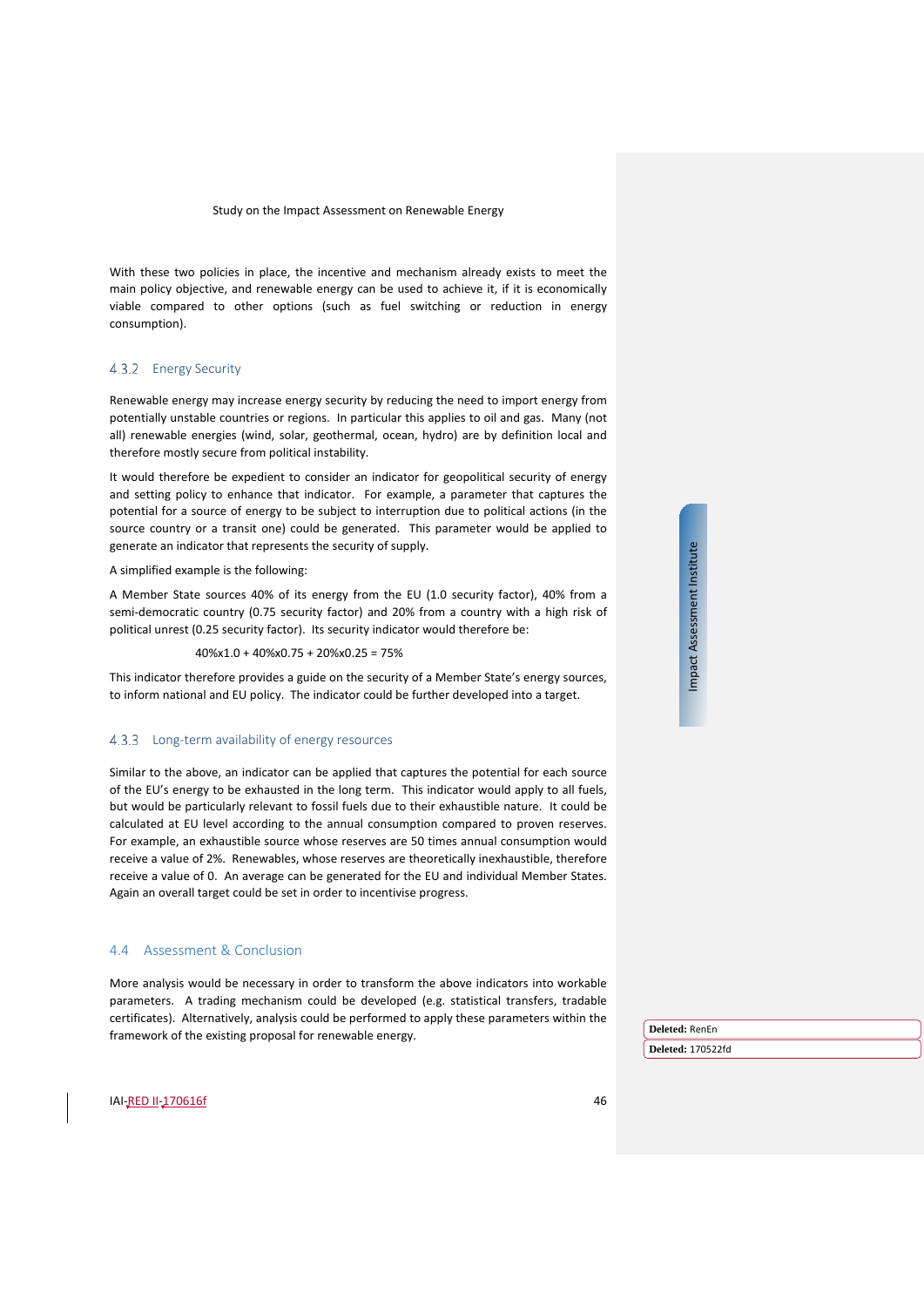Using such indicators as parameters would more directly target the policy objectives. The use of renewable energy would be incentivised, where it is the most economically viable of all options for meeting the main policy goals. The goal of renewable energy policy would thereby be focused on ensuring that barrier to deployment of renewables are removed, such that they are enabled when they represent the most cost effective method for reaching the priority policy objectives. This is indeed the objective of many of the policy options assessed for electricity, heating & cooling and transport, but their assessment has been distorted by the need to focus on the target for renewable energy instead of the main priorities of GHG reduction and energy security.

#### *Annex 1: Accompanying statement*

This report has been written according to the guiding principles of the Impact Assessment Institute: transparency, objectivity, legitimacy and credibility. It analyses the subject matter from a factual and scientific point of view, without any policy orientation. In respecting these principles it has been compiled following its written Study Procedures<sup>25</sup>.

The analysis is open to review and criticism from all parties, including those whose work is scrutinised. Contacts with all relevant parties are recorded to ensure transparency and to guard against "lobbying" of the results.

By its nature the report has a critical characteristic, since it scrutinises the subject document with its main findings entailing the identification of errors, discrepancies and inconsistencies. In performing this work, the intention of the report is to be constructive in assisting with improving Better Regulation practices in the European Union. It should therefore be seen as a cooperative contribution to Europe's policy making process.

This report is also to be considered as a call for additional data. Peer review is an essential step laid down in the procedures of the Impact Assessment Institute and this is manifested in the openness to further review and to identify new data. Even at publication of the final version, the report remains open to newly arising data, information and analysis, which could be taken into account in a future revised version.

The Impact Assessment Institute is a private foundation incorporated in March 2016 under Belgian law, number 0650.623.342. The Institute is inscribed in the EU Transparency Register, number 993290221302-35.

Impact Assessment Institute Impact Assessment Institute

**Deleted:** RenEn **Deleted:** 170522fd

<span id="page-46-0"></span>IAI-RED II-170616f 47

<sup>&</sup>lt;sup>25</sup> "Procedures for Conduct of Studies", Impact Assessment Institute, December 2015 [\(http://www.impactassessmentinstitute.org/#!procedures/c1q8c\)](http://www.impactassessmentinstitute.org/#!procedures/c1q8c)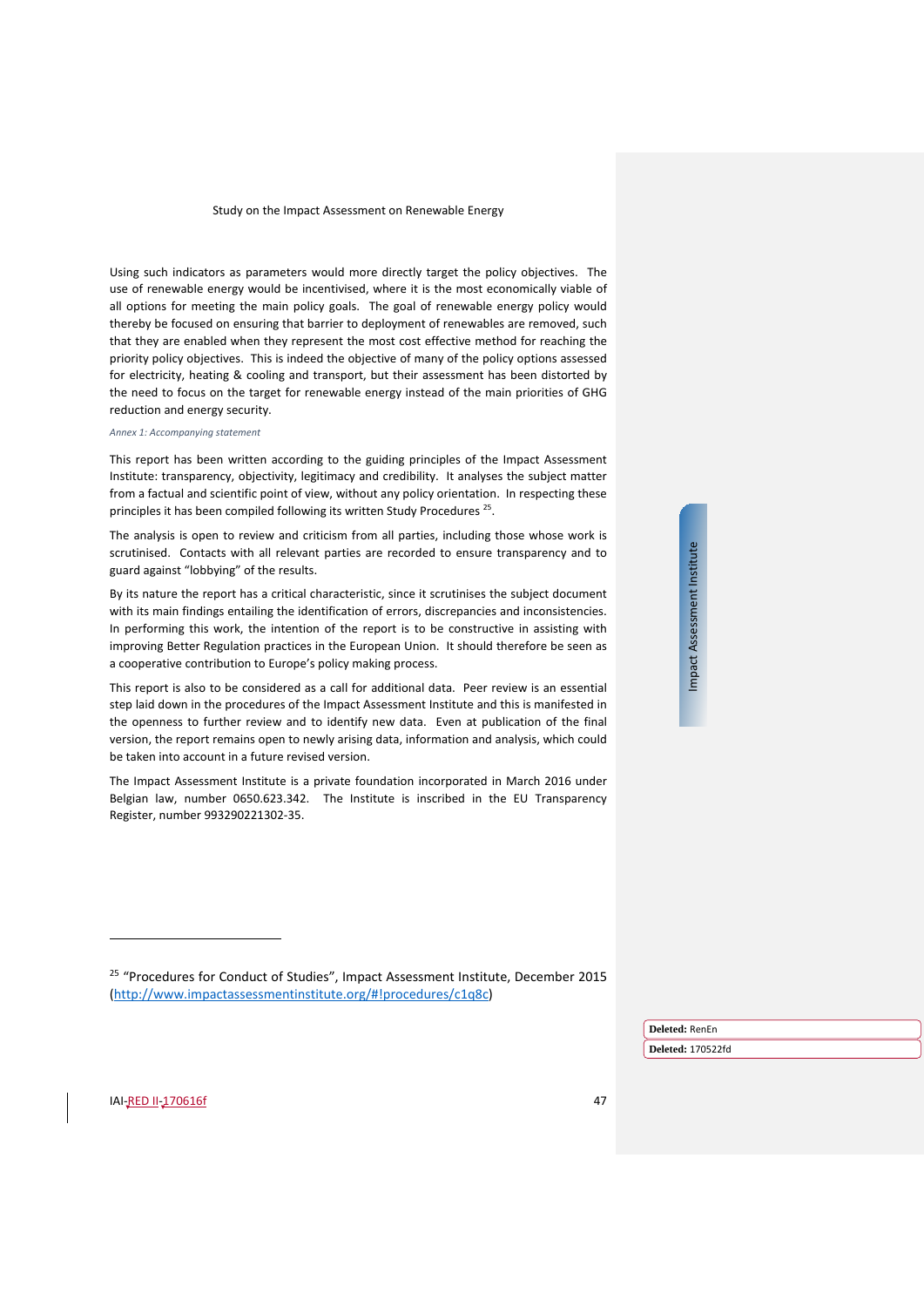#### <span id="page-47-0"></span>*Annex 2: Input from stakeholders*

Input contributing to the content of this study was received by direct exchanges with the following organisations:

- European Commission
- Trade associations representing the majority of renewable energy sectors
- A non-governmental organisation
- An EU policy think tank

Impact Assessment Institute Impact Assessment Institute

**Deleted:** RenEn

**Deleted:** 170522fd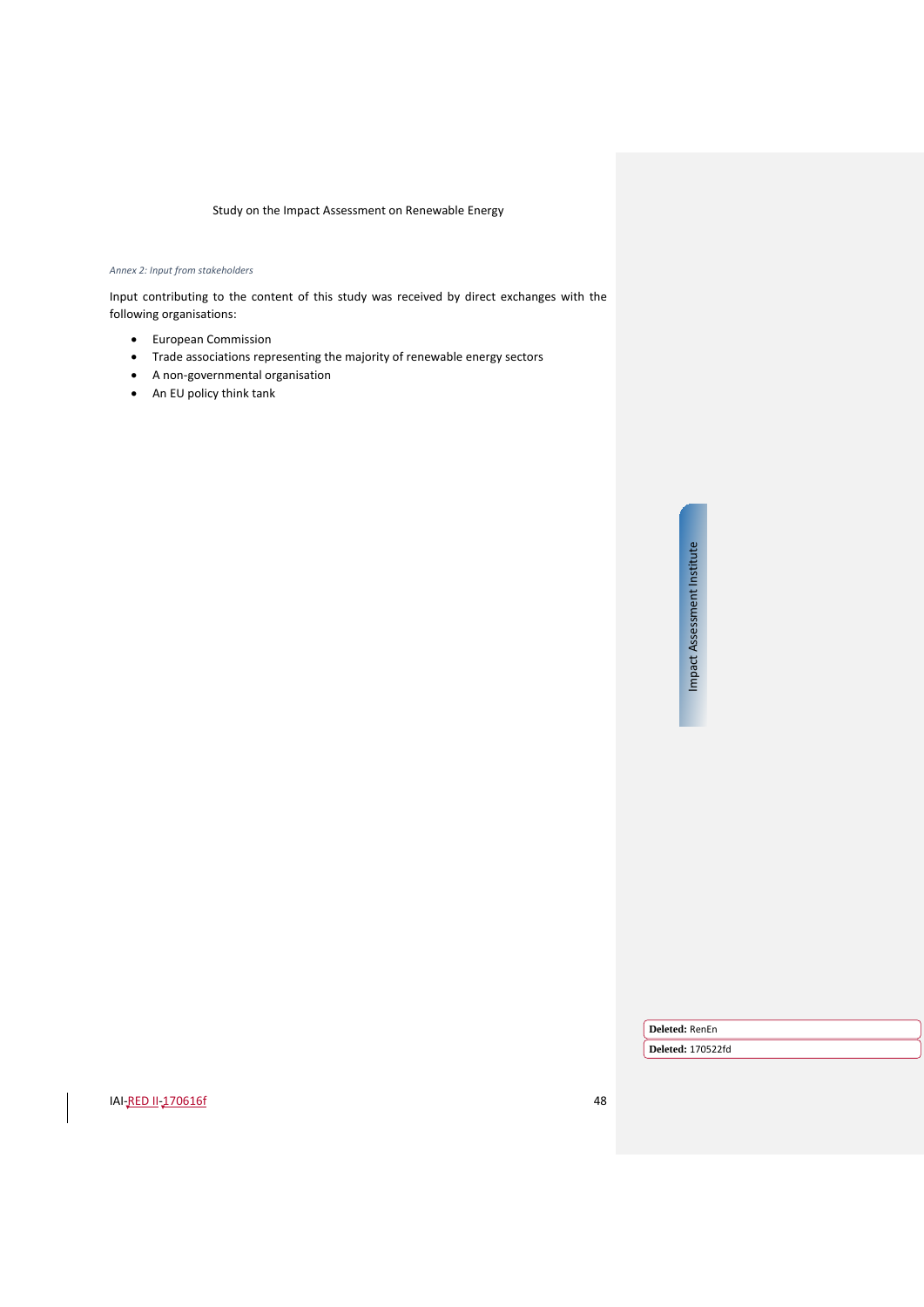#### <span id="page-48-0"></span>*Annex 3: Numerical data for renewable energy*

|                       | 2005 | 2006 | 2007  | 2008  | 2009  | 2010  | 2011  | 2012  | 2013  | 2014  |
|-----------------------|------|------|-------|-------|-------|-------|-------|-------|-------|-------|
| Elec - Hydro          | 2.4% | 2.4% | 2.5%  | 2.4%  | 2.6%  | 2.5%  | 2.6%  | 2.6%  | 2.6%  | 2.7%  |
| Elec - Wind           | 0.5% | 0.6% | 0.7%  | 0.8%  | 1.0%  | 1.1%  | 1.3%  | 1.5%  | 1.7%  | 2.0%  |
| Elec - Solar          | 0.0% | 0.0% | 0.0%  | 0.1%  | 0.1%  | 0.2%  | 0.4%  | 0.5%  | 0.6%  | 0.8%  |
| Elec - Solid Biofuels | 0.3% | 0.3% | 0.4%  | 0.4%  | 0.5%  | 0.5%  | 0.6%  | 0.6%  | 0.6%  | 0.7%  |
| Transport - elec      | 0.1% | 0.1% | 0.1%  | 0.1%  | 0.1%  | 0.1%  | 0.1%  | 0.1%  | 0.1%  | 0.1%  |
| Transport - biofuels  | 0.3% | 0.4% | 0.7%  | 0.8%  | 1.0%  | 1.1%  | 0.7%  | 1.0%  | 1.0%  | 1.2%  |
| All other renewables  | 0.2% | 0.3% | 0.3%  | 0.3%  | 0.4%  | 0.4%  | 0.5%  | 0.6%  | 0.6%  | 0.7%  |
| Heating & Cooling     | 5.3% | 5.4% | 5.9%  | 6.2%  | 6.8%  | 7.0%  | 7.0%  |       |       |       |
| H&C - biomass         |      |      |       |       |       |       |       | 4.7%  | 4.9%  | 5.0%  |
| H&C - Wind PV Hydro   |      |      |       |       |       |       |       | 2.1%  | 2.2%  | 2.3%  |
| H&C - other ren       |      |      |       |       |       |       |       | 0.6%  | 0.7%  | 0.7%  |
|                       | 9.1% | 9.6% | 10.5% | 11.1% | 12.5% | 12.9% | 13.2% | 14.4% | 15.2% | 16.1% |

*Table 4: Breakdown of renewable energy share 2005-2014*

|                       | 2005    | 2006    | 2007    | 2008    | 2009    | 2010    | 2011    | 2012    | 2013    | 2014    |
|-----------------------|---------|---------|---------|---------|---------|---------|---------|---------|---------|---------|
| Elec - Hydro          | 29,682  | 29,552  | 29,628  | 29.644  | 29,743  | 30.068  | 30,012  | 29,879  | 30,040  | 29,966  |
| Elec - Wind           | 5,943   | 7,082   | 8,564   | 10.147  | 11.725  | 13.313  | 15,095  | 17.089  | 19.449  | 21,639  |
| Elec - Solar          | 126     | 214     | 325     | 641     | 1,214   | 2,000   | 4,065   | 6,118   | 7,366   | 8,410   |
| Elec - Solid Biofuels | 3.749   | 4.147   | 4.331   | 4.818   | 5,222   | 6.006   | 6.289   | 6.833   | 6.939   | 7.297   |
| Transport - elec      | 1.081   | 1.055   | 1,072   | 1.076   | 1.105   | 1.175   | 1,323   | 1,341   | 1,485   | 1,549   |
| Transport - biofuels  | 3,256   | 5.497   | 7.859   | 10,030  | 11.796  | 13.198  | 8.529   | 11.603  | 11.973  | 13,120  |
| All other renewables  | 2,767   | 3,176   | 3.741   | 4.104   | 4.549   | 5.157   | 5.663   | 6,421   | 6,966   | 7,403   |
| Heating & Cooling     | 64,485  | 66.844  | 71,378  | 74.863  | 77.871  | 84.360  | 80.192  |         |         |         |
| H&C - biomass         |         |         |         |         |         |         |         | 54.087  | 56.099  | 54,990  |
| H&C - Wind PV Hydro   |         |         |         |         |         |         |         | 24,585  | 25,500  | 24,995  |
| H&C - other ren       |         |         |         |         |         |         |         | 7.375   | 7.650   | 7,499   |
|                       | 111.089 | 117.567 | 126.899 | 135,322 | 143.224 | 155.279 | 151,168 | 165,332 | 173,468 | 176,869 |

*Table 5: Absolute renewable energy contributions 2005-2014*

Impact Assessment Institute Impact Assessment Institute

**Deleted:** RenEn

**Deleted:** 170522fd

**IAI-<u>RED II-170616f</u>** 49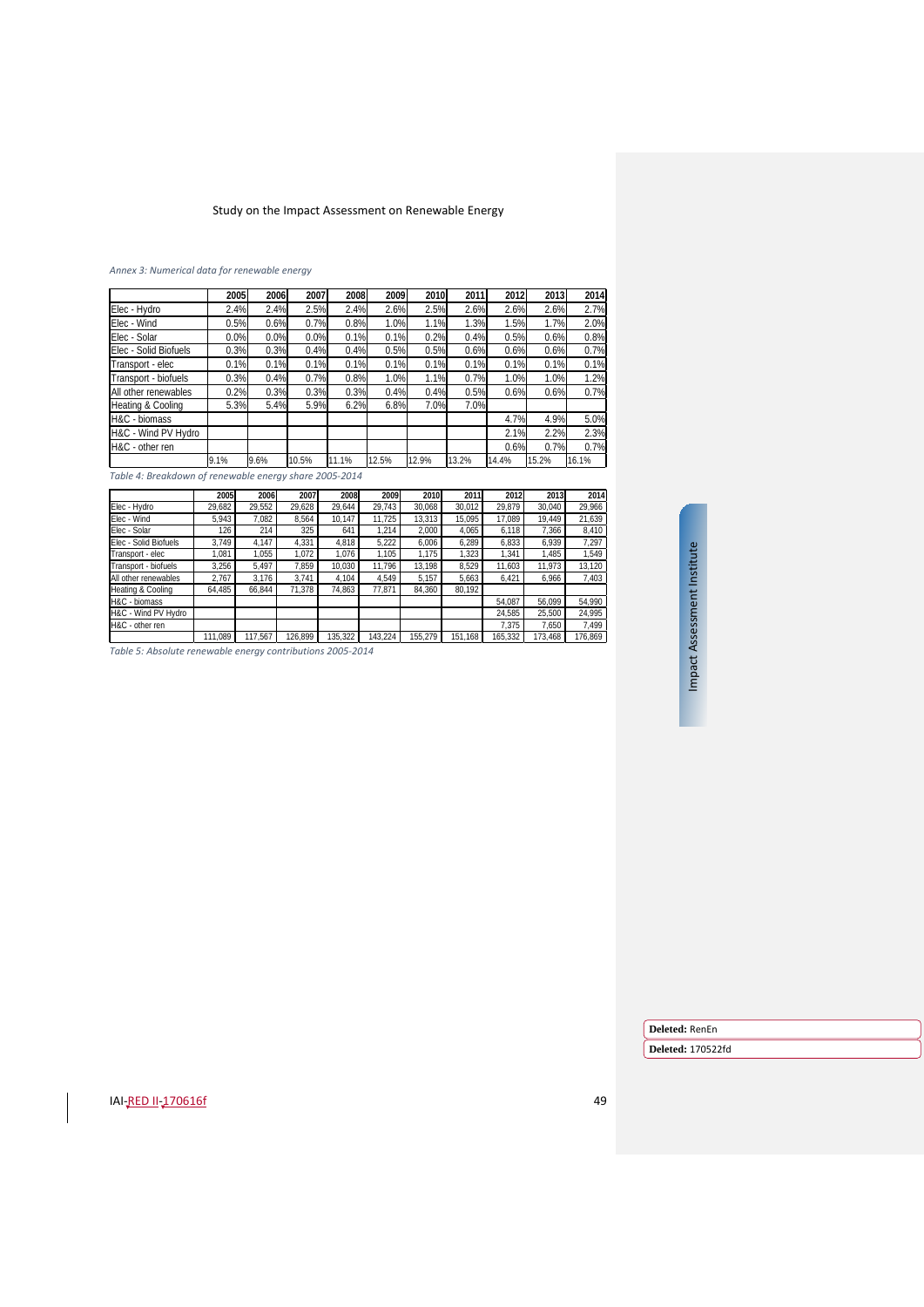#### <span id="page-49-0"></span>*Annex 4: Background information on food-based biofuels*

The GLOBIOM and other reports present detailed data on the direct and indirect land use change emissions of biofuels. The following table from the Impact Assessment demonstrates significantly different results for different biofuels, indicating that a differentiated approach according to relative GHG performance would be appropriate.

# The following table

# Table 2: ILUC emissions from GTAP<sup>131</sup>, MIRAGE<sup>132</sup>, GLOBIOM<sup>133</sup>

|                    | GTAP 2014               | MIRAGE 2011 <sup>2</sup> | MIRAGE 2013 <sup>3</sup> | GLOBIOM 2015 <sup>4</sup> |  |  |  |
|--------------------|-------------------------|--------------------------|--------------------------|---------------------------|--|--|--|
| <b>Biofuel</b>     | iLUC emissions(gCO2/MJ) |                          |                          |                           |  |  |  |
| Corn Ethanol       | 20                      | 10                       | 12                       |                           |  |  |  |
| Sugarcane Ethanol  | 12                      | 13                       | 14                       |                           |  |  |  |
| Soy Biodiesel      | 29                      | 56                       | 56                       | 150                       |  |  |  |
| Canola=Rapeseed Bi | 15                      | 54                       | 55                       | 65                        |  |  |  |
| Palm Biodiesel     | 71                      | 54                       | 55                       | 231                       |  |  |  |

# Impact Assessment Institute Impact Assessment Institute

**Deleted:** RenEn

**Deleted:** 170522fd